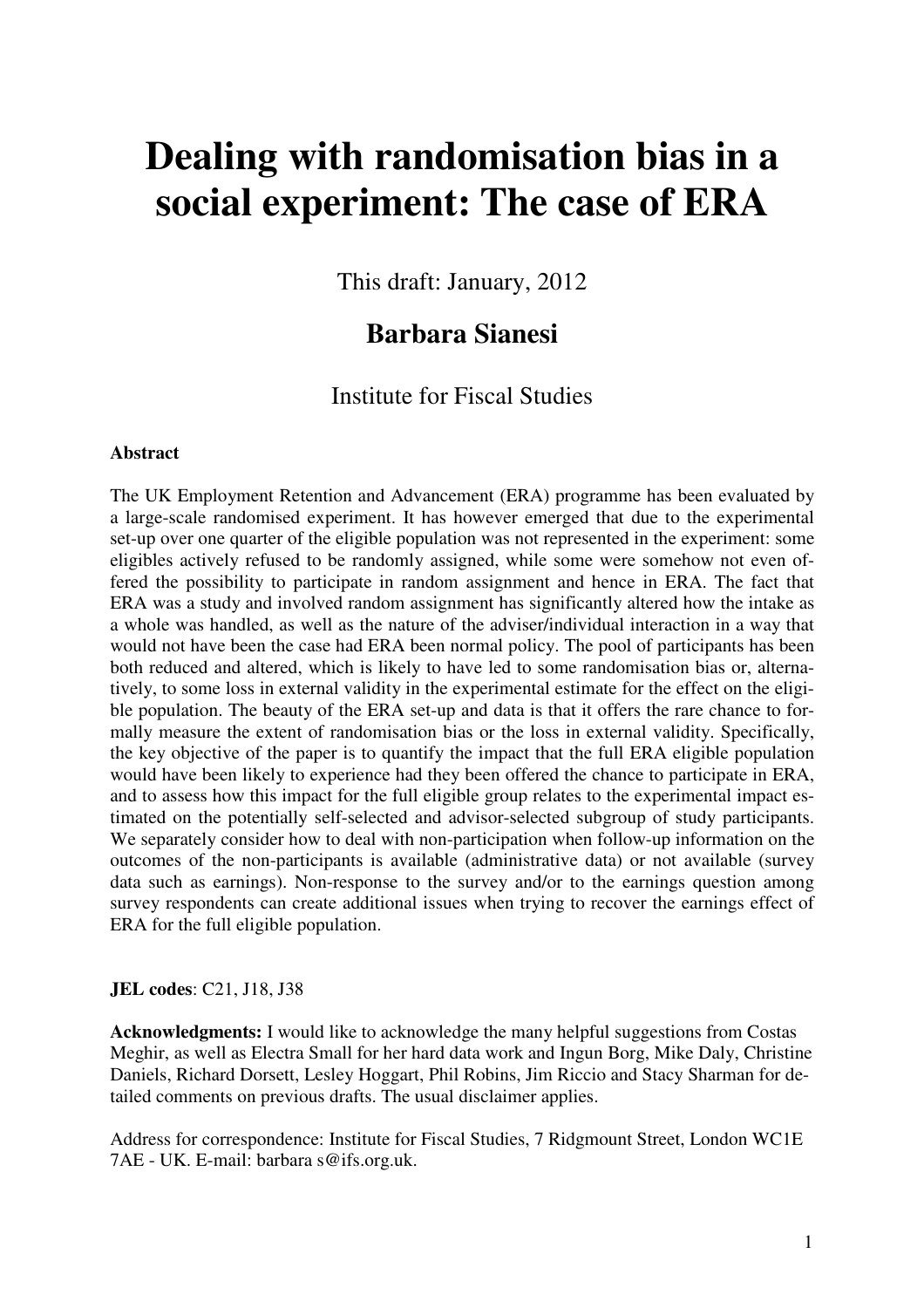# **1. Introduction**

 $\overline{a}$ 

Carefully planned and administered randomised social experiments arguably represent the most reliable method for evaluating whether a programme works, on average, for its participants. Since eligible individuals are allocated randomly between a programme group receiving the services and a control group not receiving them, under reasonable assumptions any systematic difference in later outcomes observed between the two groups can be attributed to the programme.

While experimental studies have played an important role in the design of US welfare and training programmes, they have not been widely used in the UK. A recent exception is the Employment Retention and Advancement (ERA) demonstration, which ran in six Jobcentre Plus districts across the UK between October 2003 and October 2007. The demonstration was set up to test the effectiveness of an innovative package of time-limited support once in work, combining job coaching and advisory services with a new set of financial incentives rewarding sustained full-time work, as well as completing training or education whilst employed. Eligible for this initiative were longer-term unemployed people over the age of 25 in receipt of Jobseeker's Allowance who were mandated to enter the New Deal 25 Plus (ND25+) programme as well as lone parents who volunteered for the New Deal for Lone Parents (NDLP) programme.<sup>1</sup> With over 16,000 individuals being randomly assigned in six districts over one year, the ERA study represented at its inception the largest randomised controlled trial of a social programme in the UK.

Since ERA offered of a package of support once in work, *all* individuals flowing into ND25+ and NDLP in the six evaluation districts during the one-year intake window should automatically have become eligible to be offered the ERA package. It has however emerged that only parts of the target population have entered the evaluation sample: some eligibles actively refused to be randomly assigned and to take part in the experimental evaluation (the "formal refusers"), while some were somehow not even offered the possibility to participate in random assignment and hence in ERA (the "diverted customers")*.* A sizeable fraction of the eligibles – 23% of ND25+ and 30% of NDLP – were thus not represented in the experiment.

While the policymaker would arguably be interested in assessing the average impact of offering ERA services and incentives for all those eligible to receive such an offer, the experimental evaluation can provide unbiased impact estimates only for the ERA study participants – those who reached the randomisation stage and agreed to participate in the demonstration. The concern is that this subgroup may potentially be a selective one, not representative of the full eligible population in the ERA districts who would have been eligible for ERA had it been an official national policy. $2$ 

Technically, the non-participation problem can be viewed in two ways.

Heckman (1992) and Heckman *et al.* (1999) call "randomization bias" the violation of the indentifying assumption for social experiments ruling out any changes in the programme impact

<sup>&</sup>lt;sup>1</sup> We focus on the two main ERA target groups, representing 83% of all ERA study participants. The third group – lone parents working part-time and in receipt of Working Tax Credit who have volunteered for ERA – is not considered due to its conceptually different set-up coupled with lack of data.

<sup>&</sup>lt;sup>2</sup> ERA as a normal policy would be envisaged as an integral, seamless component of the New Deal programme in which *any* New Deal participant would automatically be enrolled upon entering work.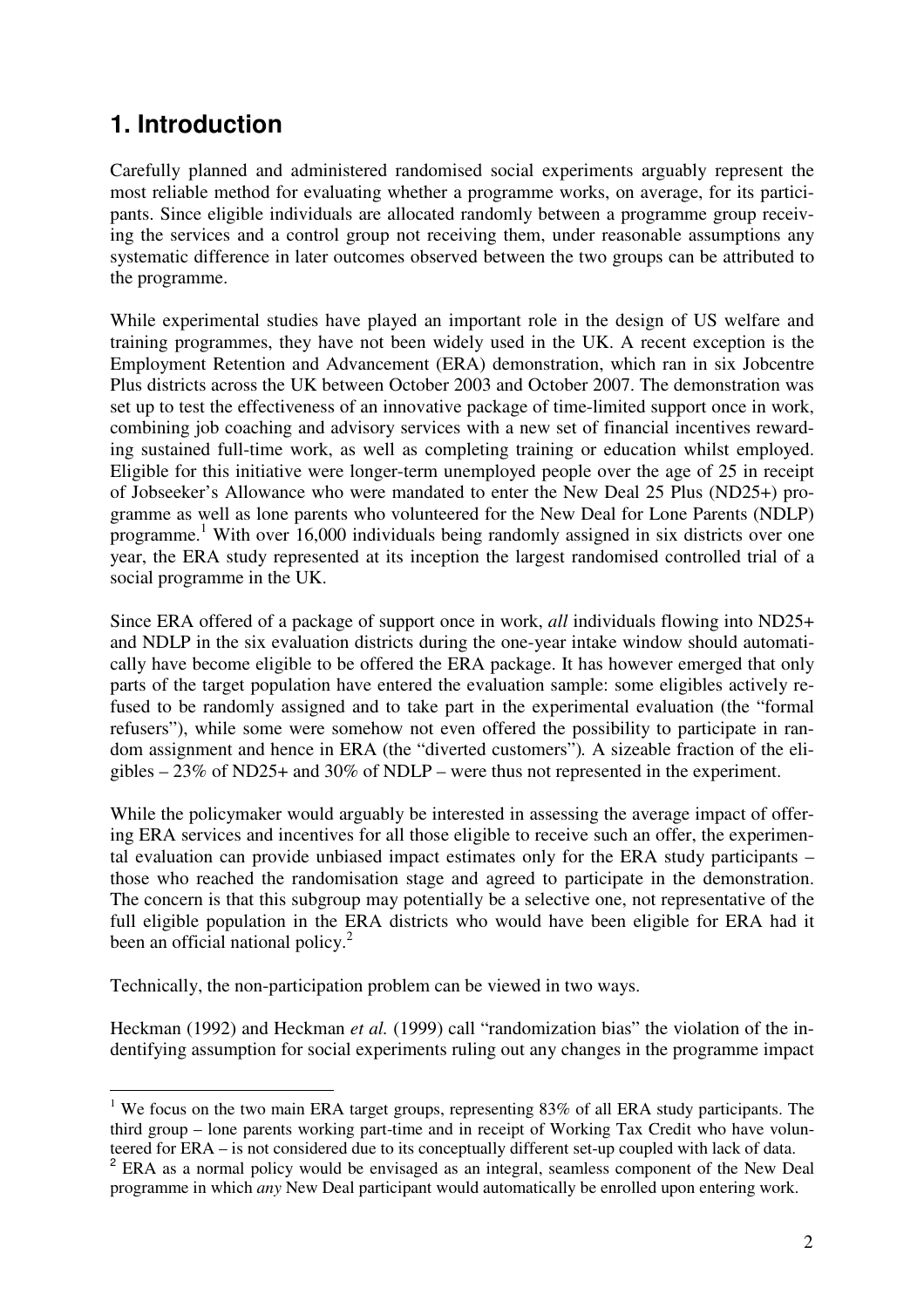as well as changes in the programme participation process due to the presence of random assignment *per se*. As described in detail in Section 2, the fact that ERA was a study and involved random assignment has significantly altered how the intake as a whole was handled, as well as the nature of the adviser/New Deal entrant interaction in a way that would not have been the case if ERA had been normal policy. Indeed it was the set-up of the experimental evaluation *per se* which gave rise to diverted customers and formal refusers – these eligible customers were denied or 'refused' participation in something which in normal circumstances one could not be denied or one could not 'refuse': becoming *eligible* for financial incentives and personal advice. Randomisation can thus be viewed as having affected the process of participation in ERA, resulting in an adviser-selected and self-selected subgroup which is potentially different from the sample that would have participated had ERA not been evaluated via random assignment. If the parameter of interest is the impact of offering ERA eligibility on the eligible population, non-participation can thus be seen as potentially introducing randomisation bias in the experimental estimate for the parameter of interest.

Alternatively, if the parameter of interest is the impact of the ERA offer for the sample of participants, non-participation can be viewed as a problem of external validity of the experimental impact estimates, concerning the extent to which the conclusions from the experimental study would hold for – or generalise to – the whole eligible population.

Irrespective of how non-participation is viewed, the beauty of the ERA study is that it offers the rare chance to actually measure the extent of randomisation bias or the loss in external validity. This is because (1) the treatment is the offer of ERA support and incentives, (2) the whole population of ND25+ and NDLP entrants in the six districts was eligible for this offer (and would be eligible under an official policy) and (3) such entrants are identified in the available administrative data.

The key objective of the paper is thus to recover the causal effect for the full eligible population of making the ERA package available. Specifically, we use non-experimental methods to first quantify the impact that the full ERA eligible New Deal population would have been likely to experience in the year since inflow into the New Deal had they been offered the chance to participate in ERA, and to then assess how this impact for the eligible group relates to the experimental impact estimated on the subgroup of study participants. In most cases, identifying and estimating the average impact on all eligibles requires first identifying and estimating the average ERA impact that the non-participants would have experienced.

After an initial exploratory bounding analysis, we focus on matching and reweighting techniques under the assumption that we observe all outcome-relevant characteristics that drive selection into the ERA study. The rich data we use include individual demographics as well as information on current unemployment spell, detailed labour market histories and local factors. We also suggest simple sensitivity analyses to assess how sensitive the estimates are to straightforward violations of this crucial assumption.

We consider how to deal with non-participation when follow-up information on the outcomes of the non-participants is available (administrative outcome measures) or not available (survey-based outcome measures). Clearly, the latter case will be less informative, and we will have to make more stringent assumptions. Furthermore, non-random non-response to the survey and non-random item non-response among survey respondents potentially create additional issues when trying to recover the effect of ERA on the full eligible population. An in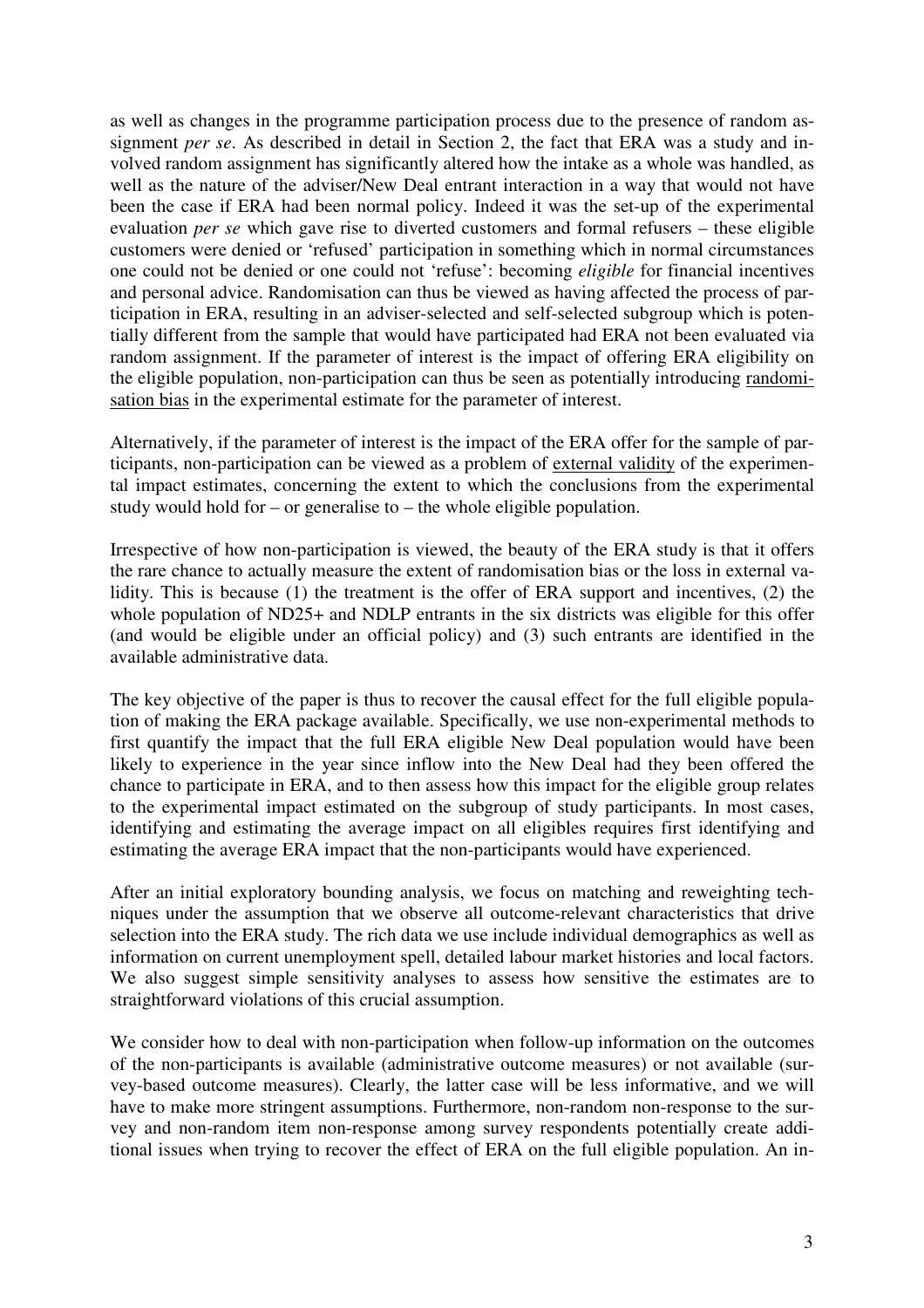teresting feature of our data is that it allows us to test some conditions under which nonresponse can be safely ignored.

Finally, within this framework we estimate the type of involvement that the non-participants would have had with ERA had they participated in the evaluation study. This allows us to shed some light on the question of whether the non-participants are indeed individuals who even if offered ERA services would not take them up.

The remainder of the paper is organised as follows. We start in Section 2 by outlining how non-participation in the ERA evaluation has come about and summarise the available qualitative and quantitative evidence. Section 3 describes the data, sample definitions and the rich set of variables we have collated from different sources in order to capture key characteristics relating to the individuals themselves, their office and their local area. Our methodological approaches and the type of analyses we perform are presented in Section 4. The results of all the empirical analyses are presented and discussed in Section 5, while Section 6 concludes.

# **2. Non-participation in the ERA study: The issues**

### **2.1 How did non-participation come about**

The demonstration was set-up to test the effectiveness of the ERA intervention. ERA is the offer of a package of support. While still unemployed, ERA offers job placement assistance, largely following the same procedures as the regular New Deal programmes. Upon having entered work, customers can avail themselves of a two-year post-employment support of an adviser (ASA) who aims to help them retain their jobs and advance to positions of greater job security and better pay and conditions. Working customers are further eligible to an employment retention bonus of £400 three times a year for up to two years for staying in full-time work for 13 out of every 17 weeks, to training tuition assistance (up to £1,000) and to a bonus (also up to £1,000) for completing training while employed at least part-time, and to access emergency payments to overcome short-term barriers to remain in work.

In an ideal scenario, all individuals in the six evaluation districts who would be eligible for ERA if it were an official policy would have been randomly assigned to either the programme or control group. Departures from this ideal situation have arisen from two sources:

- 1. intake process: not all eligible individuals have been offered the possibility to participate in random assignment and hence in ERA (the "diverted customers"); and
- 2. individual consent: some individuals who were offered the chance to take part in the experimental evaluation actively refused to do so (the "formal refusers").

Taken together, diverted customers and formal refusers make up the group of the "ERA nonparticipants" – those who whilst being *eligible* for ERA, for some reason or another have not been included in the experimental sample and have thus not participated in the evaluation.

The "ERA study participants" are the group of individuals who were eligible for ERA, were offered the chance to participate in the study *and* agreed to take part in it. These are those making up the evaluation sample, i.e. those who were subsequently randomly assigned either to the programme group, who would receive ERA services and incentives, or to the control group, who would instead only receive the baseline New Deal treatment while unemployed.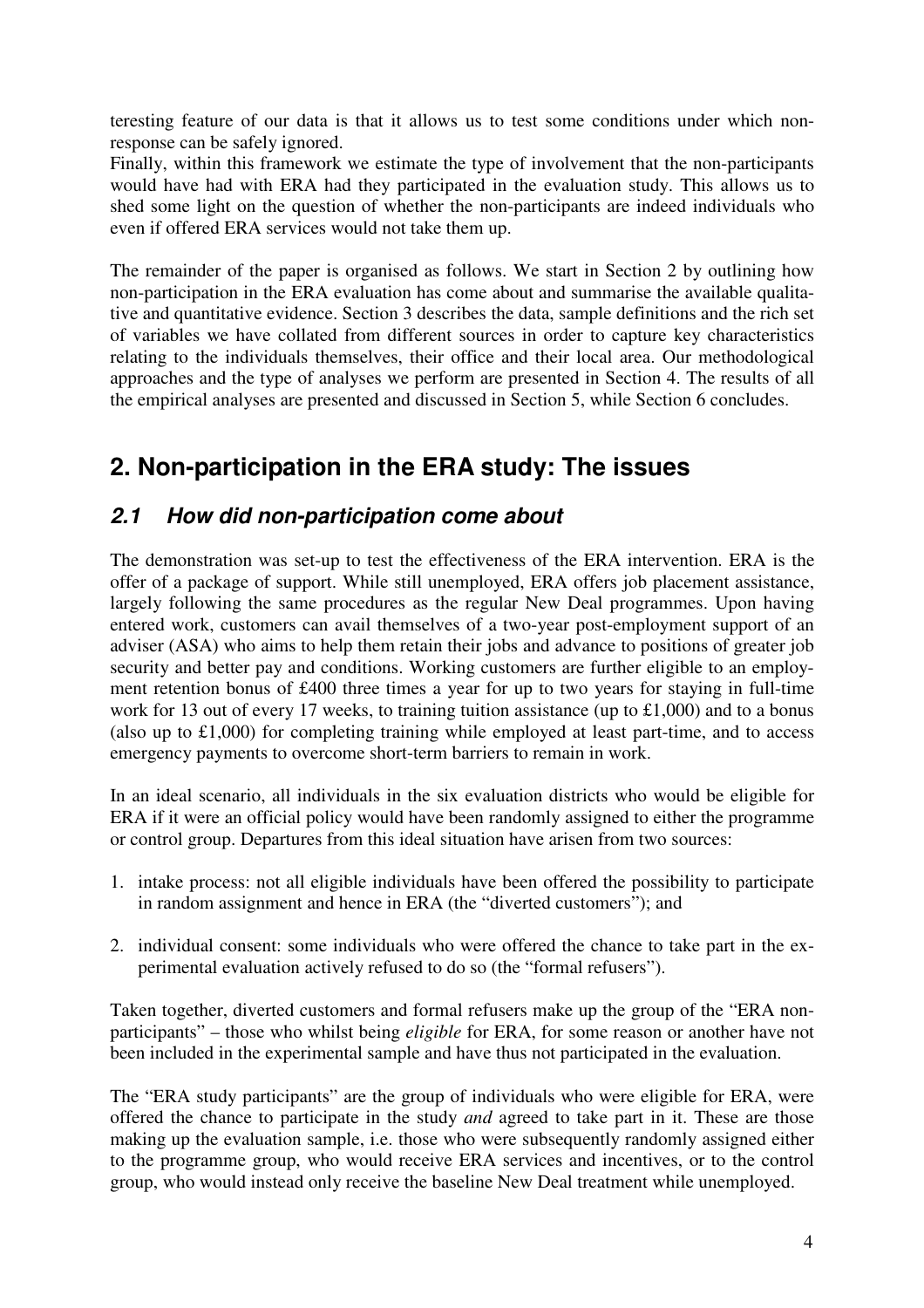### **2.2 What is known about non-participation in the ERA study**

Qualitative work conducted as part of the ERA evaluation has shed interesting light on the origins and sources of non-participation. In particular, Hall *et al*. (2005) and Walker *et al*. (2006) have looked closely at the assignment and participation process in ERA at selected sites. Based on detailed observations, interviews and discussions with both staff and individuals, the authors have put forward the conjecture that it is quite unlikely for ERA nonparticipants to be a random subgroup of the two eligible New Deal groups.

Recognising that two parties – the caseworker and the individual – are involved in the decision processes that led to inclusion in the sample of ERA study participants, the discussion of what is known about non-participation from this qualitative work is organized in two parts.

Since the individual can only refuse once having been offered the chance to participate, the individual's decision has direct bearing on the second choice, i.e. the one between participation and formal refusal. On the other hand, the caseworker can affect both types of outcomes: he or she has basically sole decision power as to whom to offer ERA, as well as considerable influence in steering the individual's response to such offer. In an individual case, it might also be lack of understanding of the process from part of the adviser, or even the possibility that the New Deal starting dates (which qualify an individual to be offered ERA) as recorded on the system may not be as precisely perceived by staff.

#### **1. Ensuring that staff randomly assigned all eligible individuals**

 $\overline{a}$ 

The six districts could exercise significant discretion in how they organised the ERA recruitment, intake and random assignment processes, so that a number of models ended up being used.<sup>3</sup> Although the expectation in any model was that the intake staff, be it an ERA adviser (ASA) or a New Deal Adviser (PA), would encourage *all* eligible individuals – and encourage all of them *equally hard* – to consent to be randomly assigned and have a chance to participate in ERA, staff could use discretion on two fronts: what individuals to tell about ERA, directly determining the extent of diverted customers, and in what terms to present and market ERA to individuals, thus affecting the likelihood that they would become formal refusers.

As to the latter, the abstract notion that staff would use the same level of information and enthusiasm in recruiting all eligible individuals was particularly hard to implement in practice.<sup>4</sup> Discretion in their choice of marketing strategy could take various forms, e.g. how 'hard' to

 $3$  The model closest to the original plan saw ERA intake and random assignment being undertaken by a specifically allocated intake adviser, who had no vested interest in its outcome. In other districts, it was the New Deal Advisers (PAs) who conducted the intake and randomisation, with the ERA advisers (ASAs), being responsible for working with ERA programme group members only after random assignment had taken place. In yet other districts, the ASAs were also responsible, alongside the New Deal PAs, for conducting intake interviews and randomisation. Typically, ASAs in these districts handed over to the New Deal advisers those individuals allocated to the control group and those who had refused to participate in ERA. These models did not necessarily apply at the district level, since within a particular district, different offices and staff members sometimes used somewhat different procedures. Furthermore, the intake and randomisation procedures varied over time, in the light of experience and depending on the situation and needs of the district or even single office.

 $\frac{4}{4}$  In addition to discretionary choices about how much information to disclose, it also became apparent that probably owing to their greater knowledge of and enthusiasm for ERA, ASAs tended to give clearer explanations of ERA than PAs (Walker *et al*., 2006, Appendix F).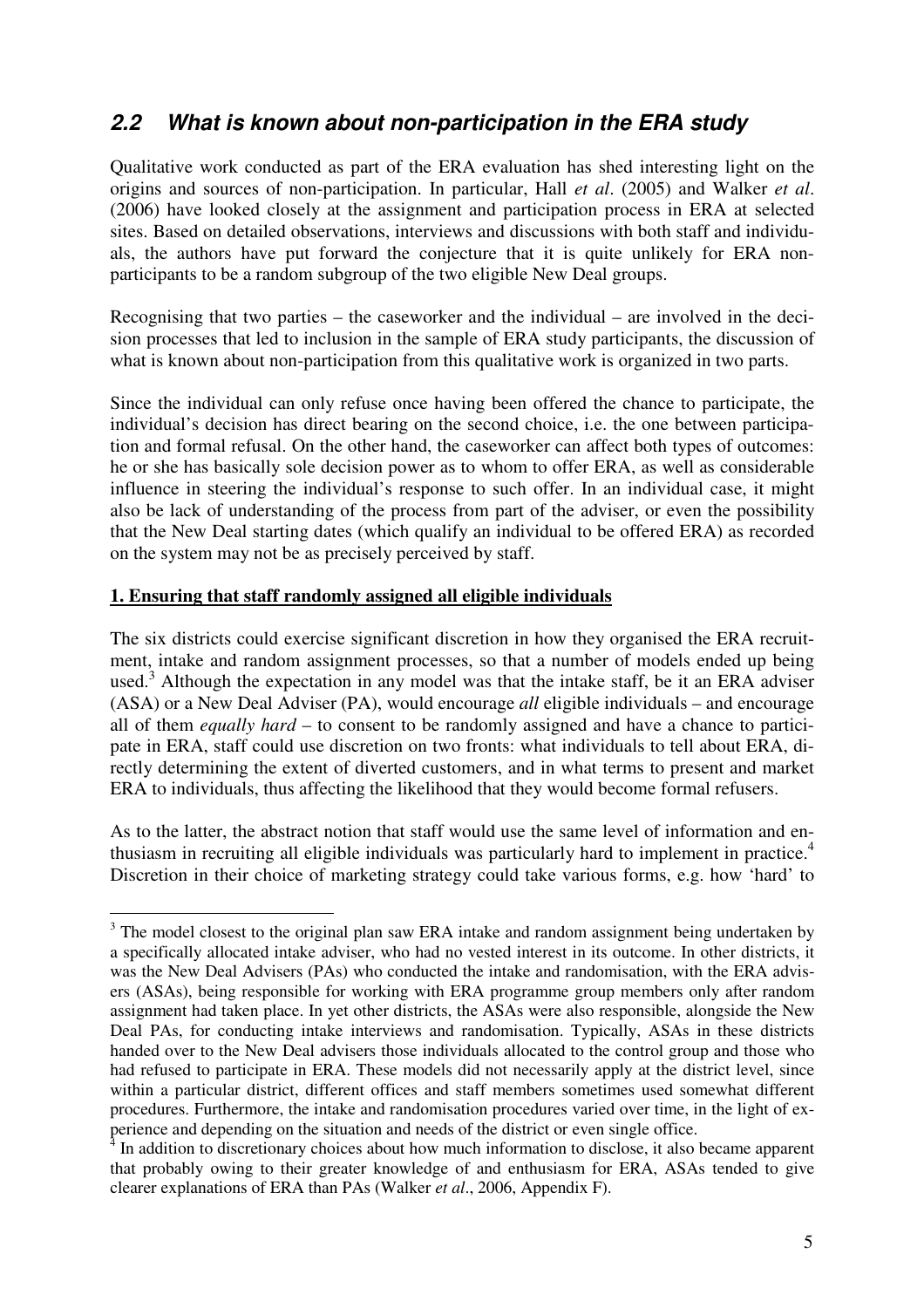sell ERA; what features of the programme to mention – in particular whether and in what terms to mention the retention bonus, or whether to selectively emphasise features (e.g. the training bonus) to make ERA more appealing to the particular situation of a given individual; and how far to exploit the misunderstanding that participation in ERA be mandatory.

But why and under what circumstances would caseworkers want to apply such discretion? There could have been situations where the adviser did not deem that the individual would be interested in taking advantage of ERA or would benefit from it. Furthermore, the Jobcentre Plus target structure gave advisers individual-level targets for how many people they moved into work and accordingly rewarded staff for job entries. This incentive structure seems to have led advisers conducting the intake process to use their own discretion in deciding what individuals to sell random assignment or how hard to sell it in order to 'hang onto' those who they perceived as clearly likely to move into work quickly. The discussion in Walker et al. (2006) highlights how job entry targets had an asymmetric influence on incentives of New Deal and of ERA advisers: where the intake was conducted by New Deal advisers, job ready individuals would be more likely to be diverted from ERA; where ERA advisers were doing the intake, they would be less likely to be diverted.<sup>5</sup>

It is thus known from this research that ERA non-participants, and especially diverted customers, are not likely to be random subgroups of the eligible population; rather, these are people whom advisers had a vested interest in not subjecting to ERA.

#### **2. How willing were individuals to be randomly assigned?**

Individuals who were given the option to participate in random assignment could *formally*  refuse<sup>6</sup>, and thus be excluded from the experimental sample of study participants. It is also not fully clear how much individuals actually knew about what they were refusing – according to observations at intake interviews and interviews with the unemployed themselves after those sessions, not much.<sup>7</sup> Had ERA been an official policy, there would have been no need to ask for consent to perform randomisation, nor to severely restrict information on the actual extent of ERA support in order to prevent disappointment among the control group.<sup>8</sup>

 $\overline{a}$ <sup>5</sup> "Overall, when New Deal Personal Advisers undertook the interviewing, they had reason to encourage people with poor job prospects to join ERA (because in many cases they would move on to ASAs and off their caseloads) and those with good prospects to refuse (because they would keep them on their caseloads and get credit for a placement). When ASAs were involved in conducting intake interviews, they could have benefited from encouraging customers with poor employment prospects to refuse ERA and people with good prospects to join." (Walker et al., 2006, p.26). The study concludes on this issue that: "While [this] incentive structure was real and widely recognised, it is impossible to assess with any degree of precision how strong an effect it had on marketing strategies (and, thus, on the resulting make-up of the groups of customers who ended up being randomly assigned)" (p.27).

<sup>6</sup> Signing:"*I do not consent to taking part in this research scheme or to being randomly assigned.*"

<sup>7</sup> Walker *et al*. (2006) conclude that "very few customers could be described as understanding ERA, and all of them had already been assigned to the programme group and therefore had been given further details about the services available after random assignment". More generally, "there was a consensus among the Technical Advisers who conducted both the observations and the interviews with customers […] that most customers truly did not have a good appreciation of ERA." (p.43).

<sup>&</sup>lt;sup>8</sup> This was relaxed over time, although Walker *et al.* (2006, p.22) conclude that "when invited to participate in ERA, customers would generally have known only that some form of extra help was potentially available if they found work and that they had a 50-50 chance of receiving it".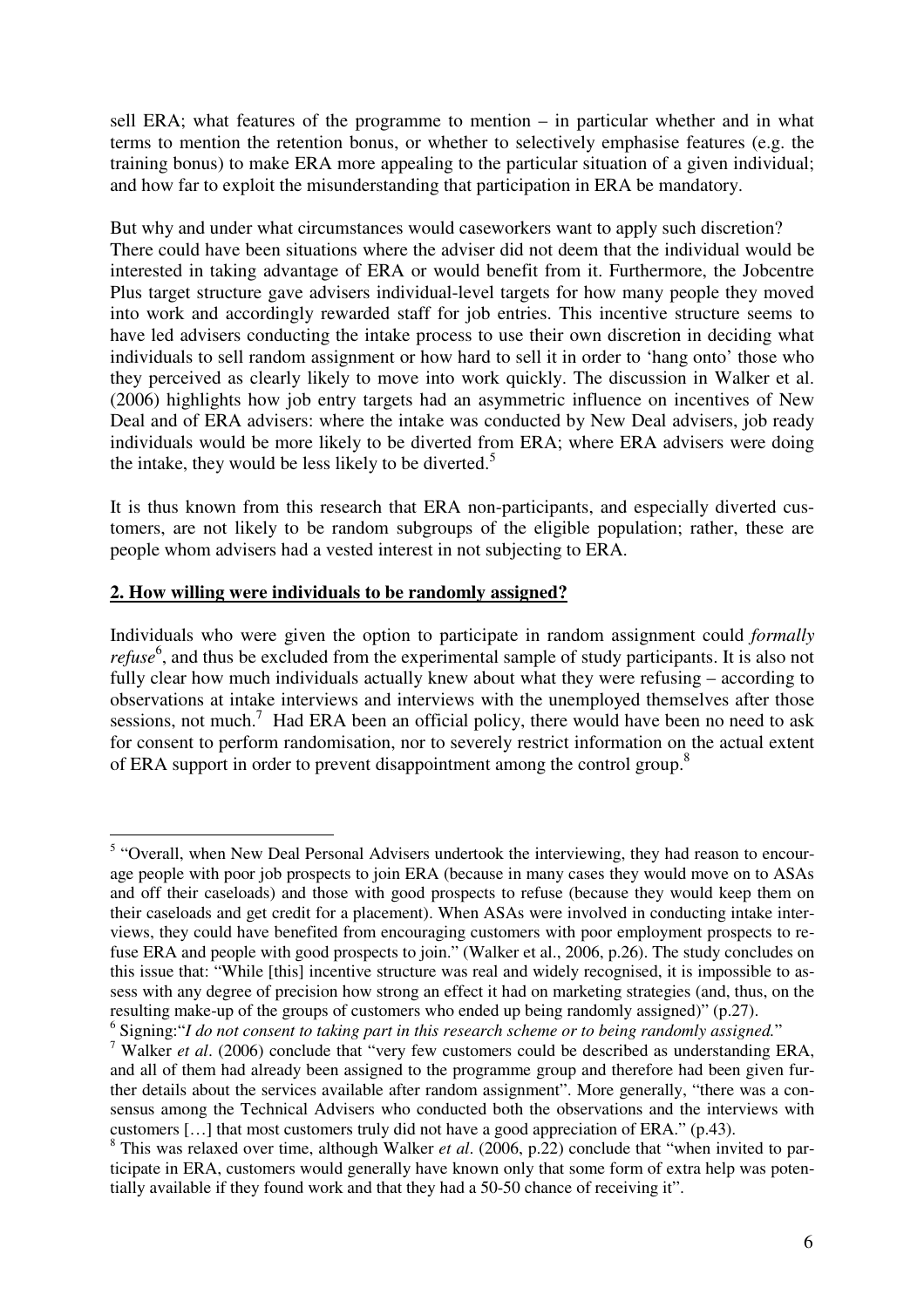What is clear from the qualitative work is that recruitment to ERA greatly differed between the two New Deal groups. While lone parents on NDLP were all volunteers to that programme and thus mostly responded favourably to ERA too, ND25+ participants were more difficult to recruit. The reasons for formal refusal that were identified included being puzzled by how the additional offer of ERA fitted in the mandatory participation in ND25+, having been unemployed for long periods of time and thus finding it difficult to envisage what might happen after they obtained a job, an outcome that they and their advisers thought rather unlikely anyway, and feeling close to getting a job in the near future and not wanting to stay in touch with Jobcentre Plus. It thus appears that the group of formal refusers, and in particular those amongst the more problematic ND25+ group, might be far from random, and instead selected on (predicted) non-ERA outcomes.

Some staff further identified specific attitudes and traits as good predictors that individuals, particularly among those mandated to start ND25+, would decline participation: a strong antipathy to government, feeling alienated from systems of support and governance, being resistant to change or taking risks, 'preferring to stick with what they know', reacting against the labour market, and enjoying being able to refuse to do something in the context of a mandatory programme. A further possible reason for refusal is being engaged in benefit fraud.

Overall, the available qualitative evidence on refusals suggests that those who declined to join may, in fact, differ in important respects from those who agreed to participate. Formal refusers, especially those amongst the more problematic ND25+ group, appeared to have weaker job prospects and poorer attitudes than the average New Deal entrant.

In addition, the refusal rate was observed to fall later on during random assignment, likely due to a combination of enhanced adviser experience at selling ERA and the permission to mention the monetary incentives. The refusal process is thus likely to have changed over the intake window, with refusers in later entry cohorts presumably forming quite a selective group.

Finally, as mentioned above, the incentive structure arising from Jobcentre Plus job entry targets had an asymmetric influence on New Deal and on ERA advisers in terms of how hard to sell ERA. Specifically, when New Deal advisers undertook the intake interviews, they could benefit if job-ready individuals refused to participate in ERA and those with bad prospects consented. Conversely, when ERA advisers were leading the intake process, they could benefit if individuals with bad job prospects formally refused to participate, while those with good prospects agreed to participate.

While the insights provided by these in-depth case studies were based on only very few observations and thus could not be safely generalised, Goodman and Sianesi (2007) take the important initial step to thoroughly explore how representative (or policy relevant) the group is for whom one can calculate experimental estimates by understanding both how large and how selective the non-participating groups are. The incidence, composition, determinants and selectivity of non-participation were found to be markedly different between the ND25+ and NDLP intake groups, as well as across districts. As to incidence, non-participation overall was lower amongst the ND25+ group (23% of the eligible group) than amongst NDLP entrants (over 30%). In terms of composition, 9% of all ND25+ eligibles appear to have been diverted and 14% formally refused. By contrast, over one quarter (26.4%) of all eligible NDLP entrants in the six districts appear to have been diverted, while only 4% formally refused. The bulk of non-participation in the ND25+ group was thus due to formal refusals (59%), while in the NDLP group by diverted customers (86%).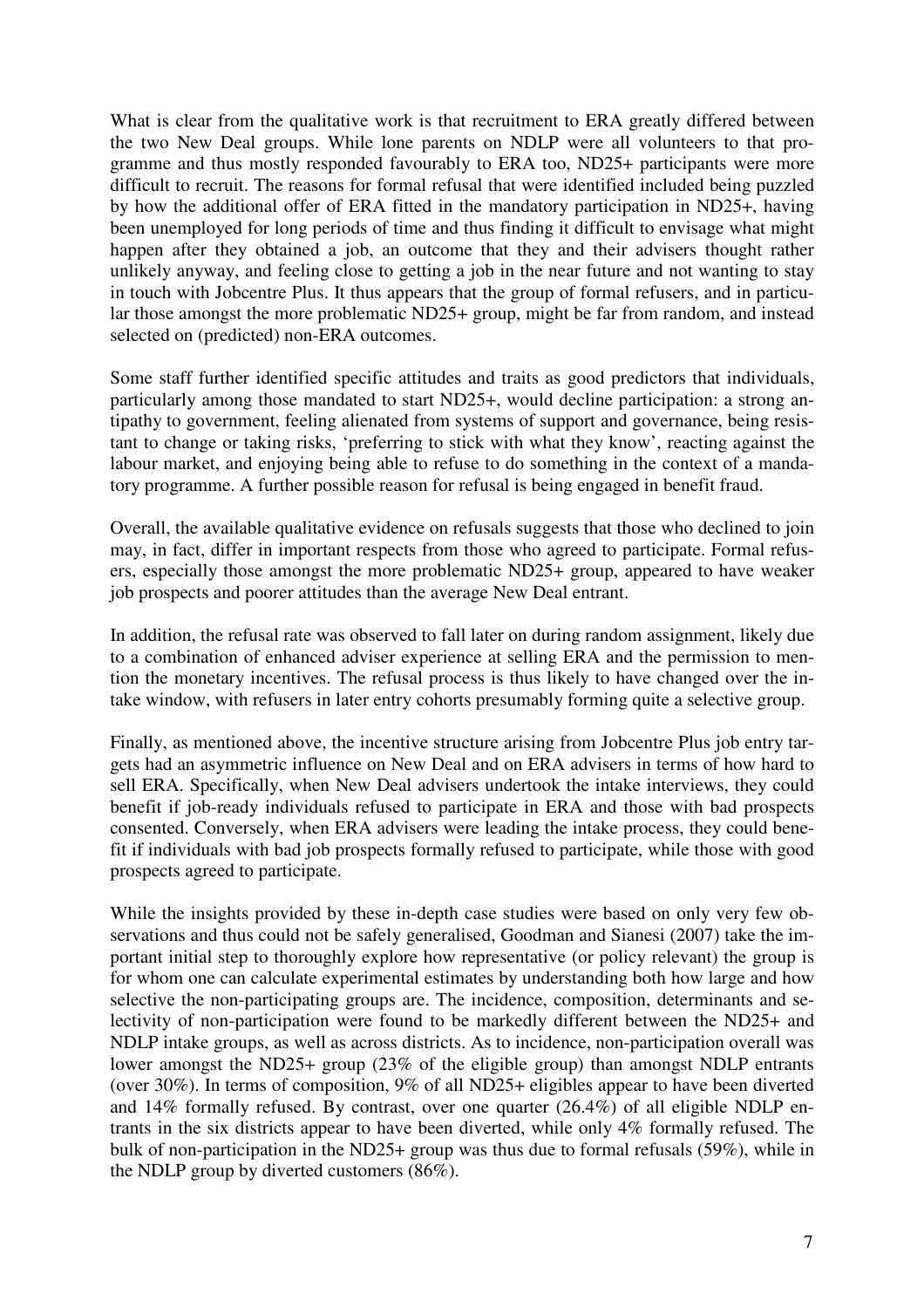There was also marked variation in the incidence of non-participation according to ERA district, with some clear outliers in terms of performance. In the East Midlands *almost half* of all eligible NDLP entrants did not take part in ERA, most of them diverted customers. Focusing on the ND25+ group, the performance of Scotland and North West England is particularly remarkable, with *not one single diverted customer*, while North East England stands out with *over one quarter* of eligible ND25+ participants formally refusing to give their consent to being randomly assigned. A very strong and interesting role of Jobcentre Plus office affiliation was also uncovered in determining both ERA offer and consenting choice, though as expected it was stronger in the former. Over time, a fall in the formal refusal rate was observed for both intake groups, likely to reflect increased adviser experience and confidence in selling ERA, as well as the permission to mention ERA financial incentives.

Most of the explained variation in ERA offer, acceptance and participation was accounted for by an individual's district, office affiliation and inflow month, underscoring the key role played by local practices and constraints. Individual employment prospects, as well as attitudes towards and past participation in government programmes were however also found to matter, leaving only a residual role to demographic characteristics.

In the absence of randomisation bias, the control group and the non-participants should behave similarly, as neither of them has been offered ERA services. However, the analysis of post-inflow labour market outcomes by Goodman and Sianesi (2007) has found nonparticipants to be somewhat higher performers than participants among NDLP entrants, but to have significantly worse employment outcomes among ND25+ entrants.

To conclude, the non-participation problem seems to be a relevant one, both in terms of its incidence and of the diversity of the excluded groups. Overall, the NDLP study participants are on average slightly more likely to depend on government benefits than the average lone parent volunteering for NDLP. By contrast, the ND25+study participants are significantly easier to employ than the average ND25+ entrant; ERA advisers are thus working with a group which is considerably more advantaged than the average population, which potentially raises a creaming question for the experiment.

The fact that ERA was a study and involved random assignment has thus significantly altered how the intake as a whole was handled in the context of Jobcentre Plus, as well as the nature of the adviser/New Deal entrant interaction in a way that would not have been the case if ERA had been normal policy. The fact that the pool of participants has been both reduced and altered is likely to have led to some randomisation bias or, alternatively, to some loss in external validity in the experimental estimate for the effect on the eligible population. The analyses in the present paper aim to formally assess and quantify the amount of nonparticipation bias or the loss in external validity.

## **3. Data and sample definition**

### **3.1 Data**

A number of data files have been put together for the analysis. The administrative data held by the Department for Work and Pensions (DWP) on ND25+ and NDLP entrants provided us with the sampling frame. We extracted files for all cases identified as having entered these New Deal programmes in the six districts over the relevant random assignment period, as de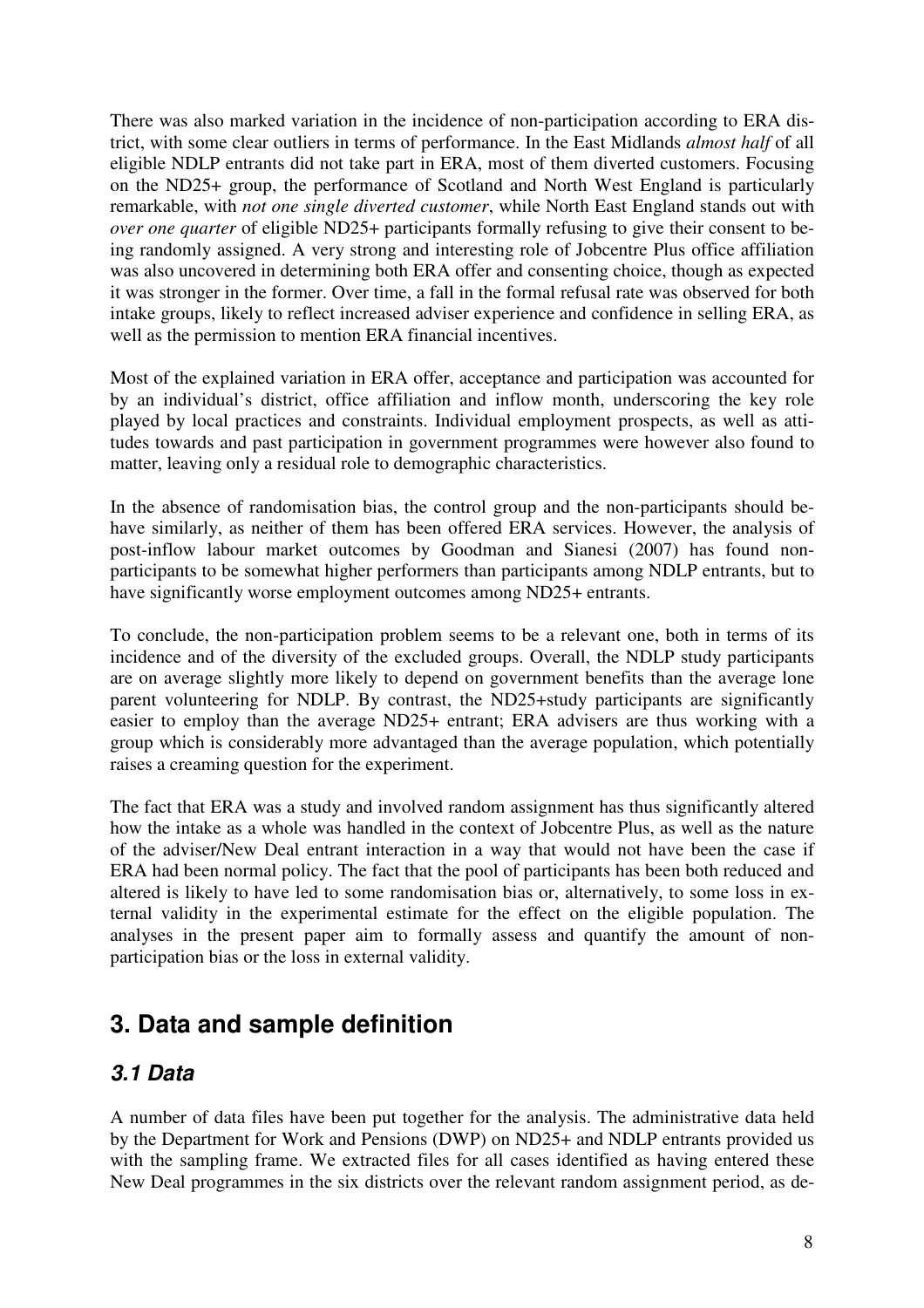tailed below. We have further exploited the New Deal extract files for information about past programme participation as well as a number of other relevant individual characteristics.

We have then merged these files with other DWP data on benefit and employment spells – the Work and Pensions Longitudinal Study (WPLS) dataset. This is a relatively recently released, spell-level dataset that contains DWP information about time on benefits and HMRC records about time in employment. These administrative records have been used to construct both detailed labour market histories and outcome measures.

We have further combined the administrative data with data collected specifically for the ERA experimental evaluation in the form of the Basic Information Form (BIF). This file contains all New Deal customers who were approached for recruitment into ERA, including the identifier of those who formally refused to participate. Of this data we mainly use information on customers' decisions as to participation in ERA, as well as the outcome of random assignment (control/programme group) for those who agreed to participate in the study.

We have finally merged in local-area level data (Census, travel-to-work and super-output area data). In section 3.3 we summarise the extensive variables we have selected and derived from all of these sources.

### **3.2 Sample**

To perform our analyses aiming at estimating the impact of ERA for all eligibles, we need to define exactly the criteria determining eligibility and to be able to identify the relevant individuals in the data.<sup>9</sup> We consider as *eligible* for ERA:

- 1. those who have become mandatory for ND25+ during the period when the respective district was conducting random assignment *and* who subsequently also started the Gateway still within the relevant random assignment intake window; and
- 2. those lone parents who were told about NDLP (had a work-focussed interview and/or expressed an interest in NDLP) during the period when the respective district was conducting random assignment *and* who subsequently also volunteered for NDLP still within the relevant random assignment intake window.

The random (or sample intake) assignment window is actually district- and customer groupspecific, since one district started conducting random assignment later than the others and some districts stopped conducting random assignment for some groups earlier. The period when each district was conducting random assignment was as follows:

North West England: 3 January 2004 to 31 January 2005 All other districts: 1 November 2003 to 31 October 2004, with the exception of to 21 August 2004 for NDLP in South East Wales.

The analysis also considers ERA impacts on outcomes (e.g. earnings) collected from the ERA 12-month customer survey. This survey covers the experiences of a sample of the programme

<sup>&</sup>lt;sup>9</sup> See Goodman and Sianesi (2007) for a description of how problem cases were handled and what adjustments were performed on the ERA experimental sample.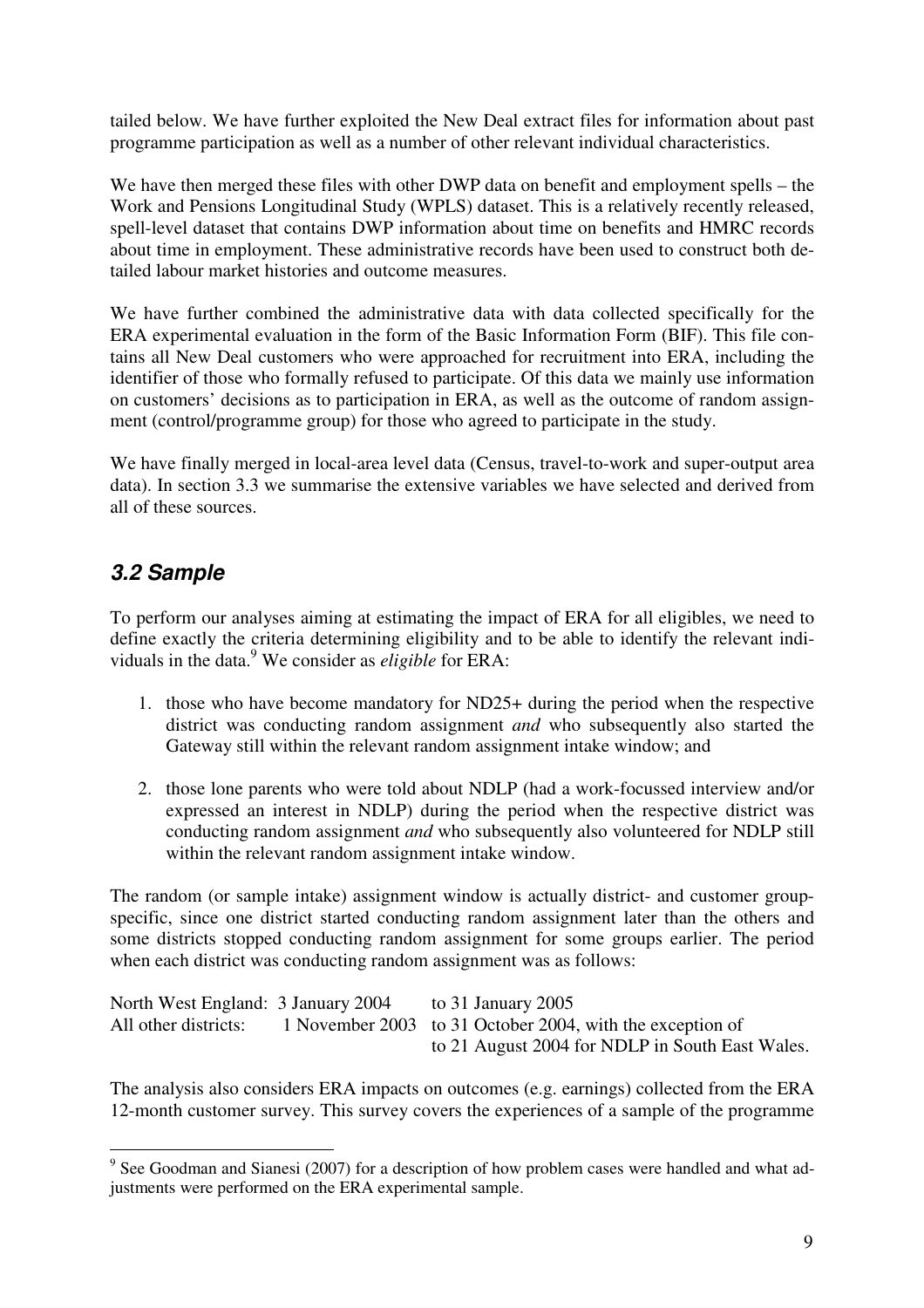group and the control group during the first 12 months following individuals' date of random assignment, with most interviews occurring from December 2004 through November 2005. The intake period for individuals who are eligible to be surveyed is thus 1 December 2003 (3 January 2004 in North West England) to 30 November 2004. When looking at survey outcomes, we thus consider the intersection of the intake window above with this survey sample:

| North West England: 3 January 2004 | to 30 November 2004                                       |
|------------------------------------|-----------------------------------------------------------|
| All other districts:               | 1 December 2003 to 31 October 2004, with the exception of |
|                                    | to 21 August 2004 for NDLP in Wales.                      |

There is in fact very good overlap, with only 5.6% of the full eligible sample being lost when imposing consistent intake criteria with those used to select the survey sample.

Table 1 provides sample breakdowns by participation status and survey status, separately for the two customer groups. As mentioned already, the incidence of non-participation was substantial: about *one quarter* (26.6%) of all those eligible to take part in the ERA study did not participate. Non-participation was substantially lower amongst the ND25+ group (23% of all eligibles) than amongst NDLP clients (over 30%). We observe survey outcomes for 31% of ND25+ and 35% and NDLP study participants.

Table 1 Sample breakdown by customer group

|                          |       | ND25   |        |       | NDLP         |
|--------------------------|-------|--------|--------|-------|--------------|
| Eligibles                | 7,796 | 100.0% |        | 7,261 | 100.0%       |
| - Study non-participants | 1,790 | 23.0%  |        | 2,209 | 30.4%        |
| - Study participants     | 6,006 | 77.0%  | 100.0% | 5,052 | 69.6% 100.0% |
| - with survey outcome    | 1,840 |        | 30.6%  | 1,745 | 34.5%        |
| - without survey outcome | 4,166 |        | 69.4%  | 3,307 | 65.5%        |

### **3.3 Outcomes and observable characteristics**

ERA impacts are assessed during a 12-month follow-up period in terms of two types of outcome measures: administrative and survey outcomes.

As to the former, data on employment and benefits receipt is available from administrative records for the *full* sample of ERA eligibles in the six evaluation districts, i.e. for both for participants and, most importantly for our purposes, for non-participants too. For these administrative outcomes measures we start counting the 12-month follow-up period from the moment individuals flowed in (i.e. from the moment ND25+ customers started the Gateway, or lone parent customers volunteered for NDLP), and consider the probability of having ever been in employment, the total number of days in employment, and the total number of days on benefits during that period.

Survey outcomes were collected from a first-wave customer survey of a sample of ERA participants during the first 12 months following individuals' date of random assignment. The survey outcomes we consider are total earnings and an indicator for earning above £4273 (the overall median calculated from those with positive earnings).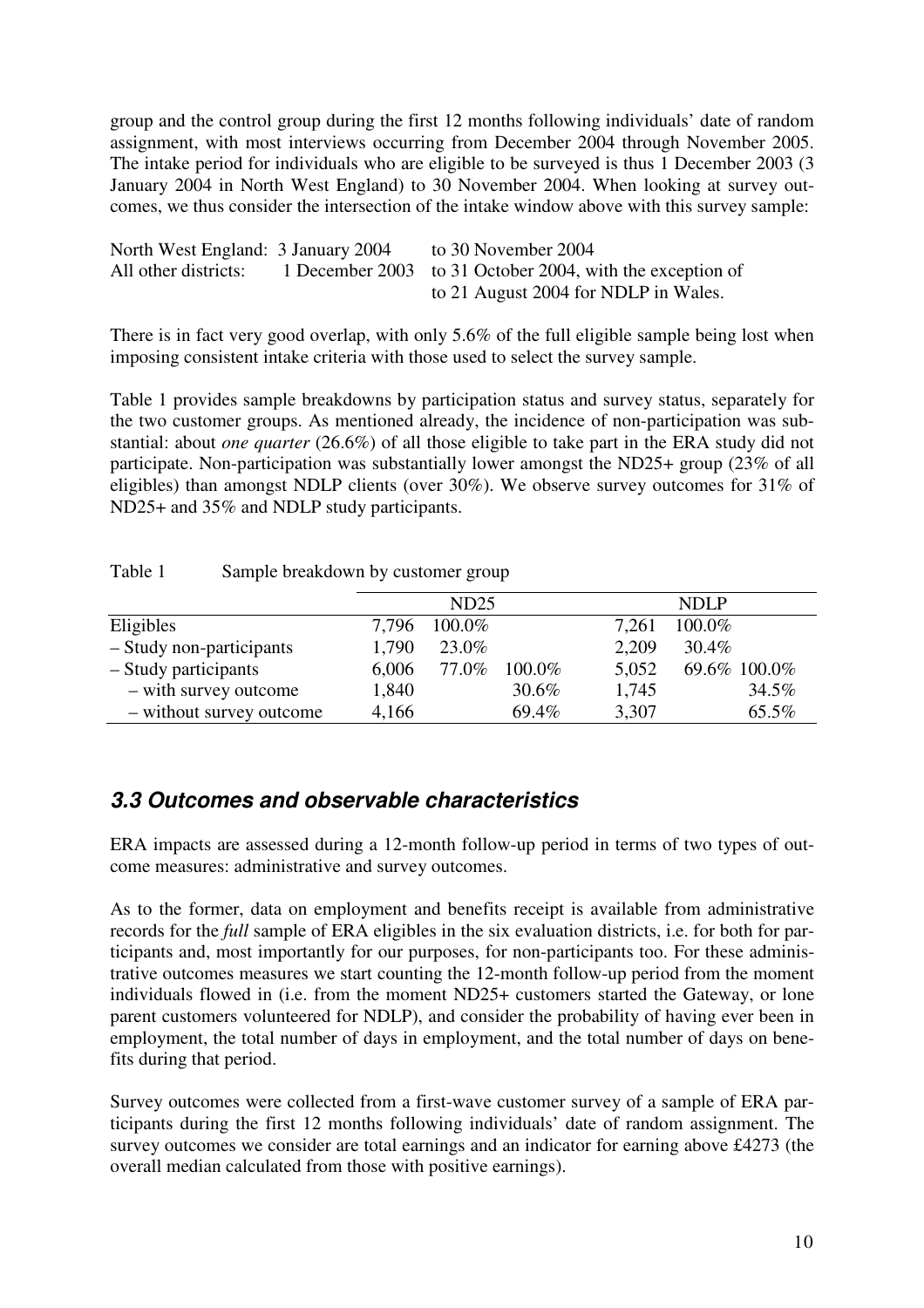We have put together an extensive collection of variables aimed at capturing the widest possible range of individual, office and local area characteristics that are most likely to affect individuals' labour market outcomes, and that might potentially have affected selection into the ERA sample. Note that all of these variables have to be defined both for the ERA study participants and non-participants, which required us to derive such information from administrative data sources alone. Table 2 groups and summarises the various observable factors we use in our analysis; Section 4.4 contains a more detailed discussion of the content of the data.

| <b>ERA</b> district   |                                                                          |
|-----------------------|--------------------------------------------------------------------------|
| Inflow month          | District-specific month from random assignment start when the in-        |
|                       | dividual started the ND25 Gateway or volunteered for NDLP                |
| Demographics          | Gender, age, ethnic minority, disability, partner (ND25+), number        |
|                       | of children (NDLP), age of youngest child (NDLP)                         |
| Current spell         | Not on benefits at inflow (NDLP), employed at inflow (indicator of       |
|                       | very recent/current employment), time to show up (defined as the         |
|                       | time between becoming mandatory for ND25+ and starting the               |
|                       | Gateway or between being told about NDLP and volunteering for            |
|                       | it), early entrant into ND25+ programme (Spent $<540$ days on JSA        |
|                       | before entering $ND25+$                                                  |
| Labour market history | Past participation in basic skills, past participation in voluntary pro- |
| (3 years pre-inflow)  | grammes (number of previous spells on: NDLP, New Deal for Mu-            |
|                       | sicians, New Deal Innovation Fund, New Deal Disabled People,             |
|                       | WBLA or Outreach), past participation in ND25+, active benefit           |
|                       | history dummies (JSA and compensation from NDYP, ND25+,                  |
|                       | Employment Zones and WBLA and Basic Skills), inactive benefit            |
|                       | history dummies (Income Support and Incapacity Benefits); em-            |
|                       | ployment history dummies                                                 |
| Local conditions      | Total New Deal caseload at office, share of lone parents in New          |
|                       | Deal caseload at office, quintiles of the index of multiple depriva-     |
|                       | tion, local unemployment rate                                            |

| Table 2 | Summary of observed characteristics |
|---------|-------------------------------------|
|---------|-------------------------------------|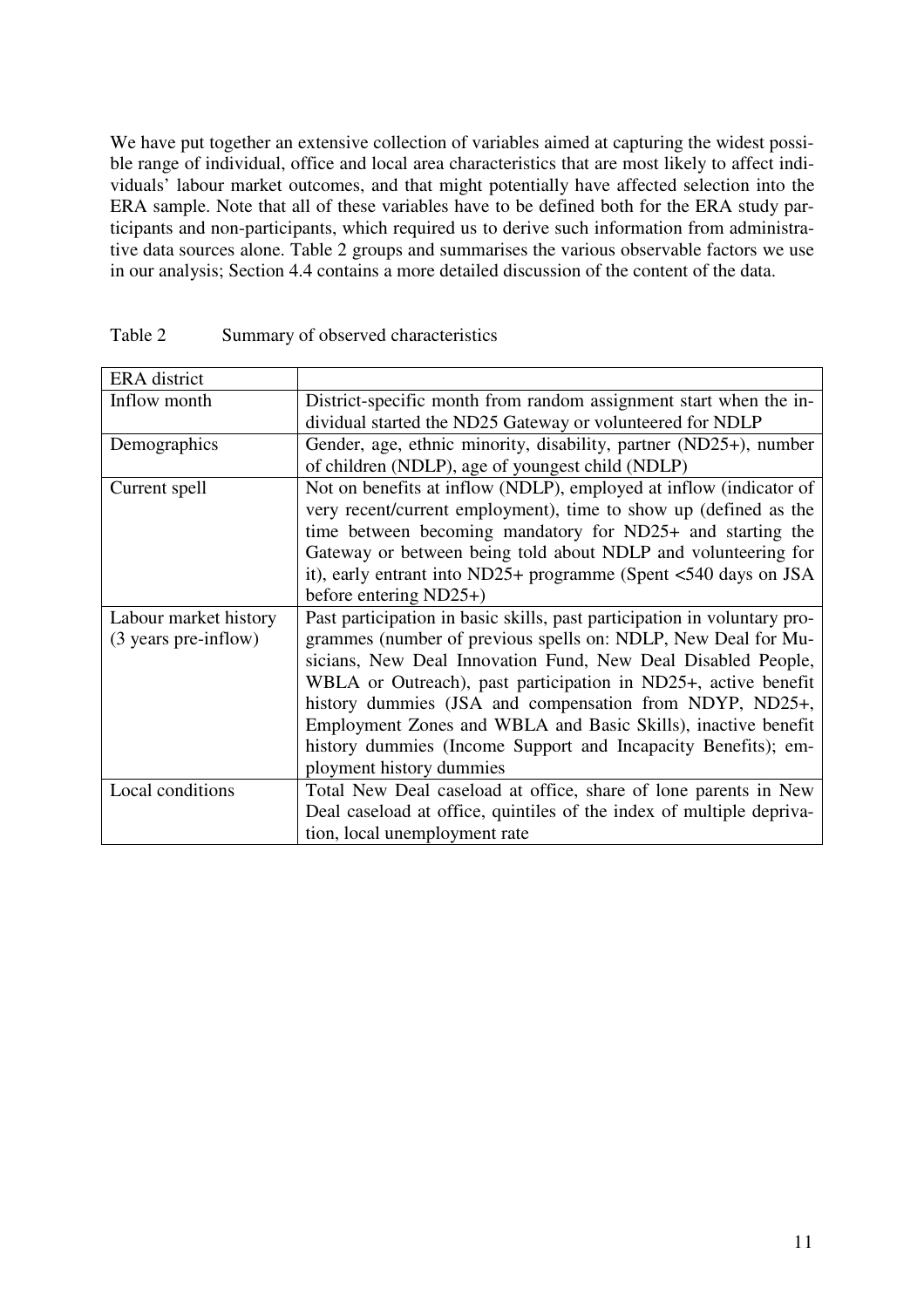# **4. Methodological approaches**

### **4.1 Analysis framework**

We start by setting up the framework and introducing some basic notation. Figure 1 highlights the structure of the problem that needs to be addressed, while Box 1 summarises the notation.

The population of interest are those eligible to be offered ERA services. We implicitly condition on this population throughout. The binary variable *Q* captures the potential selection into the ERA study, with  $Q=0$  denoting individuals who despite being eligible have not been randomly assigned*,* and *Q*=1 denoting the study participants. Study participants make up the experimental group which was randomly assigned between a programme group who was offered ERA services  $(R=1)$  and a control group who was not  $(R=0)$ .

The problem we want to address is that because of diversion and of refusal to be randomly assigned, the population under the experimental evaluation  $(O=1)$  does not correspond to the full eligible population, made up by the  $(Q=1)$  *and*  $(Q=0)$  groups. If selection has taken place into the participating group, the composition of participants will be different from the composition of the eligible population, and impacts estimated on participants will not necessarily be representative of the impacts that the eligibles would have experienced.

Further, let the indicator *S* denotes availability of a survey-based outcome measure conditional on ERA participation. Specifically, *S*=1 when survey outcomes such as earnings are observed; this happens only for that subsample of participants who (1) were randomly selected to be surveyed, (2) could be contacted, (3) accepted to take the survey and (4) answered the earnings question. For short, we will refer to them as "respondents". *S*=0 by contrast denotes non-surveyed or survey non-respondents or item non-respondents among participants ("non-respondents"). As Figure 1 highlights, it is possible for some selection to have taken place among participants into the responding sample.

Let  $p \equiv P(Q=0)$  be the probability of non-participation among the eligibles. This is directly identified in the data by the proportion of non-participants among the eligibles (see Table 1).

Define the 'propensity score', i.e. the probability that an eligible customer with characteristics *X*=*x* does not participate in the ERA study, as:  $p(x) \equiv P(Q=0|X=x) = P(Q=0|Q=0\vee Q=1, X=x)$ .

Turning now to outcomes, we follow the potential outcome framework and let  $Y_1$  be the outcome if the individual were offered ERA services (i.e. the treatment outcome) and  $Y_0$  the outcome if the individual were not offered ERA services (i.e. the no-treatment outcome). The observed outcome is denoted by *Y*. The individual causal effect of ERA is defined as the difference between the two potential outcomes,  $Y_1 - Y_0$ .

Throughout we need to assume that treatment and no-treatment outcomes among the eligibles are not affected by whether an individual is *offered the chance* to participate in the ERA study or not. In other words, participants and non-participants may be drawn from different parts of the distributions of observed and unobserved characteristics, but the mere fact of being offered the chance to participate in the ERA study does not change the relationship between characteristics on the one hand and treatment and no-treatment outcomes on the other. Formally, this requires the potential outcomes of individual *i* not to be indexed by *Q*, i.e.:  $Y_{1Qi} =$ *Y*<sub>1i</sub> and *Y*<sub>0*Q*i</sub> = *Y*<sub>0i</sub> for *Q*=0, 1.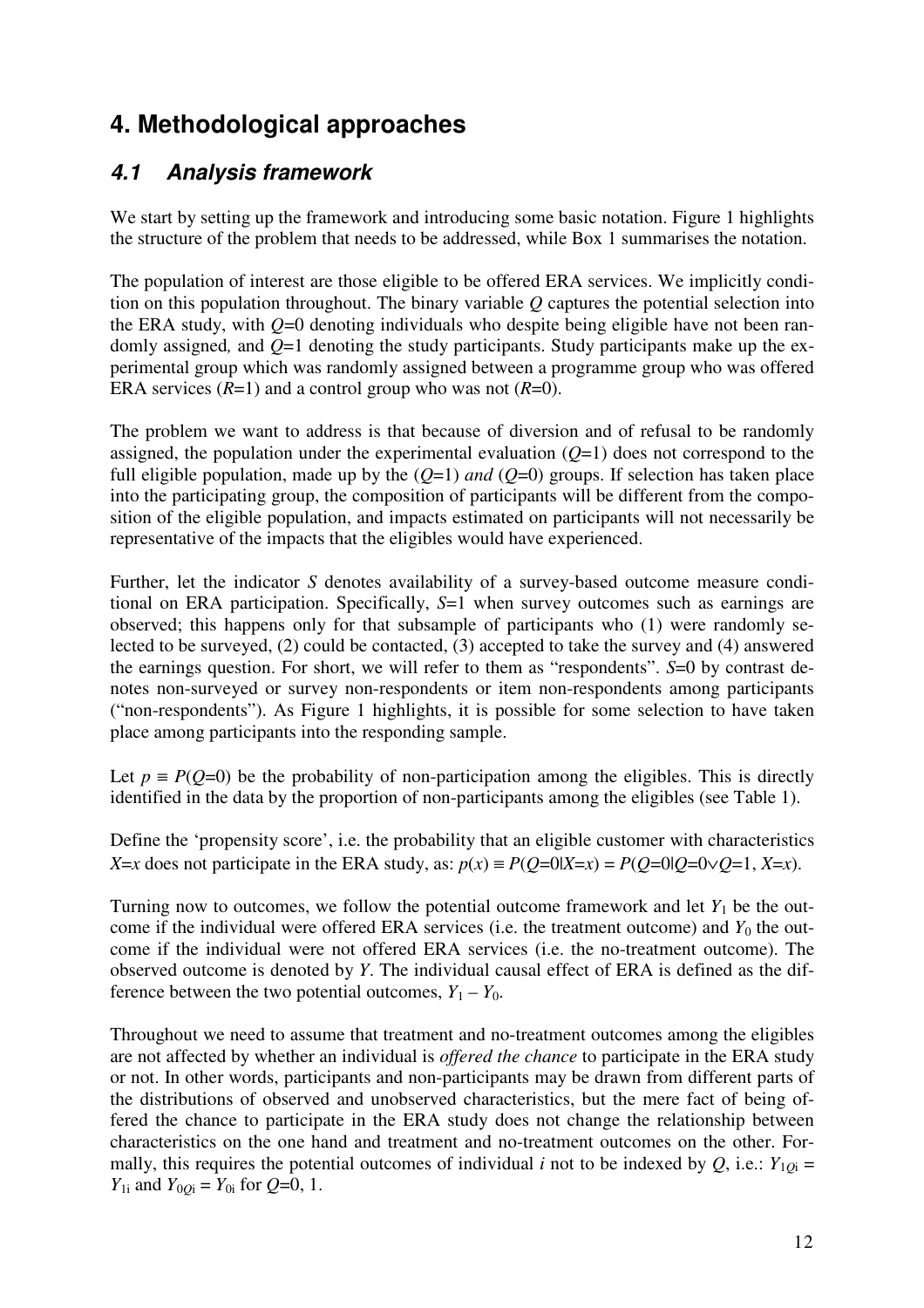

#### Figure 1: Simplified structure of the problem

#### Box 1: Notation

| ERA study participants (the experimental sample)<br>non-participants<br>individuals randomly assigned to the programme group conditional on $Q=1$<br>individuals randomly assigned to the control group conditional on $Q=1$<br>observe survey outcomes conditional on $Q=1$ ("respondents")<br>do not observe survey outcomes conditional on $Q=1$ ("non-respondents") |
|-------------------------------------------------------------------------------------------------------------------------------------------------------------------------------------------------------------------------------------------------------------------------------------------------------------------------------------------------------------------------|
| observed characteristics                                                                                                                                                                                                                                                                                                                                                |
| probability of non-participation among eligibles<br>propensity score: $P(Q=0   X=x)$                                                                                                                                                                                                                                                                                    |
| potential outcome if offered ERA services<br>potential outcome if not offered ERA services<br>observed outcome                                                                                                                                                                                                                                                          |
| average ERA effect on all ERA eligibles (parameter of interest)<br>average ERA effect on ERA study participants (experimental estimate)<br>average ERA effect on non-participants                                                                                                                                                                                       |
| $ATE_{S=1}$ average ERA effect on respondents<br>$ATE_{S=0}$ average ERA effect on non-respondents<br>experimental contrast for respondents                                                                                                                                                                                                                             |
|                                                                                                                                                                                                                                                                                                                                                                         |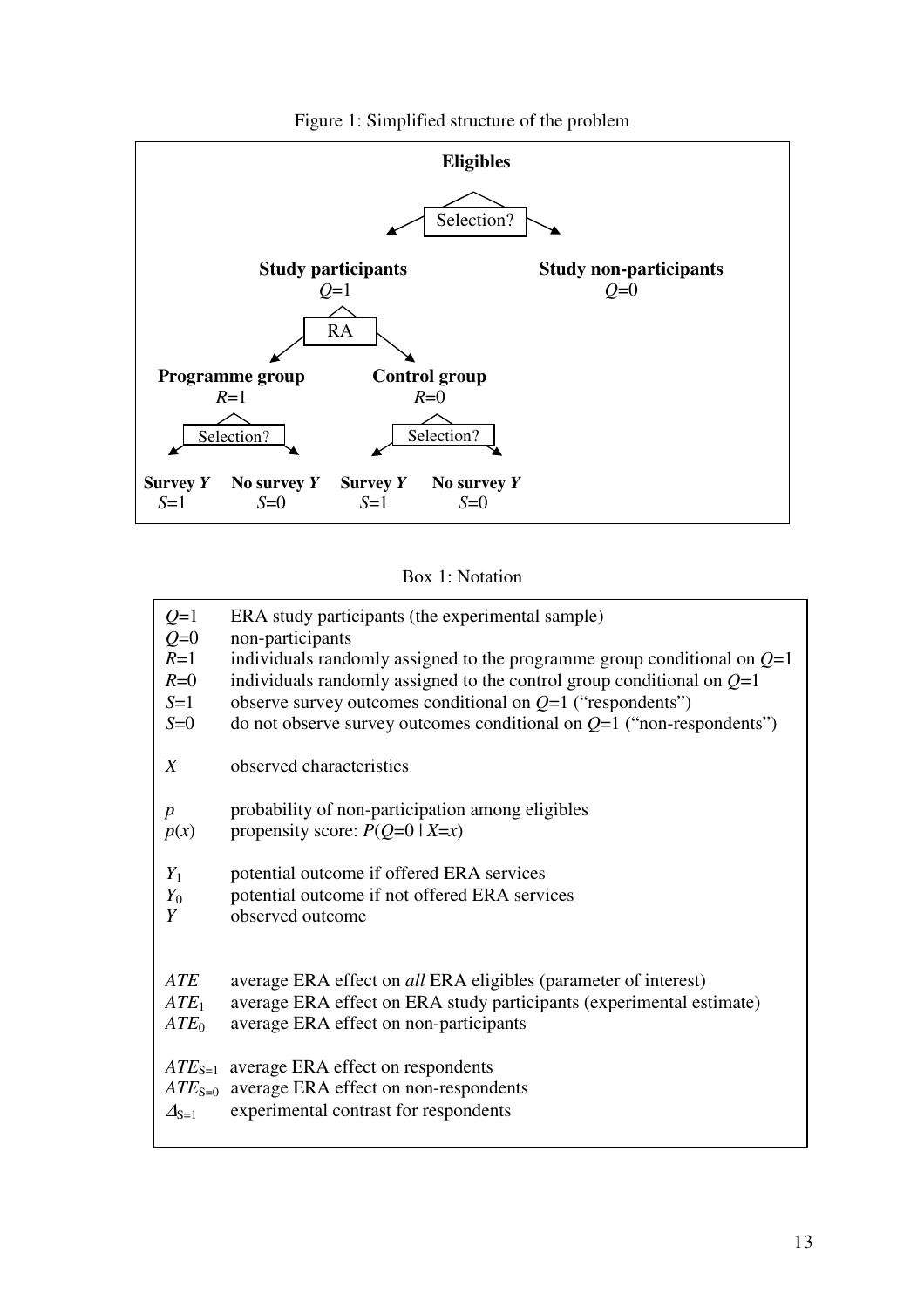The parameter we are interested in is the average effect of ERA on the *full* ERA eligible population (an Average Treatment Effect):  $ATE \equiv E(Y_1 - Y_0)$ .

What we can however directly identify from the available experimental data is the average effect of ERA for participants in the experiment. This is because the experiment provides the average effect of the programme for individuals who have been randomly assigned, which due to the randomness of *R* within the  $Q = 1$  group is identified by the difference in the mean outcomes of programme and control groups:

$$
ATE_1 \equiv E(Y_1 - Y_0 | Q=1) = E(Y_1 | Q=1) - E(Y_0 | Q=1) = E(Y_1 | Q=1, R=1) - E(Y_0 | Q=1, R=0)
$$
  
=  $E(Y | R=1) - E(Y | R=0)$ 

Denote the average impact of ERA on the excluded eligibles (i.e. on the non-participants) by

$$
ATE_0 \equiv E(Y_1 - Y_0 \mid Q=0) = E(Y_1 - Y_0 \mid Q=0)
$$

Using the law of iterated expectations, the parameters *ATE* and *ATE*1 are linked according to:

$$
ATE = E(Y_1 - Y_0 | Q=1) P(Q=1) + E(Y_1 - Y_0 | Q=0) P(Q=0) \equiv (1-p) \cdot ATE_1 + p \cdot ATE_0 \tag{1}
$$

Equation (1) simply states that the parameter of interest, i.e. the average impact of ERA on all the eligibles in the six districts, is given by a weighted average of the parameter we can reliably estimate using random assignment, i.e. the impact on participants, and of the impact on non-participants, with weights given by the relative share of participants and non-participants within the eligible pool.

There are two alternative conditions under which the average impact for participants would be the same as the average impact for the full eligible population even in the presence of a nonnegligible share of non-participants. The first situation is one of homogeneous ERA impacts, that is  $Y_{1i} - Y_{0i} = \beta$  for all eligible individuals *i*. The second case is one where impacts might be heterogeneous, i.e.  $Y_{1i} - Y_{0i} = \beta_i$ , the decisions of eligibles or caseworkers on ERA participation are not affected by the realised individual gain from receiving ERA. Formally:

if 
$$
Q \perp (Y_1 - Y_0)
$$
, i.e. if  $P(Q=1 | Y_1 - Y_0) = P(Q=1)$   
then  $E(Y_1 - Y_0 | Q=1) = E(Y_1 - Y_0 | Q=0) = E(Y_1 - Y_0)$ .

In either of these cases, the *ATE*1 based on experimental data would thus still provide unbiased estimates of the *ATE* of interest.

We separately consider how to deal with non-participants both when follow-up information on their outcomes is available (administrative outcomes) and when it is not (survey outcomes). The implications of these two situations on equation (1) are as follows.

In case of administrative data, equation (1) becomes:

$$
ATE = (1 - p) \cdot ATE_1 + p \cdot \{E(Y_1 \mid Q = 0) - E(Y \mid Q = 0)\}\tag{1a}
$$

as the observed outcome of the non-participants corresponds to their no-treatment outcome:  $E(Y_0 | Q=0) = E(Y | Q=0).$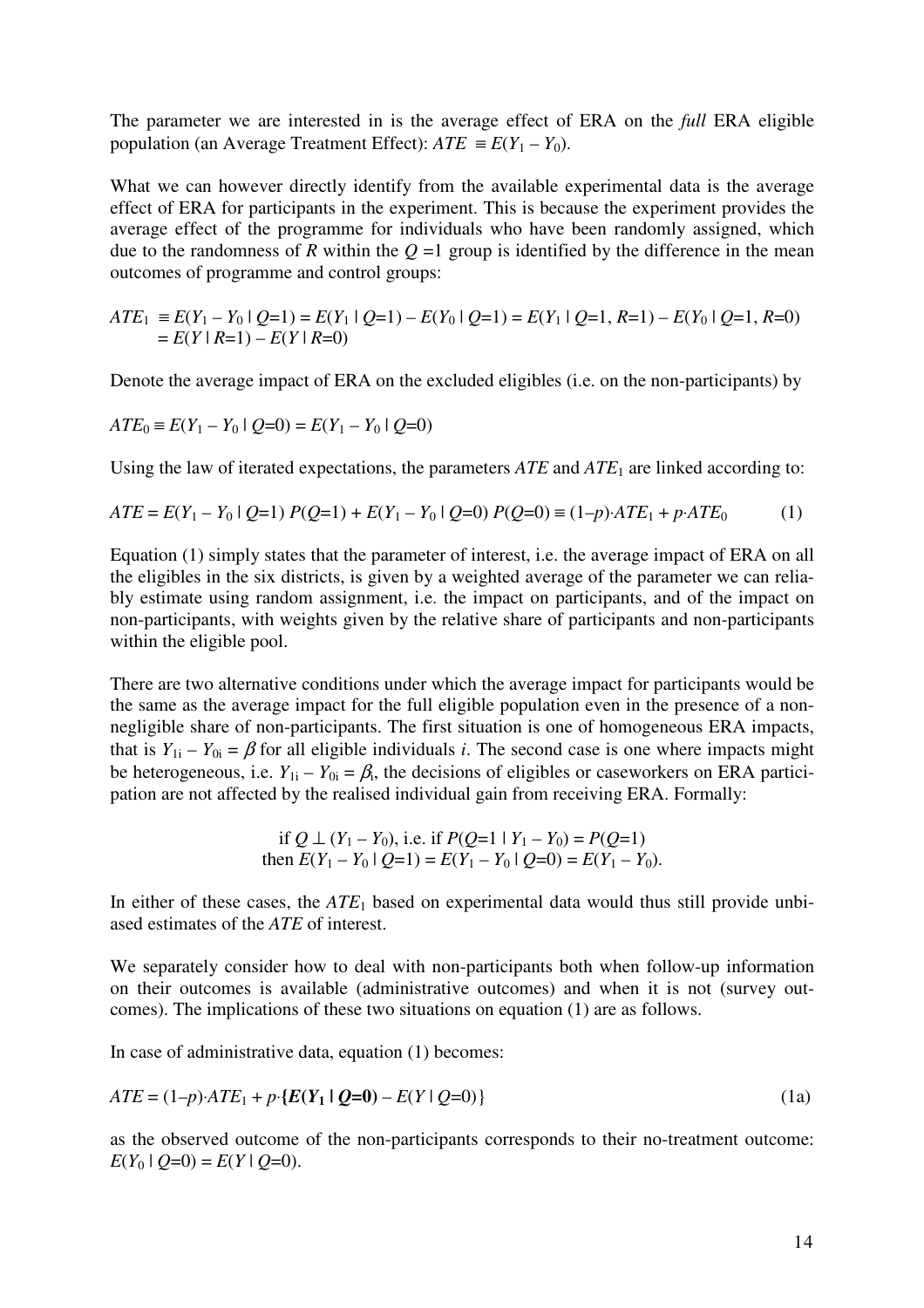In case of survey outcomes, both treatment and no-treatment outcomes of the non-participants remain unobserved. Furthermore, in the presence of non-random non-response among ERA study participants,  $ATE<sub>1</sub>$  itself will in general remain unobserved:

 $ATE = (1-p) \cdot ATE_1 + p \cdot E(Y_1 - Y_0 | Q=0)$  (1b)

### **4.2 Survey outcomes: Survey and item non-response**

Survey outcomes *Y*, in particular earnings, are only observed for a subsample of participants, i.e. those survey respondents who answered the earnings question.

Define the respondents  $(S=1)$  as those ERA study participants  $(Q=1)$  with non-missing survey outcome information, as non-respondents those ERA study participants (*Q*=1, *S*=0) with missing survey outcome information – whatever the reason (not randomly selected for the survey, not contactable, refused to be interviewed, were interviewed but did not fill in the earnings question). Note thus that in our definition of non-respondents we have lumped survey and item non-respondents, since impact estimates on earnings can only be obtained for our narrower definition of respondents.

In addition to the loss in precision resulting in a reduction of the study's statistical power to detect effects, non-response raises two important validity issues for the evaluation of earnings impacts:

- 1. *Internal validity*: if the programme and control group experience systematically different non-response, the responding programme and control groups are no longer comparable to one other. In this case the benefits of the original random assignment are lost, and a comparison of the responding programme group members and the responding control group members no longer provides unbiased impact estimates (for the respondents).
- 2. *External validity*: even if the responding programme and control group members have maintained comparability to one another so that the experimental contrast recovers the average impact for respondents, how do they relate to the original sample? If the responding sample differs substantially from the original one, the results might not generalize to the original target population.

Define  $\Delta_{S=1}$  as the experimental contrast calculated on those participants who responded to the earnings question:

$$
\Delta_{S=1} \equiv E(Y \mid Q=1, S=1, R=1) - E(Y \mid Q=1, S=1, R=0)
$$

 $\Delta_{S=1}$  is identified in our data, but we are interested in  $ATE_1$  as one of the two components needed to recover the *ATE* for the full group of eligibles. The question thus that naturally arises is under what conditions the experimental contrast for respondents recovers the *ATE* for the full group of participants, i.e.  $\Delta_{S=1} = ATE_1$ .

Although this condition can indeed be tested on administrative outcomes, which are available for the full group of participants (indeed, for the full group of eligibles), whether it resulted to be met or not would not be easy to interpret. In answering this question it is instead useful to separately consider the following two 'causal-inference' issues related to the internal and external validity issues above.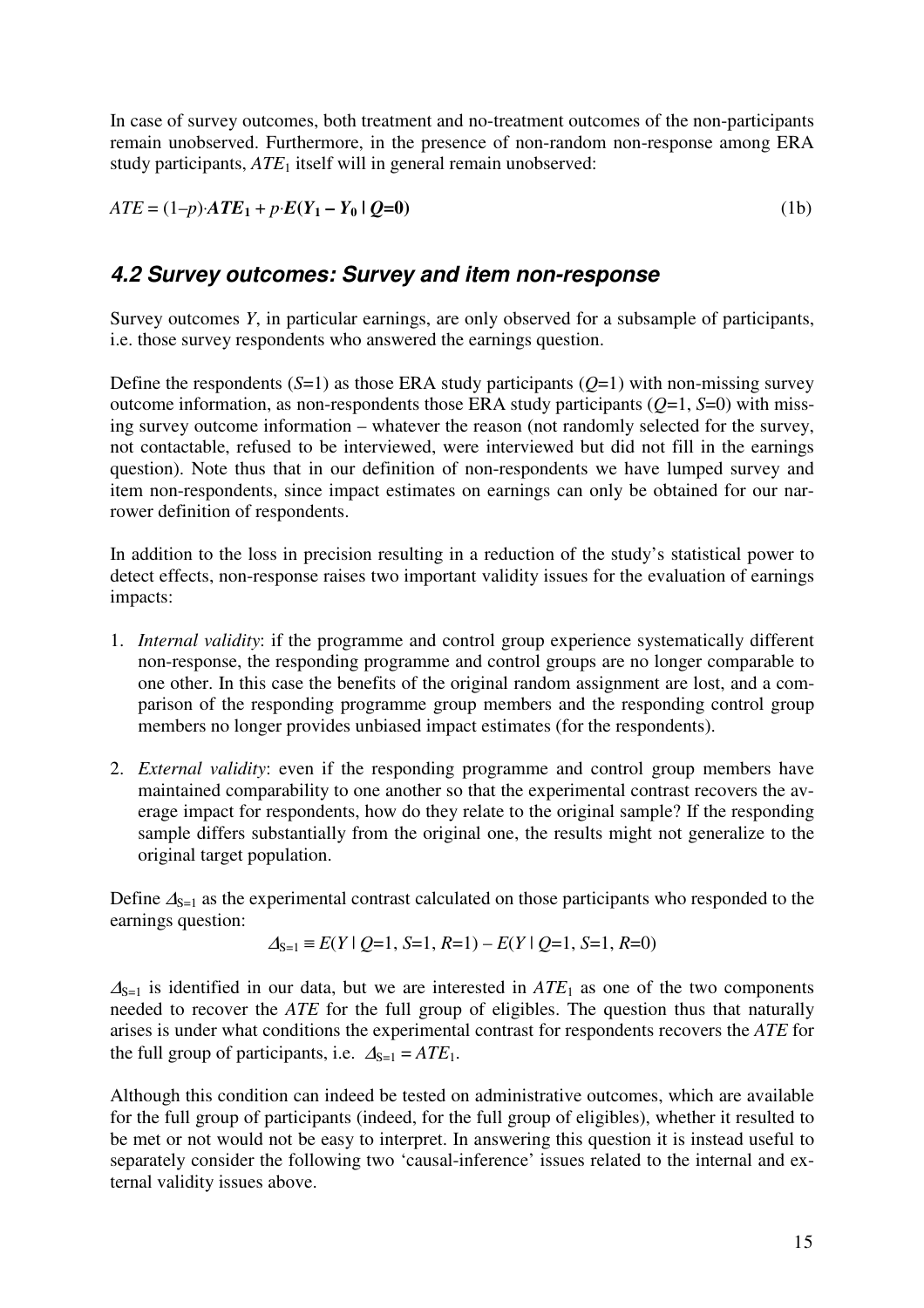#### (a) Internal validity: Under what conditions does  $\Delta_{S=1}$  recover the *ATE* for respondents,  $ATE_{S=1} \equiv E(Y_1 - Y_0 | O=1, S=1) \equiv E(Y_1 - Y_0 | S=1)$ ?

Since the average ERA impact for respondents is not identified without additional assumptions, to exploit random assignment one has to assume that randomisation keeps holding within the responding sample, i.e. that *R* is still random (possibly given *X*) among respondents:

(I-V) 
$$
E(Y_1 | S=1, R=1) = E(Y_1 | S=1, R=0) = E(Y_1 | S=1)
$$
  
 $E(Y_0 | S=1, R=1) = E(Y_0 | S=1, R=0) = E(Y_0 | S=1)$ 

Under the internal-validity condition (I-V) that even restricting attention to the subgroup of respondents, randomisation still holds, the *ATE* for respondents,  $E(Y_1 - Y_0 | S=1)$ , can be estimated using the experimental contrast,  $E(Y \mid S=1, R=1) - E(Y \mid S=1, R=0)$ :

 $ATE_{S=1} \equiv E(Y_1 - Y_0 | S=1) \equiv E(Y_1 | S=1) - E(Y_0 | S=1)$  $= (I-V) = E(Y_1 | S=1, R=1) - E(Y_0 | S=1, R=0) = E(Y | S=1, R=1) - E(Y | S=1, R=0) = \Delta_{S=1}$ 

Condition (I-V) cannot be directly tested; supporting evidence can however be obtained by assessing whether randomization still holds between the two responding subsamples in terms of their *observed* characteristics.

**(b) External validity: Under what conditions can the subsample of respondents be assumed to be a representative subsample of the ERA study participants, in the sense that the ATE among respondents is the same as the ATE for the full group of participants,**   $i.e. ATE_{S=1} = ATE_1?$ 

The average ERA impact is the same for the full sample of participants and for those participants who responded to the survey if participants do not select into responding based on ERA impacts. Formally:

(E-V) 
$$
E(Y_1 - Y_0 | Q=1) = E(Y_1 - Y_0 | Q=1, S=1)
$$

Since the impact for respondents is not identified *a priori*, to 'test' condition (E-V) one has first to assume that condition (I-V) holds. Under (I-V), condition (E-V) can be tested on administrative data as:

$$
E(Y_1 \mid Q=1, R=1) - E(Y_0 \mid Q=1, R=0) = E(Y_1 \mid Q=1, R=1, S=1) - E(Y_0 \mid Q=1, R=0, S=1)
$$

Note that under (I-V), condition (E-V) is implied by the stronger set of conditions: (E-V') (a)  $E(Y_1 | Q=1, R=1) = E(Y_1 | Q=1, R=1, S=1) = E(Y_1 | Q=1, R=1, S=0)$ (b)  $E(Y_0 | Q=1, R=0) = E(Y_0 | Q=1, R=0, S=1) = E(Y_0 | Q=1, R=0, S=0)$ 

Conditional on random assignment status, non-response is unrelated to potential outcomes, i.e. programme group members do not select into responding based on treatment outcomes, nor do control group members select into responding based on no-treatment outcomes. Put differently, programme and control group members who respond are not selected on outcomerelevant variables. Assumption (E-V') thus rules out selection on outcome-relevant unobservables into responding to the earnings question conditional on random assignment status.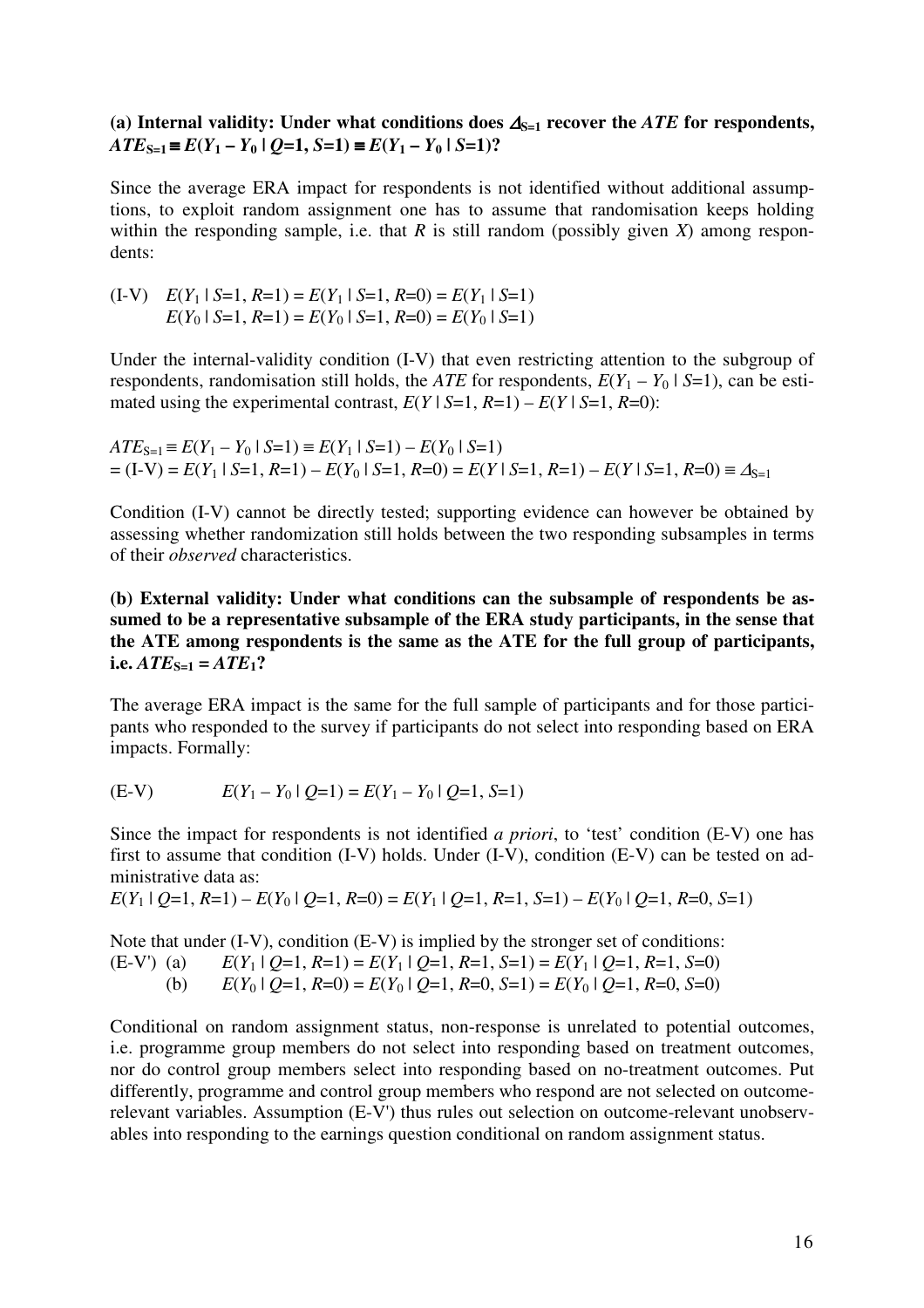Like assumption (E-V), assumption (E-V') can be tested on administrative outcomes. This is accomplished by testing whether (possibly controlling for observables *X*), the administrative outcomes of those programme (control) group members who responded to the survey are statistically different from the outcomes of those programme (control) group members for whom we do not observe the survey outcomes.

To conclude, the experimental contrast for respondents,  $\Delta_{S=1}$ , which is readily obtained from the data, would recover the *ATE* for the full group of participants, *ATE*1, under (I-V) and either (E-V') and/or (E-V). In this case, non-response can be ignored in calculating the average effect on earnings for participants.

It would be hard to believe, though possible, that  $\Delta_{S=1}$  just happens to coincide with  $ATE_1$  on administrative outcomes – or that condition  $(E-V')$  is met –, even without the need to give a causal interpretation to  $\Delta_{S=1}$  (via (I-V)). If there is good support for (I-V), though, the evidence is likely to be more robust.

### **4.3 Bounds without assumptions on the selection process**

For this type of analysis, outcomes need to be bounded. To fix ideas, suppose in the following that the outcome *Y* (e.g. employment probability) is bounded between 0 and 1.

When follow-up data on the non-participants are available, equation (1a) shows that bounds for the parameter of interest can be constructed as  $ATE \in [ATE, \overline{ATE}]$ , where  $ATE = (1$  $p)$ ⋅*ATE*<sub>1</sub> – *p*⋅*E*(*Y* | *Q*=0) is the worst-case scenario (non-participants would all be nonemployed had they received ERA, i.e.  $E(Y_1 | Q=0) = 0$ ) and  $ATE = (1-p) \cdot ATE_1 + p \cdot (1-E(Y))$ *Q*=0)) is the best-case scenario (non-participants would all be employed had they received ERA, i.e.  $E(Y_1 | Q=0) = 1$ ). The width of the bounds for the *ATE* is given by *p*, the proportion of non-participants among the eligibles. (If there were none, the upper and lower bounds would trivially collapse on the point estimate  $ATE_1 = ATE$ .

We can further explore how sensitive the estimate of the *ATE* is to assumptions about the selection process into the group of study participants, as reflected by assumptions on the relative magnitude of  $E(Y_1 | Q=0)$  and  $E(Y_1 | Q=1)$ . Specifically, we can thus calculate the *ATE* as a function of  $\theta$ , *ATE*<sub> $\theta$ </sub>, for various values of  $\theta$  ( $\theta$ =0.5, ..., 1.50) assuming that:

$$
E(Y_1 \mid Q=0) = \theta E(Y_1 \mid Q=1) (= \theta E(Y \mid Q=1, R=1))
$$

i.e. that the average ERA-treatment outcome that the non-participants would have experienced had they participated in the study is  $\theta$  times the average treatment outcome experienced by the participants, where the latter is identified by the actual outcomes of the randomised programme group subset of the participants.

By varying the values of  $\theta$ , we can depict different types of selection processes. In particular,  $\theta$ =1 models a situation where the decisions to participate in the ERA study are unrelated to treatment outcomes;  $\not\in\mathcal{K}$ 1 models negative selection into the non-participants sample (nonparticipants would have experienced on average lower treatment outcomes than what the participants experience), while  $\theta > 1$  represents positive selection.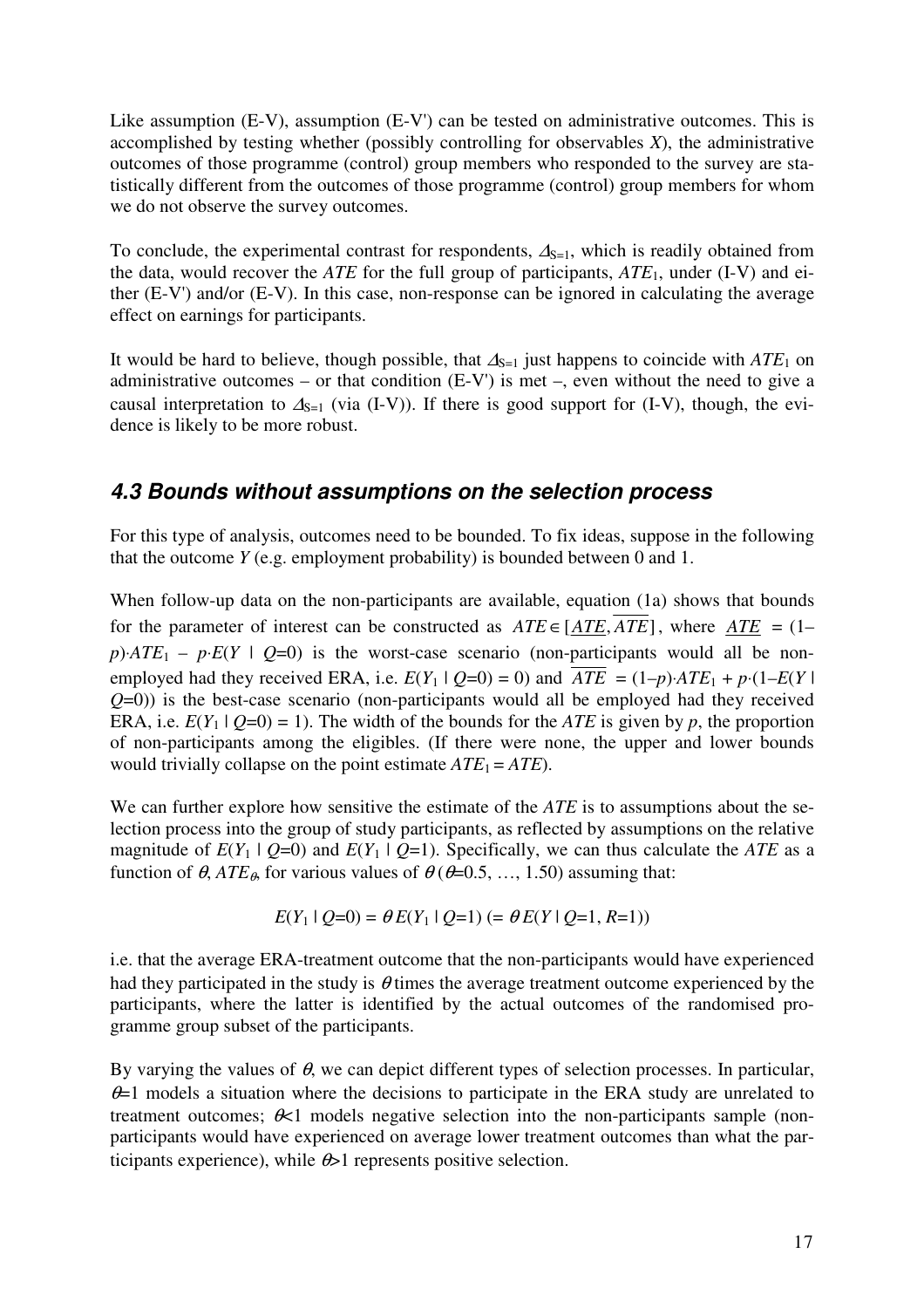From equation (1a), the *ATE* as a function of  $\theta$ , is

$$
ATE_{\theta} = (1 - p) \cdot ATE_1 + p \cdot \{\theta E(Y \mid R = 1) - E(Y \mid Q = 0)\}
$$

Thus,  $ATE_{\theta}$  increases, and linearly, with  $\theta$ .

The minimum allowable  $\theta$  for our outcomes is 0, the maximum allowable  $\theta = 1/E(Y_1 | Q=1,$ *X*) for the binary outcome *Y* we consider.

If no follow-up information is available on the non-participants, we have to construct bounds based on (1b). It follows that  $\overline{ATE} = (1-p) \cdot \overline{ATE_1} - p$  and  $\overline{ATE} = (1-p) \cdot \overline{ATE_1} + p$ . The width of the bounds for the *ATE* is now 2⋅*p*, double as large as when we did observe the outcomes of the non-participants. In case non-response cannot be ignored, the bounds will necessarily – and trivially – be the widest possible ones, and unrelated to data content:  $ATE \in [-1, 1]$ .

#### **4.4 Point estimate under selection on observables**

The approaches outlined in this section allow point identification of the average ERA impact for the non-participants (and hence for all eligibles) which can only take into account *observed* differences between non-participants and ERA study participants. To the extent that unobserved differences between the two groups are important determinants of subsequent labour market outcomes, these will erroneously show up as part of the ERA impact estimates. The reliability of such estimates thus crucially depends on the range and quality of characteristics observed. Section 3.3 has summarised the data at our disposal; here we provide a brief discussion of its content in relation to the estimation problem we face.

All our outcomes of interest – employment probabilities and durations, reliance on benefits and earnings – are related to labour market performance. As listed in Table 1, we rely on an extensive collection of individual, office and local area characteristics that are most likely to affect individuals' labour market performance, and that might potentially have affected participation into the ERA study.

In addition to a number of individual demographic characteristics contained in the administrative data (gender, age, ethnicity, partner and children, disability and illness), we have summarised information on a customers' current unemployment spell, including in particular indicators of a very recent/current employment spell, how long it took them to start the Gateway or volunteer for NDLP once having become mandatory for it or being told about it, and of whether ND25+ entrants volunteered for the Gateway ahead of time.

We have further constructed three years' worth of labour market history, with variables summarising the proportion of time employed and the proportion spent on benefits, separately on active benefits (JSA and compensation whilst on a labour market programme) and inactive benefits (Income Support and Incapacity Benefits). We have also created variables capturing the extent of past participation in voluntary employment programmes (as a crude indicator of willingness to improve one's circumstances), in the ND25+ (a mandatory programme) and in Basic Skills (a programme designed to address basic literacy, numeracy and IT skills).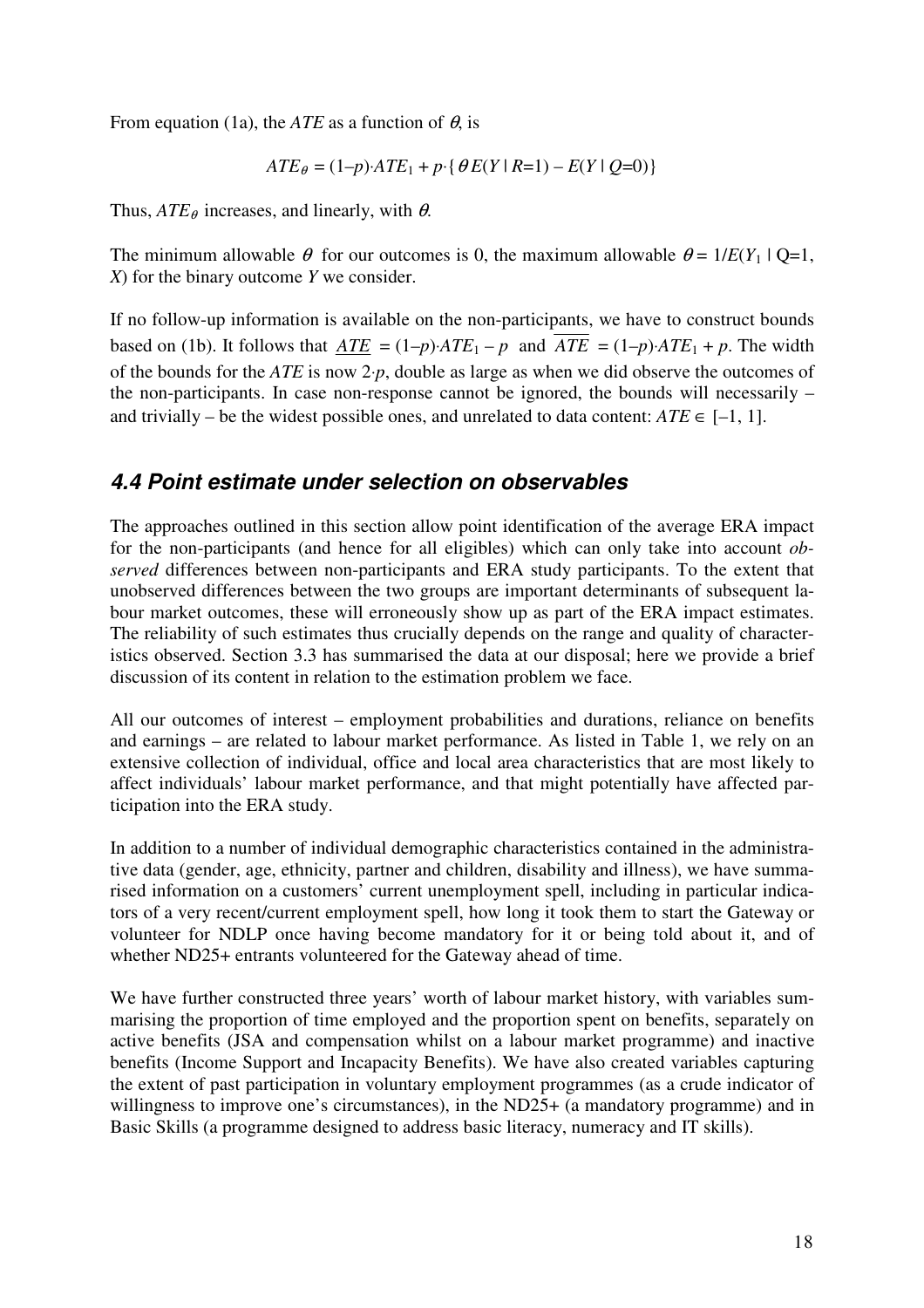The Census has provided us with information on local labour market conditions (specifically, travel-to-work area unemployment rates), as well as on the deprivation of the area the customer lives in (index of local deprivation). Additionally, we have constructed information at the office level (total New Deal caseload and share of lone parents in such caseload), aimed at capturing office-specific characteristics that might impact on the probability of participating in the ERA study as well as on subsequent labour market outcomes.

Despite offering such rich and detailed information, none of the available administrative data contain reliable information on education – which thus remains an unobservable in our data, together with "innate ability", discipline or work commitment. The previous literature has however indicated the potential for detailed labour market histories (like those we have constructed) to help proxy such unobserved traits and thus to eliminate much of the bias due to unobservables (see for example, Dolton *et al.*, 2008, Heckman and Smith, 1999, Heckman *et al.*, 1998, and Heckman *et al.*, 1999).<sup>10</sup>

#### **a) Follow-up data on the non-participants (administrative outcomes)**

To obtain a point estimate of the *ATE*, equation (1a) shows that we need to identify  $E(Y|\mathcal{Q}=0)$ , the treatment outcome of the non-participants.

This problem is akin to getting the average treatment effect on the non-treated using matching methods, where invoking the "selection-on-observables" assumption,  $E(Y_1 | Q=0)$  is estimated based on the (observed) treatment outcome of the participants,  $E(Y_1 | Q=1) = E(Y | Q=1, R=1)$ .

In this case, we allow the effect (or treatment outcome) to depend on observable characteristics *X* in an arbitrary way, as well as for eligible individuals to decide to participate in the experiment based on these *X*s.

To clarify the assumptions required, specialise the model as follows (note that additive separability is not required for matching).

 $Y_{1i} = m_1(X_i) + u_i + b_i$  $Y_{0i} = m_0(X_i) + u_i$ 

where  $Y_{1i} - Y_{0i} \equiv \beta_i = [m_1(X_i) - m_0(X_i)] + b_i \equiv b(X_i) + b_i$ .

 $\overline{a}$ 

In this set-up,  $\beta_i$ , the individual impact from receiving ERA services, is allowed to be heterogeneous across individuals in both observable and unobservable dimensions:  $b(X_i)$  represents the impact for individuals with characteristics  $X_i$  and thus captures observable heterogeneity in effects;  $b_i$  represents the individual-specific unobserved impact conditional on  $X_i$ . The unobserved component  $u_i$  represents some unobservable individual trait, such as ability or motivation, that affects the outcome irrespective of treatment receipt.

<sup>&</sup>lt;sup>10</sup> For their main analysis of the NDLP programme, Dolton *et al.* (2008) rely on the same administrative data we use. When using a subset of their sample for whom detailed additional survey information (including a variety of attitudinal measures) is available, they find that such variables in fact add little to the analysis once the lagged outcomes available in the main administrative data are controlled for. They interpret this finding as indicative of the fact that outcome histories capture these otherwise unobserved factors and supporting of their approach based on the selection-on-observables assumption.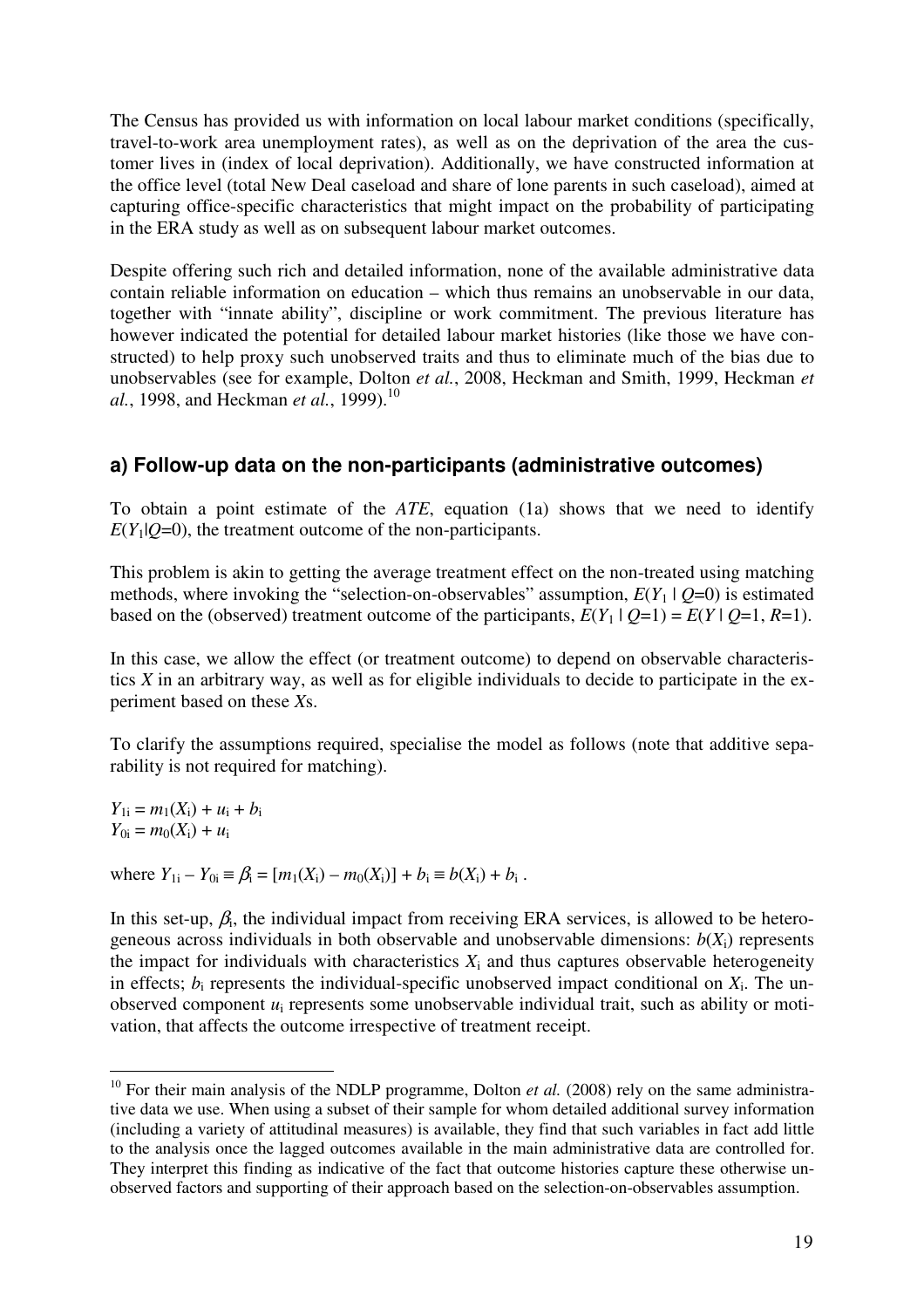Assume that for the eligibles, selection into *Q* is not based on the unobserved, person-specific component of the impact of ERA *b*, nor on unobserved 'ability' *u* for given observable characteristics *X*:

$$
Q_i \perp (b_i, u_i) \mid X_i
$$

This ensures that the "selection-on-observables" assumption (A1) is met:

(A1) 
$$
E(Y_1 \mid Q=0, X) = E(Y_1 \mid Q=1, X)
$$

To give (A1) empirical content, we also need to assume the existence of common support (i.e. overlap in the distribution of observed characteristics *X* between participants and nonparticipants:

(CS)  $P(Q=1 | X) > 0$  for all *X* in the support of the eligibles

Specifically, the experimental evaluation cannot provide estimates of the impact of ERA for individuals with observed characteristics  $\tilde{x}$  if no participant displays those values. In other words, although there may be *eligibles* with characteristics  $\tilde{x}$ , if the selection into the ERA experiment is such that nobody with characteristics  $\tilde{X}$  is offered ERA or consents to take part so that  $P(Q=1 | \tilde{X}) = 0$ , we cannot identify the effect for this subset of eligibles (unless under some arbitrary functional form assumption that allows us to extrapolate).

We can then predict  $E(Y_1 | Q=0)$  as:

$$
E(Y_1 \mid Q=0) = E_X[E(Y_1 \mid Q=0, X) \mid Q=0] = (A1) = E_X[E(Y_1 \mid Q=1, X) \mid Q=0]
$$
  
= (RA) =  $E_X[E(Y_1 \mid R=1, X) \mid Q=0] = E_X[E(Y \mid R=1, X) \mid Q=0]$ 

As for implementation, we can match to each non-participant one or more similar programme group member(s) based on the propensity score  $p(x) \equiv P(Q=0 | X) = P(Q=0 | Q=0 \vee Q=1, X)$ .

To increase matching quality, it might be worth using only the programme group *R*=1 (a random hence representative subset of the *Q*=1 group) rather than the full *Q*=1 group (i.e. both the programme and control groups) to estimate the propensity score; that is, estimate  $p(x)$ based on  $P(O=0 | O=0 \vee R=1, X)$ .

#### **Sensitivity analysis**

As with the bounds, we can explore how sensitive the estimate of the *ATE* is to straightforward violations of assumption (A1). In particular, replace (A1) by:

(A1') 
$$
E(Y_1 \mid Q=0, X) = \theta E(Y_1 \mid Q=1, X)
$$

i.e. thus allowing participants and non-participants with the same observed characteristics *X* to differ in terms of some unobservable, which translates into a proportional difference of  $\theta$ .

Under (A1'),  $E(Y_1 | Q=0) = \theta E[E(Y | R=1, X) | Q=0]$ , which simply involves rescaling the matched outcome by  $\theta$ .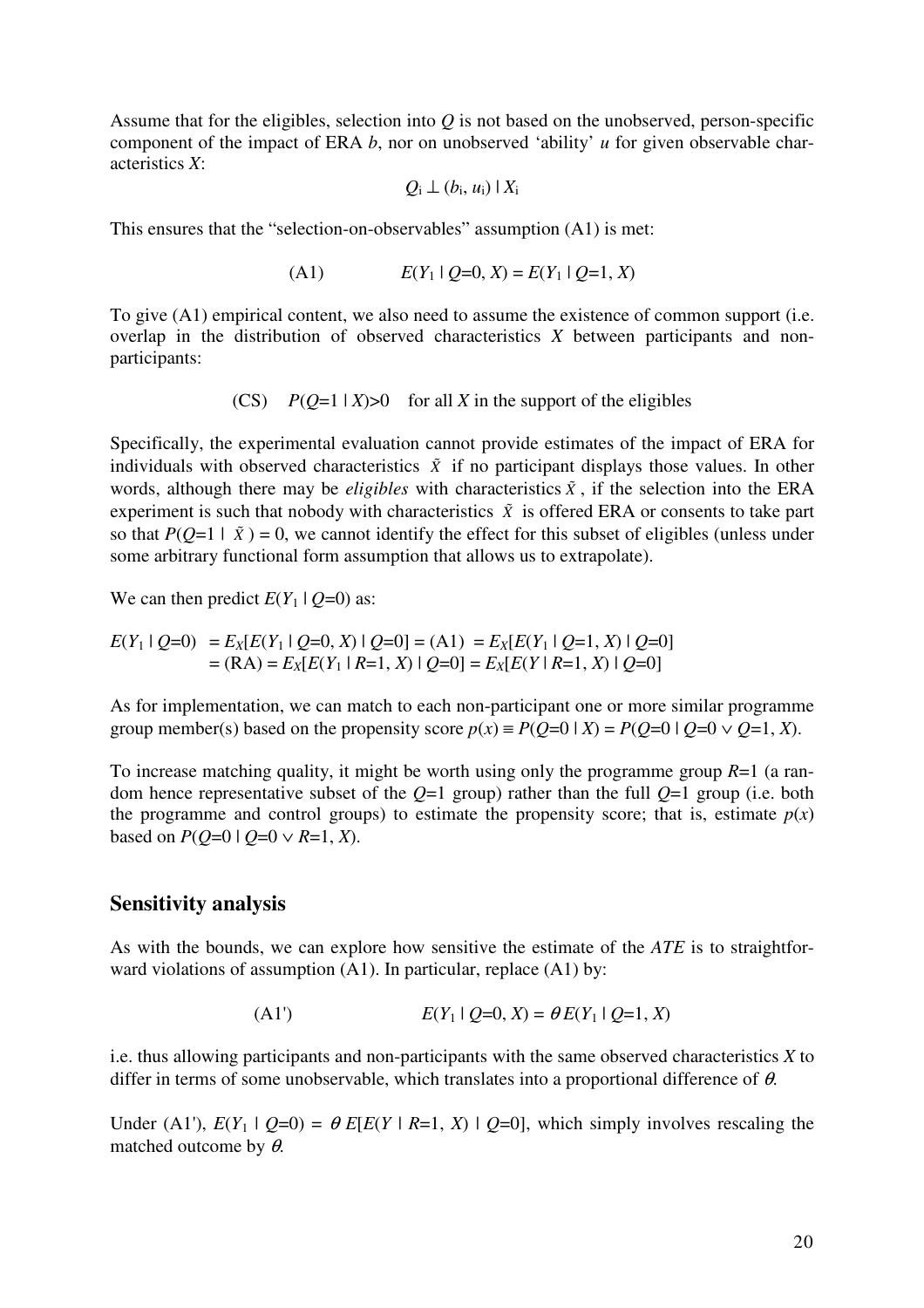Again,  $ATE_{\theta}$  increases (linearly) with  $\theta$ .

The sensitivity analysis can be easily expanded by allowing  $\theta$  to depend on *X* via the propensity score  $p(X) \equiv P(Q=0 | X)$ :

(A1") 
$$
E(Y_1 | Q=0, X=x) = \theta(x) E(Y_1 | Q=1, X=x)
$$
 where  $\theta(x) = \theta(p(x))$ 

Among customers with the same *a priori* study participation probability *p*, those who do not participate would have experienced an average treatment outcome which is a fraction  $\theta(p)$  of the one of the participants.

Under (A1"),  $E(Y_1 | Q=0) = \theta E_p[\theta(p) E(Y | R=1, p) | Q=0]$ 

This is most easily performed by stratification matching.

#### **b) No follow-up information on the non-participants (survey outcomes)**

This problem is akin to attrition and involves reweighing the outcomes of the ERA study participants (programme and control groups) on the basis of the characteristics *X* of the full eligible group (i.e. ERA programme group, ERA control group and ERA non-participants) to make them representative – in terms of  $X$  – of the full eligible population.

Assume that, once conditioning on observables *X*, participants and non-participants on average experience the same treatment and no-treatment outcomes, or just that (A2) holds in terms of impacts:

(A2) 
$$
E(Y_1 - Y_0 | Q=1, X) = E(Y_1 - Y_0 | Q=0, X)
$$
 hence  $= E(Y_1 - Y_0 | X)$ 

To estimate the *ATE* of interest, write it as:

$$
ATE \equiv E(Y_1 - Y_0) = E_X[E(Y_1 - Y_0 | X)] = (A2) = E_X[E(Y_1 - Y_0 | Q=1, X)]
$$
  
= (RA) = E\_X[E(Y\_1 | R=1, X)] - E\_X[E(Y\_0 | R=0, X)] = E\_X[E(Y | R=1, X)] - E\_X[E(Y | R=0, X)] (2)

The empirical counterpart can be derived in several ways; we consider in particular reweighing and matching estimators, both ignoring and allowing for selective non-response to the survey and/or to the earnings question.

#### 1) **Reweighing**

The following are the estimators for the *ATE* derived in Appendices 1a and 1b.

Ignoring survey and item non-response

$$
\hat{ATE} = \left[ \frac{(1-p)p_R}{\#(R=1)} \sum_{i \in \{R=1\}} \frac{y_i}{(1-p(x_i)) p_R(x_i)} \right] - \left[ \frac{(1-p)(1-p_R)}{\#(R=0)} \sum_{i \in \{R=0\}} \frac{y_i}{(1-p(x_i)) (1-p_R(x_i))} \right]
$$

Allowing for survey and item non-response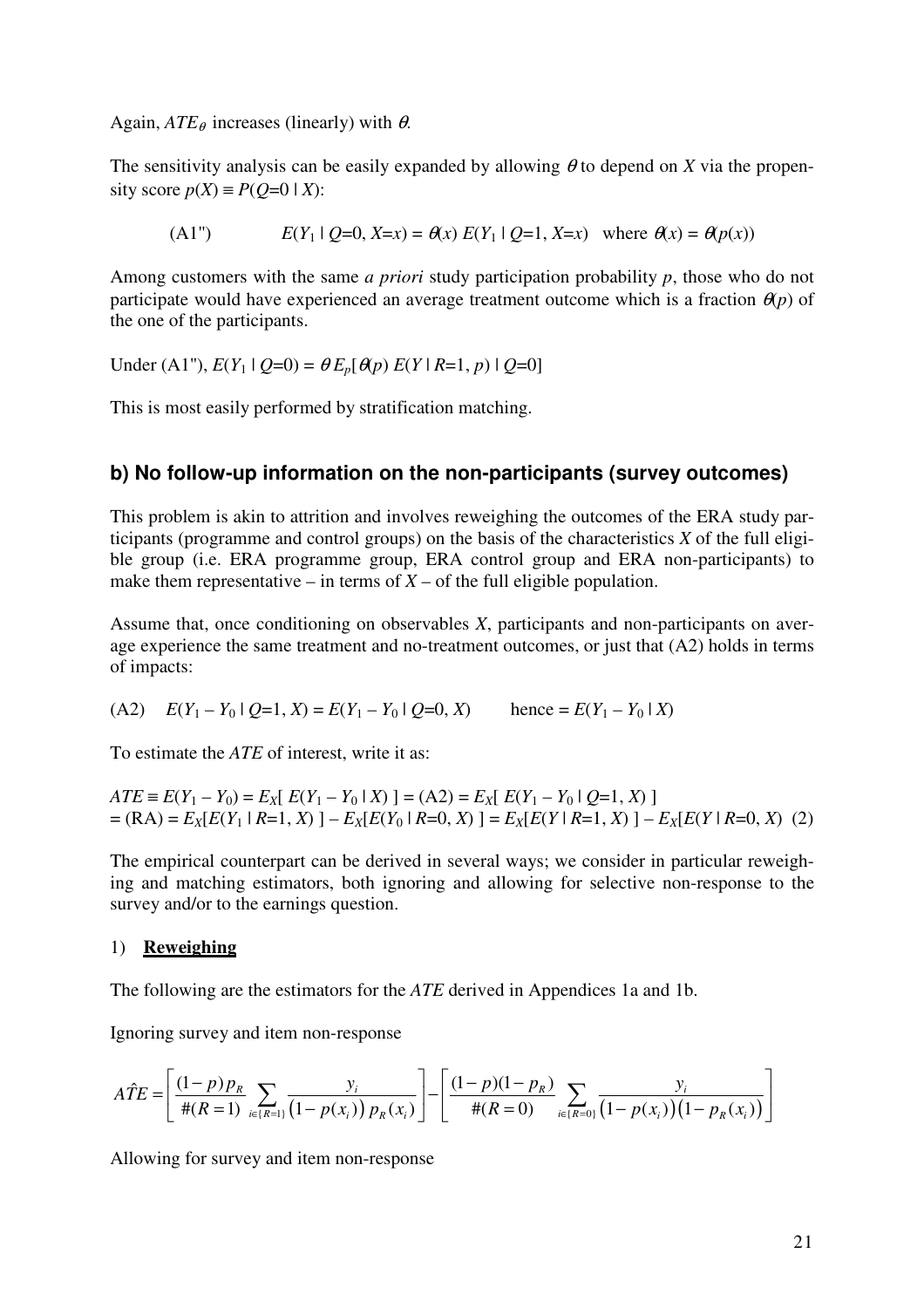$$
\hat{ATE} = \left[ \frac{1}{\#(R=1, S=1)} \sum_{i \in \{R=1, S=1\}} \frac{(1-p) p_{RS1}}{(1-p(x_i)) p_{RS1}(x_i)} y_i \right] - \left[ \frac{1}{\#(R=0, S=1)} \sum_{i \in \{R=0, S=1\}} \frac{(1-p) p_{RS0}}{(1-p(x_i)) p_{RS0}(x_i)} y_i \right]
$$

#### 2) **Matching**

An alternative to the method of directly weighting the outcomes of the (responding) participant group so as to reflect the distribution of observables in the original eligible population is to construct the weights by performing matching. The latter offers the advantages that the exact specifications of the propensity score and of the response probabilities are not needed and that one can assess the extent of the actual comparability of groups.

This matching-based idea can be implemented in two ways; either to separately recover the missing  $ATE_0$  and then combining it with the experimental  $ATE_1$  to get the  $ATE$ , or to recover the *ATE* directly. Again, we have considered both a situation where non-response is ignored and one where it is not. Appendices 2a and 2b provide full details of the matching protocols.

#### **3) Analysis of take-up**

This section outlines a simple yet informative analysis which aims at estimating the type of involvement that the non-participants would have had with ERA and more generally with Jobcentre Plus had they participated in the evaluation study – either as part of the programme group or of the control group. Specifically, this type of analysis aims to answer:

- 1. Are the non-participants individuals who even if offered ERA services would not take them up?
- 2. What kind of involvement would non-participants have had with Jobcentre Plus had they participated in the ERA study and been assigned to the control group?

One can get a handle on these questions by looking at measures of take-up of services and of contact with Jobcentre Plus staff, such as whether the individual has had any type of contact with Jobcentre Plus staff, has received help or advice from Jobcentre Plus staff when not working, has had an education or training course arranged by Jobcentre Plus staff, or, if assigned to the programme group, has heard of the employment and of the training bonuses.

To perform this analysis, the selection-on-observables assumption is again invoked, which requires that, once conditioning on the rich set of observables *X*, ERA study participants and non-participants would have taken up the same amount of ERA services on average. In other words, this assumption rules out selection into the ERA study based on unobserved characteristics that also affect take-up of ERA services once in the programme group.

The trick is then to simply view such take-up/involvement measures as outcomes, and assess them in essentially the same way as done for employment and earnings outcomes. Specifically, let *Y* be (a measure of) take-up of ERA services.

To answer question (1), we need to estimate  $E(Y|\mathcal{O}=0)$ . Under assumption (A2.a):

$$
E(Y_1 \mid Q=0) = E_X [ E(Y_1 \mid Q=0, X) \mid Q=0 ] = (A2.a) = E_X [ E(Y_1 \mid Q=1, X) \mid Q=0 ]
$$
  
= (RA) = E\_X [ E(Y \mid R=1, X) \mid Q=0 ]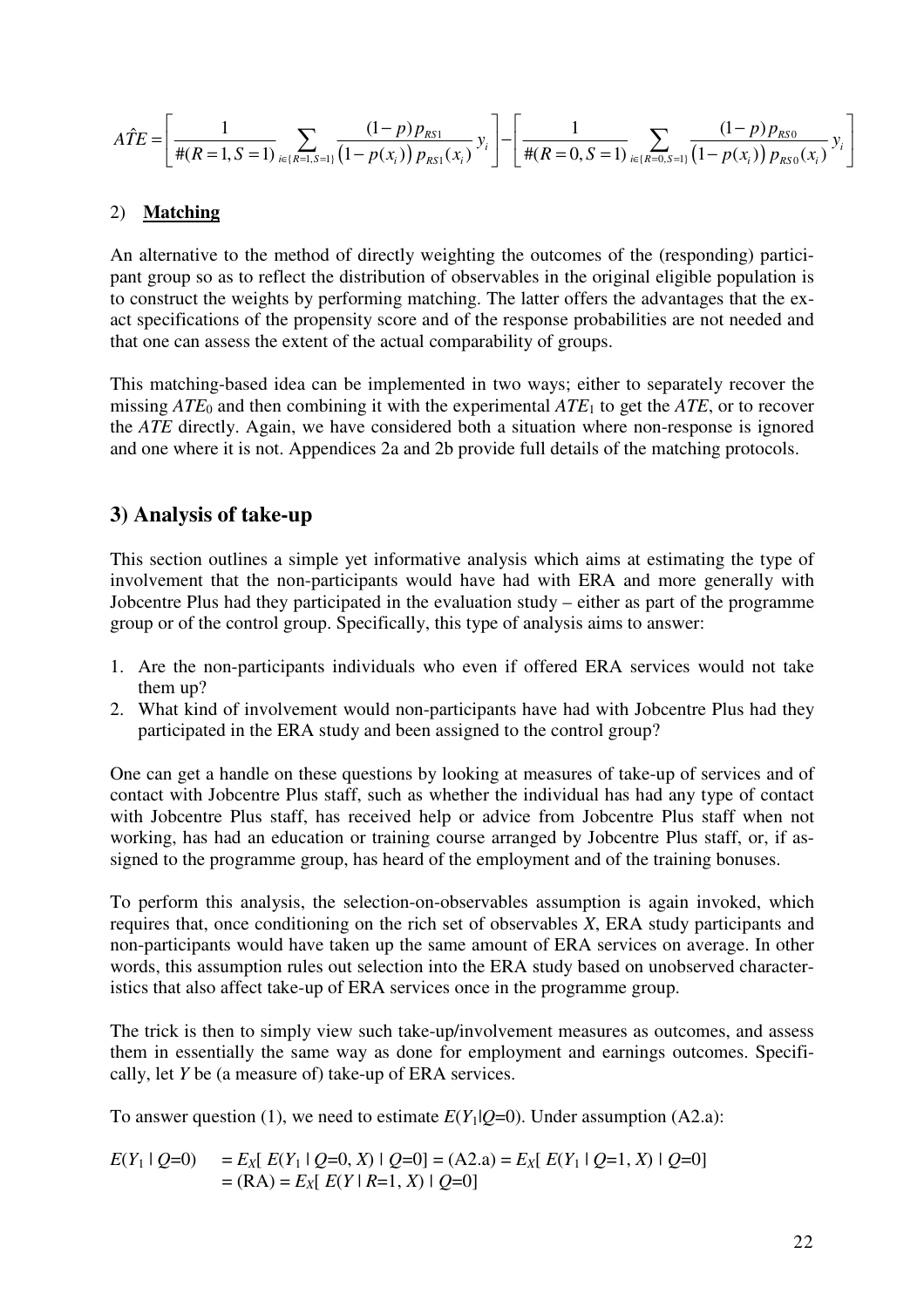To implement this estimator, one can match to each non-participant one or more 'similar' programme group members and take the latter's reweighted outcomes.

A similar type of analysis can be performed on the non-participants and the control group to answer question (2). It requires that, once conditioning on the observables, ERA study participants and non-participants would on average have had the same involvement with Jobcentre Plus if assigned to the control group.

As a final note, although such take-up/involvement measures are obtained from the 12-month follow-up survey, non-response to these questions is truly negligible (less than  $1\%$ ), so that it can be safely ignored when performing both types of exercise.

### **5. Implications of non-participation for the experimental impact estimates**

### **5.1 Experimental findings**

 $\overline{a}$ 

This section presents the benchmark experimental findings concerning the average impact of ERA for the participants on a series of outcomes in the first follow-up year.<sup>11</sup> Table 2 displays both the raw experimental contrast and the adjusted impact estimated by linear regression controlling for the observables in Table 1. Although randomisation has worked very well so that the ERA programme and control groups are well-balanced in terms of such characteristics, controlling for them can increase the precision of the experimental impact estimate by reducing the residual variance of the outcome. This seems to be largely the case in this application, where most standard errors decrease following the regression adjustment. Furthermore, the adjustment allows one to control for differences in observables between the programme and the control group that have occurred by chance. This also seems to matter in our application, as impact estimates are often found to change once conditioning on observables.

No impact could be detected on the probability of being employed in the follow-up year. Employment durations have similarly remained unaffected for the NDLP group, while a small positive overall effect of ERA (plus 5 days) has been uncovered for the ND25+ group.

Time spent on benefits appears to have been slightly reduced by the offer of ERA for the NDLP group; once chance imbalances in the observables are controlled for, though, the effect drops into non-significance.

By contrast, the experimental impact of ERA on average earnings in the first follow-up year is estimated to be quite substantial and highly statistically significant for the NDLP group (+£730). For the ND25+ group, the experimental contrast highlights a much smaller impact, which is significant only at the 10% level ( $\pm$ £393). ND25+ customers were also not affected in their probability of earning above the median, while NDLP customers saw a marginal increase of almost 4 percentage points.

<sup>&</sup>lt;sup>11</sup> These findings do not always correspond to those reported in Dorsett *et al.* (2007). The reasons for any discrepancy are the latter's use of survey-based rather than administrative outcomes, focus on the survey rather than the full sample, adjustment for survey rather than administrative characteristics and use of a different weighting scheme.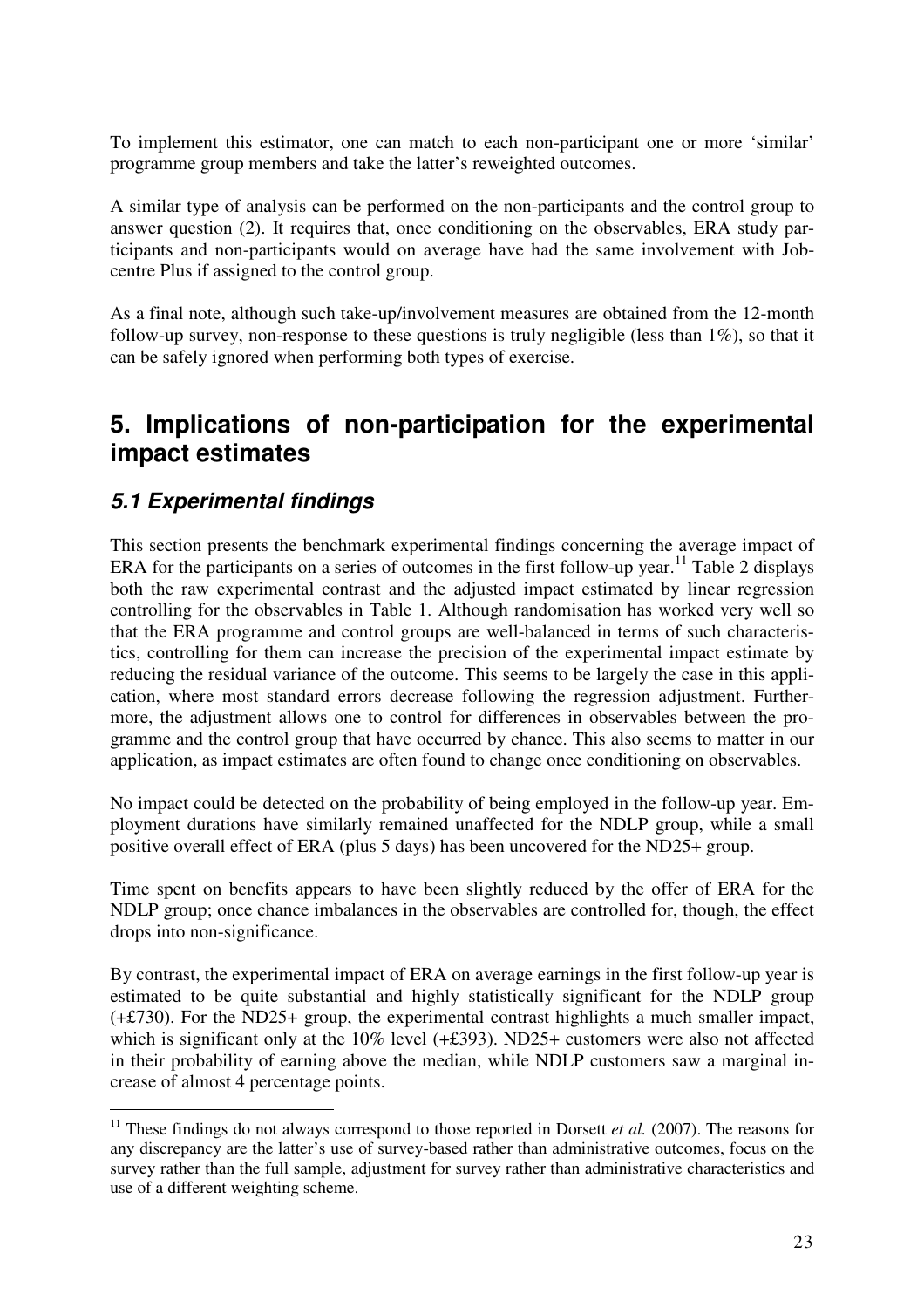|                  | Raw           |          | Adjusted      | N        |       |
|------------------|---------------|----------|---------------|----------|-------|
|                  | <i>Effect</i> | Std.Err. | <i>Effect</i> | Std.Err. |       |
| $ND25+$          |               |          |               |          |       |
| Ever employed    | 0.014         | (0.012)  | 0.017         | (0.011)  | 6,006 |
| Days employed    | 4.0           | (2.7)    | $4.6*$        | (2.4)    | 6,006 |
| Days on benefits | $-3.0$        | (3.2)    | $-3.0$        | (3.0)    | 6,006 |
| High earnings    | 0.029         | (0.020)  | 0.026         | (0.019)  | 1,840 |
| Earnings         | 378.6*        | (228.6)  | 393.2*        | (222.7)  | 1,840 |
| <b>NDLP</b>      |               |          |               |          |       |
| Ever employed    | 0.003         | (0.014)  | $-0.006$      | (0.013)  | 5,052 |
| Days employed    | $-0.1$        | (4.0)    | $-2.2$        | (3.5)    | 5,052 |
| Days on benefits | $-8.2**$      | (4.0)    | $-5.1$        | (3.7)    | 5,052 |
| High earnings    | $0.054**$     | (0.022)  | $0.039*$      | (0.021)  | 1,745 |
| Earnings         | 885.2***      | (230.3)  | 730.2***      | (225.5)  | 1,745 |

Table 2 Experimental findings

Note: adjusted for the observables constructed from administrative data for the full sample. Robust standard errors for ever employed and for high earnings; \*\*\* significant at  $1\%$ , \*\* at  $5\%$ , \* at 10%.

#### **Testing for survey and item non-response using administrative outcomes**

The raw and adjusted experimental contrasts in terms of average earnings in the first followup year in Table 2 are based on the survey sample with non-missing earnings information. Slightly less than half (49%) of the New Deal ERA study participants were randomly selected to take part in the first-year follow-up survey. Not all the selected customers could however be located, accepted to participate, or could be interviewed. Response rates remained high though: 87% among the NDLP and 75% among the ND25+ fielded samples. Of these respondents, 10% have however missing information on yearly earnings. Thus, for only one third of all ERA study participants do we observe earnings (31% in the ND25+ and 35% in the NDLP group). It thus follows that earnings information is available for one quarter of the ERA eligibles (23.6% of the ND25+ and 24.1% of the NDLP eligibles).

The survey sample was randomly chosen, and while there is good evidence (Dorsett *et al.*, 2007, Appendix G) that the respondents to the survey did not differ dramatically from the non-respondents – both in terms of baseline characteristics and administrative outcomes – no analysis has been performed on item non-response, i.e. on those 10% of survey sample members who did not respond to the earnings question. In our definition of non-respondents we have lumped survey and item non-respondents, since impact estimates on earnings can only be obtained for our narrower definition of respondents.

In this context, this section 'tests' a number of conditions (discussed in section 4.2) which help us assess whether comparing the average earnings of those with non-missing earnings information among the programme group with their counterparts among the control group would recover the ERA effect on earnings for the full group of participants (*ATE*1).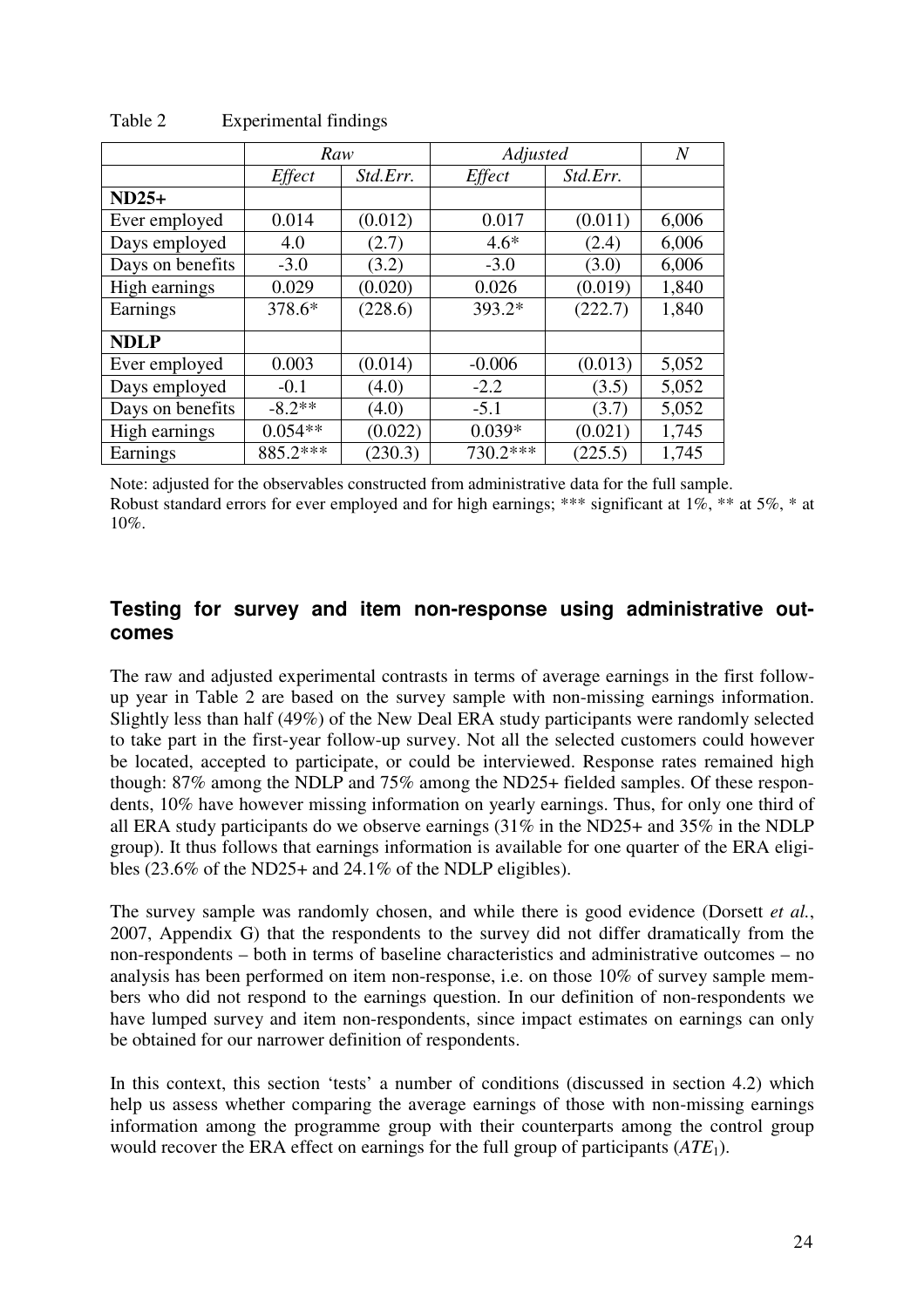We start by providing supporting evidence for the assumption that randomisation still holds within the group of respondents (the internal-validity condition). If this is the case, the experimental contrast within the subgroup of respondents will still provide an unbiased estimate of the average effect for respondents. Indeed, the rich set of observables has very little power in predicting whether a respondent is a programme or a control group member; their joint significance is rejected at any level.<sup>12</sup> These findings thus provide very strong evidence that the programme and control respondents subgroups are still balanced in terms of observed characteristics, which spells well for unobservables (and hence for potential outcomes) to be balanced too. In the following empirical analyses we thus consider the internal-validity condition to be met, and interpret the experimental contrast taken over the respondents as an estimate of the average effect of ERA for the respondents.

Since employment and benefit outcomes from the administrative data are available for *all* participants (respondents or non-respondents), we can use them to test whether the average impact on such outcomes for the responding participants is the same as the average impact for the full group of participants, i.e. whether the external-validity condition holds. For both customer groups, Table 3 shows that differences in impacts for all three administrative outcomes are very small and nowhere near statistical significance, both unconditionally and once controlling for observables.

Given the supporting evidence we have found for the internal-validity assumption and the fact that external-validity condition was found to hold in the administrative data, we can safely ignore non-response in calculating the average effect on earnings for participants; in other words, we can take the experimental contrast for respondents, which is readily obtained from the data, as an unbiased estimate of the ERA impact for the full group of participants.

For completeness, Table 4 presents the results of testing the stronger set of external-validity conditions. Again, we rely on the administrative data and test whether (possibly controlling for observables), the administrative outcomes of those programme (control) group members who responded to the survey are statistically different from the outcomes of those programme (control) group members for whom we do not observe the survey outcomes for whatever reason – either because they were not selected for the survey, or because they did not respond to the survey, or because they did not respond to the earnings question. This is an (unnecessarily) stricter test, as this external-validity condition for levels implies the external-validity condition for impacts, but not vice versa, and all we need is external validity in impacts. We do nonetheless report these results as they are informative in themselves.

For the ND25+ group, there is evidence that non-responding programme and especially control group members spend significantly fewer days on benefits (13.5 and 8.5) during the follow-up year than do responding programme and control group members. Controlling for our extensive set of background characteristics does not eliminate such differences; in fact, selective differences in employment probability arise, with non-responding members of both the programme and control groups exhibiting 3-4 percentage points higher employment probability than their responding counterparts with the same characteristics. Similarly, while outcome differences between responding and non-responding NDLP programme/control group members could only be weakly detected to affect the control group in terms of benefits, once we

 $\overline{a}$ 

 $12$  The pseudo-R squared from a Probit regression of random assignment status on the observables for the respondents' subsample is only 2% for both the ND25+ and NDLP groups, with the *p*-value of the likelihood ratio test of the null that the observables are jointly insignificant in predicting random assignment status being 0.175 for the former and 0.495 for the latter.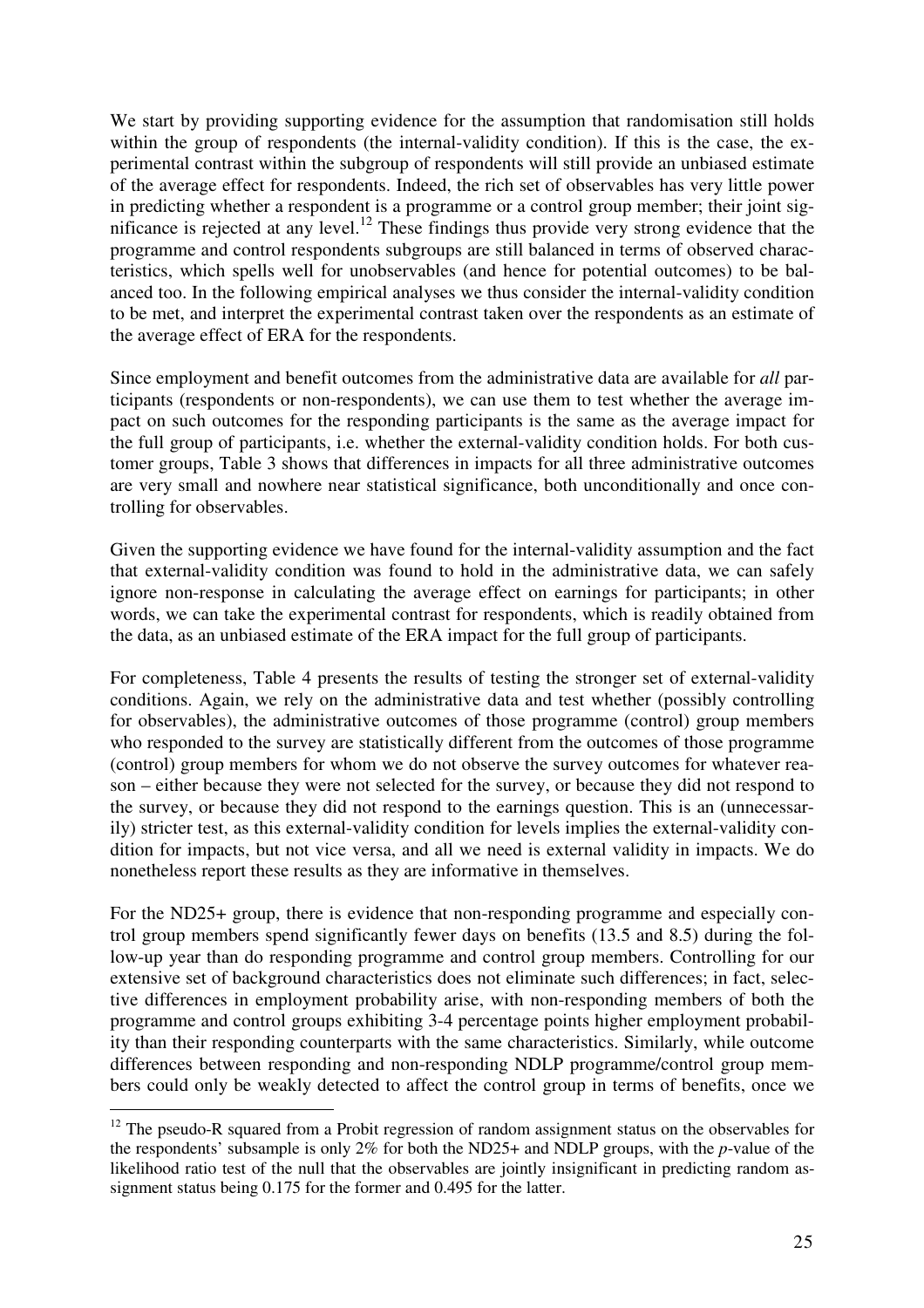condition on observables, selective differences appear quite marked for both programme and control groups and in terms of most outcomes. Non-responding NDLP customers experience significantly better employment and benefit outcomes than their responding counterparts, with very similar differences within the programme and the control group.<sup>13</sup>

| Table 3              | Testing equality of impacts for responding and non-responding participants |               |        |               |      |                  |  |
|----------------------|----------------------------------------------------------------------------|---------------|--------|---------------|------|------------------|--|
|                      |                                                                            | Ever employed |        | Days employed |      | Days on benefits |  |
|                      | diff                                                                       | $p$ -value    | diff   | $p$ -value    | diff | $p$ -value       |  |
| Unconditional on $X$ |                                                                            |               |        |               |      |                  |  |
| $ND25+$              | 0.022                                                                      | 0.218         | 6.3    | 0.131         | 3.4  | 0.457            |  |
| <b>NDLP</b>          | $-0.015$                                                                   | 0.413         | $-0.4$ | 0.944         | 2.6  | 0.636            |  |
| Conditional on $X$   |                                                                            |               |        |               |      |                  |  |
| $ND25+$              | 0.016                                                                      | 0.326         | 5.0    | 0.187         | 4.5  | 0.310            |  |
| <b>NDLP</b>          | $-0.009$                                                                   | 0.614         | 3.0    | 0.515         | 1.7  | 0.749            |  |

Notes: *diff* is the difference in the average ERA impact for participants compared to the experimental contrast for responding participants; *p*-value based on bootstrapped significance (500 reps); \*\*\* significant at  $1\%$ , \*\* at  $5\%$ , \* at  $10\%$ .

Sample sizes: 5,724 for ND25 Plus and 4,770 for NDLP.

| Table 4 | Testing equality of outcomes between non-responding and responding |
|---------|--------------------------------------------------------------------|
|         | programme $(1)$ and control $(0)$ group members                    |

|                  |               | $P_{S=0 R=0}$ |           | Unconditional on $X$ | Conditional on $X$ |              |
|------------------|---------------|---------------|-----------|----------------------|--------------------|--------------|
|                  | $P_{S=0 R=1}$ |               | diff(1)   | diff(0)              | diff(1)            | diff(0)      |
| $ND25+$          |               |               |           |                      |                    |              |
| Ever employed    |               |               | 0.028     | $-0.004$             | $0.045**$          | $0.038**$    |
| Days employed    | 0.678         | 0.680         | 3.138     | $-6.125$             | 3.958              | 1.932        |
| Days on benefits |               |               | $-8.551*$ | $-13.527***$         | $-6.386$           | $-19.953***$ |
| <b>NDLP</b>      |               |               |           |                      |                    |              |
| Ever employed    |               |               | 0.009     | 0.033                | $0.048**$          | $0.050**$    |
| Days employed    | 0.626         | 0.642         | 4.597     | 5.053                | $15.271***$        | 7.900        |
| Days on benefits |               |               | $-6.380$  | $-10.207*$           | $-17.154***$       | $-17.819***$ |

Notes: *p*-values based on heteroskedasticity-robust standard error; \*\*\* significant at 1%, \*\* at 5%, \* at 10%.

 $P_{S=0|R=1}$  is the proportion of non-respondents among the programme group,  $P_{S=0|R=0}$  among the control group.

*diff*(.) is the difference in average outcomes of non-respondents compared to respondents within the programme group (*diff*(1)) or within the control group (*diff*(0)).

Sample sizes: 5,724 for ND25 Plus and 4,770 for NDLP.

 $\overline{a}$ 

<sup>&</sup>lt;sup>13</sup> This pattern is consistent with selection into survey/item response within experimental group depending partly on unobservables; in such a situation, conditioning on observed characteristics may accentuate, rather than eliminate, outcome differences between responding and non-responding individuals within the two experimental groups.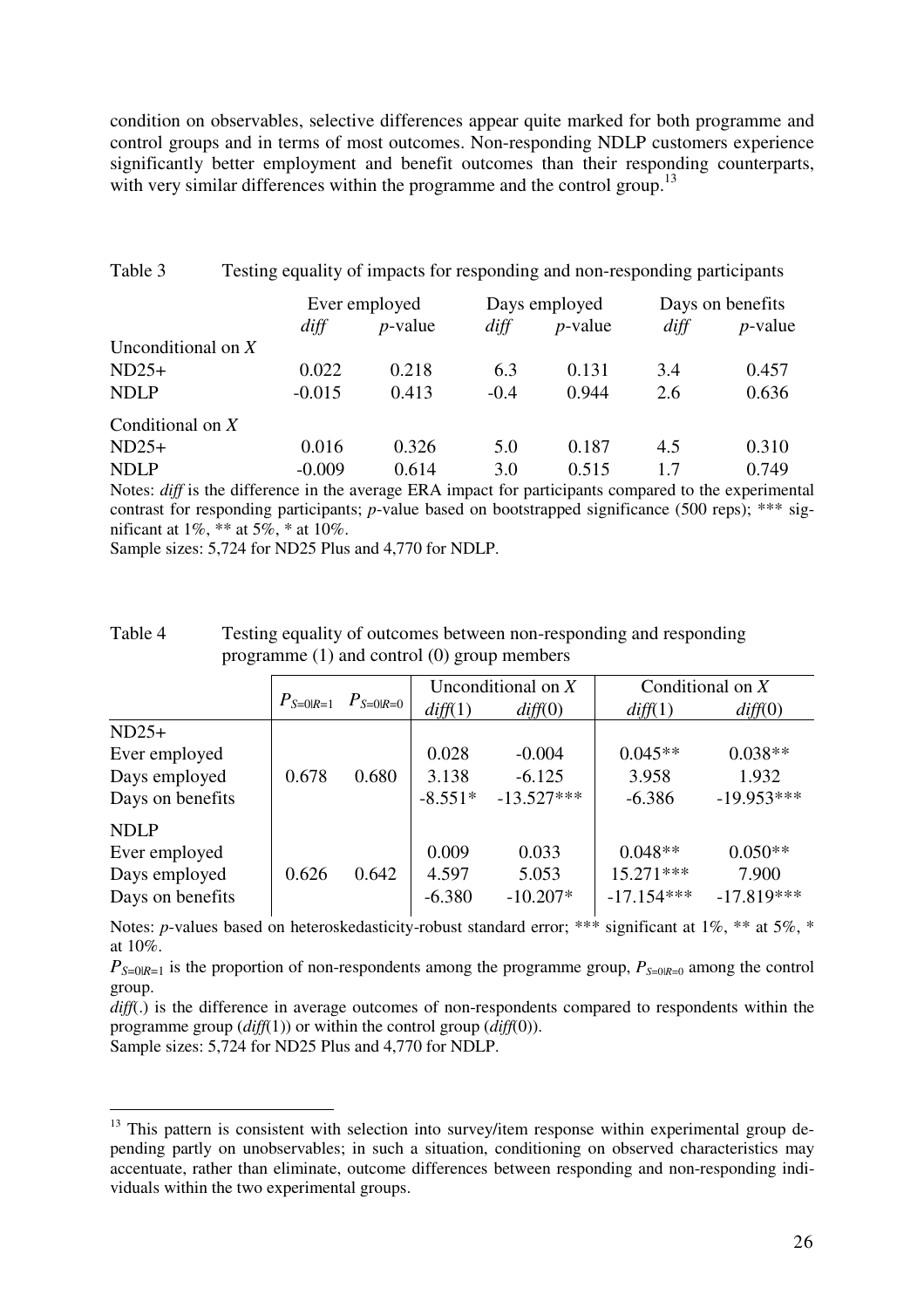### **5.2 Bounds**

By construction, where the share of non-participants is sizeable and the experimental impact negligible, the bounds are very wide. This is indeed the case for the two customer groups overall, for whom the zero impact on employment probability is bounded between -5 and 18 percentage points (ND25+) and -16 and 15 percentage points (NDLP). Bounds for survey outcomes were so wide as to be totally uninformative.

The sensitivity analysis for administrative outcomes can however be at times quite informative. Indeed, for the ND25+ group overall, the average effect remains positive and small under the most plausible assumptions, in contrast to the NDLP group overall, for whom the *ATE* could be negative, positive or zero depending on the type of selection mechanism underlying participation in the ERA study (Figure 3).

Another interesting finding from the sensitivity analysis is that the type of assumption (i.e. value of  $\theta$ ) required for the experimental impact to be an unbiased estimate of the average effect for the full eligible population is different for the two customer groups. In particular, in order to ignore non-participation in the NDLP group, one would need to assume a more favourable selection into the ERA study than in the case of ND25+.<sup>14</sup>



Figure 2: Sensitivity analysis:  $ATE_{\theta}$  for ever employed,  $\theta$  from 0.5 to 1.5

In red: experimental impact estimate and corresponding  $\theta$ .

l

 $14$  For the ND25+ customer groups, to take the experimental impact as representative of the impact on the eligibles, one would need to assume that non-participants among the ND25+ eligibles would have experienced a 20% *lower* employment probability had they been offered ERA services than what actual participants receiving ERA are observed to experience. For the NDLP customer group by contrast, the experimental estimate would recover the average effect under the assumption that the nonparticipants did not select into the ERA study based on treatment outcomes.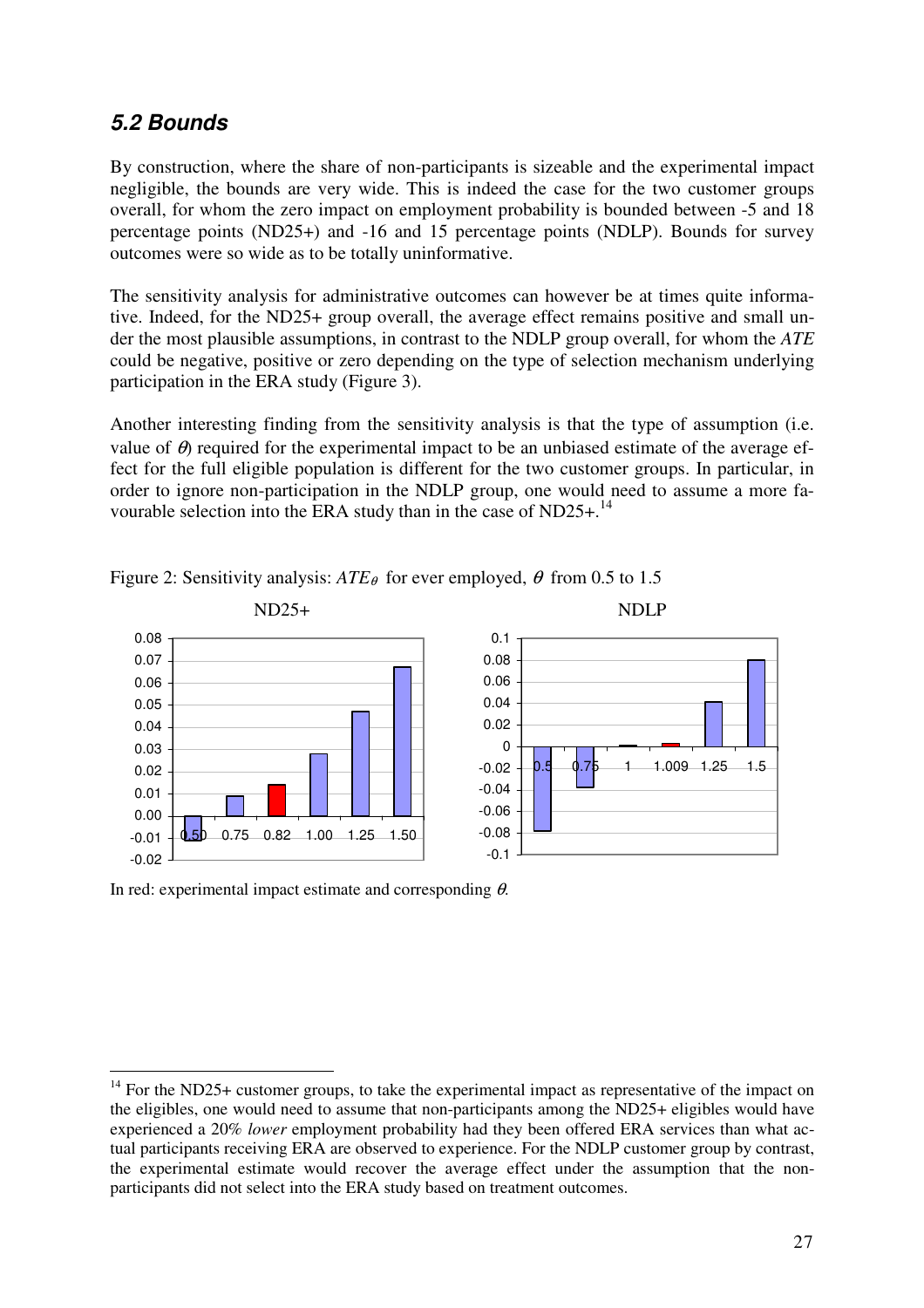### **5.3 Results for administrative outcomes**

We now turn to our impact estimates under the assumption that we observe all outcomerelevant characteristics that drive selection into the ERA study.

Table 5 presents the matching results for ND25+ and NDLP overall. An overarching comment which applies to all the results based on selection on observables is that, provided the identifying assumption is met, the estimates can be viewed as very reliable, since the matching exercise has performed extremely well in balancing the observable characteristics (see Appendix Table 1).

|                  | p     | ATE <sub>1</sub> | ATE <sub>0</sub> | <b>ATE</b> | $ATE_1 \neq ATE$ |
|------------------|-------|------------------|------------------|------------|------------------|
| $ND25+$          |       |                  |                  |            |                  |
| Ever employed    |       | 0.017            | $0.056***$       | $0.026**$  | ***              |
| Days employed    | 0.230 | 4.560**          | 9.984***         | 5.805***   | $\ast$           |
| Days on benefits |       | $-2.966$         | $8.862**$        | $-0.250$   | ***              |
| <b>NDLP</b>      |       |                  |                  |            |                  |
| Ever employed    |       | $-0.006$         | 0.015            | 0.000      |                  |
| Days employed    | 0.304 | $-2.208$         | $-1.957$         | $-2.132$   |                  |
| Days on benefits |       | $-5.078$         | 8.881 **         | $-0.831$   | ***              |

Table 5 Matching estimates on administrative outcomes

Notes: Statistical significance based on bootstrapped bias-corrected confidence intervals (1000 replications);  $ATE_1 \neq ATE$ : bootstrap-based statistical significance of the difference.

\*\*\* significant at 1%, \*\* at  $\frac{5}{6}$  \* at 10%.

Sample sizes: 4,831 for ND25 Plus and 4,768 for NDLP.

Starting with the results for the ND25+ customer group, once we correct for differences in observed characteristics between participants and non-participants in estimating the effect of ERA on non-participants and on the full eligible population, we find that non-participants would have experienced a *worse* ERA impact on benefit dependency than participants. In particular, had they been offered ERA services, the group of non-participants would have spent almost 9 days longer on benefits (significant at the 5% level) in the follow-up year than if they had not been offered ERA. By contrast, participants are found to spend a statistically insignificant 3 days less on benefits thanks to ERA. The ERA impact on eligibles at around 0 is statistically different from the one on the participants.

In terms of employment outcomes, by contrast, ERA impacts for the non-participants in the ND25+ group would have been *consistently better* than those experimentally estimated for the subgroup of participants. Specifically, non-participants overall would have enjoyed a highly significant, 5.6 percentage point increase in their follow-up employment probability due to ERA, compared to an insignificant 1.7 increase for participants. The *ATE* for the full group of eligibles would correspondingly have been a significant increase of almost 3 percentage points. Similarly, non-participants would have enjoyed more than double an increase in days employed (10) than do participants (4.6), resulting in an overall average impact of 6 days, all effects being highly statistically significant.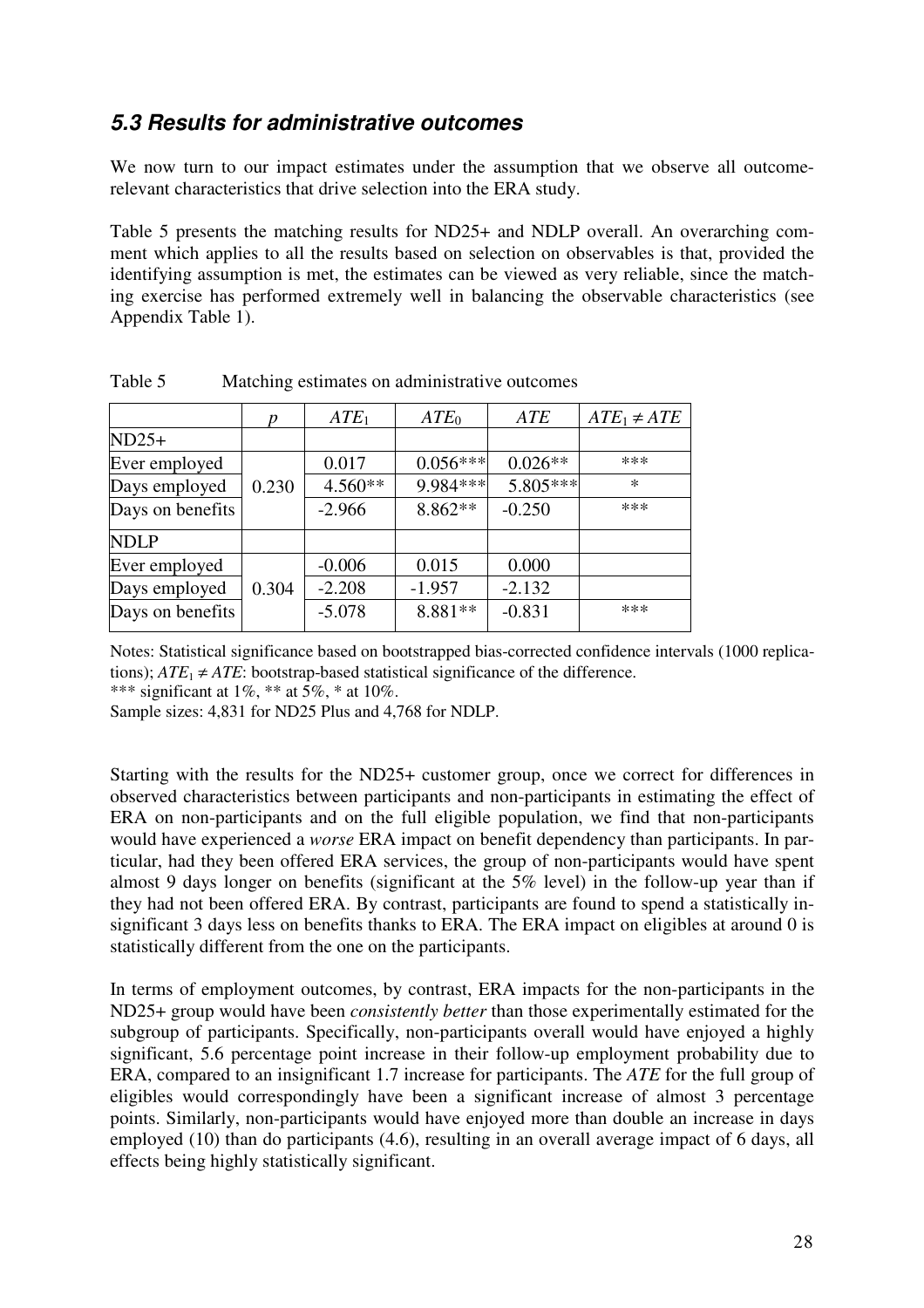These findings point to the possibility that the ND25+ non-participants might in fact be easier to help back into the labour market than the average ND25+ entrant and that for these more labour-market detached ND25+ entrants some extra help in the form of advice and financial incentives might be particularly helpful in improving their labour market situation.

For the ND25+ customer group, the experimental impact estimate of ERA thus *underestimates* the contribution that the programme can give to all eligibles in terms of improving their employment outcomes, though, as we have seen, the opposite is true when considering benefit dependency. The most likely implication of the finding that ERA would have increased both employment durations and time on benefits for the ND25+ non-participants is that ERA would have reduced the time these customers spend in "uncompensated" non-employment, i.e. outside the labour market as well as the government support system.<sup>15</sup>

Moving now to the NDLP customer group, the findings are somehow less compelling, as it is more difficult to reach statistical significance. The employment effect in terms of either employment probability or employment duration would have been the same – and statistically indistinguishable from zero – for the non-participants as for the experimental group. As was mostly the case for the ND25+ customer group, NDLP non-participants would have experienced a worse ERA impact on benefit dependency than the experimental group; while participants remained unaffected, non-participants would have seen their time on benefits increase by a significant duration of 9 days. Overall, for the NDLP customer group, the experimental estimate of no ERA impact on employment outcomes is thus largely representative of the average effect for all eligibles; the experimental finding however overestimates the impact ERA would have had on all eligibles in terms of reducing their benefit dependency.

#### **Sensitivity analysis**

This sensitivity analysis relaxes the selection-on-observables assumption (A1) by allowing participants and non-participants with the same observed characteristics to still differ in terms of some unobserved dimension – summarised by  $\theta$  – that affects their treatment outcome. For favourable outcomes such as employment probability or days employed,  $\theta > 1$  implies positive selection into the non-participants sample (i.e. non-participants would have enjoyed better employment outcomes under ERA than observably similar participants) and  $\mathcal{R}$ 1 negative selection. For unfavourable outcomes such as days on benefits, the opposite holds. For  $\theta=1$ , we obviously obtain the matching estimates discussed above.

In line with the bounds analysis in Section 5.2, the sensitivity analysis in Table 6 is quite informative for the ND25+ group and paints a rather favourable picture for the impact that ERA would have had on all eligibles. In particular, the employment effect of ERA for the eligibles would have been positive, albeit rather small in size (except than under the most extreme selection scenario of  $\theta$  much larger than one). Similarly, the impact on benefit outcomes for the eligibles would appear to be quite favourable under most selection scenarios.

 $\overline{a}$ <sup>15</sup> Some individuals could still be in work even in the absence of employment records in the available administrative data (the WPLS). Note in any case that time in employment and time on benefits are not mutually exclusive (individuals can be employed at the same time as claiming a benefit such as income support); this is particularly the case with the WPLS, which contains no information on the amount of hours worked.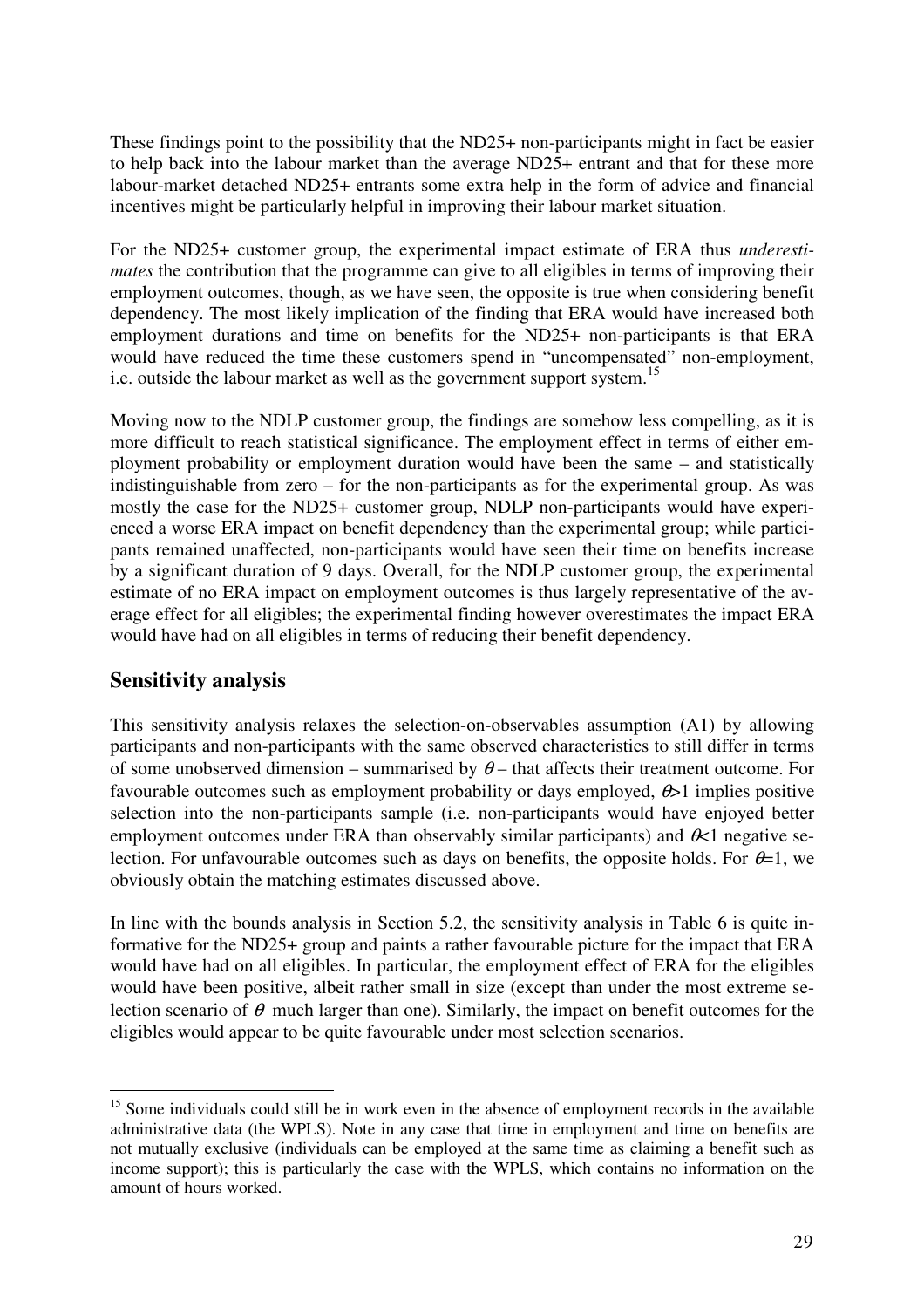By contrast, in terms of both employment and benefit outcomes, relaxing assumption (A1) under a number of plausible values for  $\theta$  does not allow one to say much for the NDLP group, for whom the average impact for all eligibles would range from substantial and negative to substantial and positive.

As to the value of  $\theta$  required for the experimental impact on employment outcomes to be an unbiased estimate of the average effect for the full eligible population, for the ND25+ group we again find that it is always well below 1, and mostly below the corresponding value for NDLP customers. Thus, in order to take the experimental impact as representative of the impact on the eligibles, one would need to assume that the non-participants among the ND25+ eligibles would have experienced much lower employment probabilities and fewer days in employment had they been offered ERA services than what actual participants receiving ERA are observed to experience. In terms of benefit outcomes, though, the  $\theta$  corresponding to the experimental estimate would imply a favourable selection into the non-participation sample. Given this marked divergence in the direction of selection required for the experimental estimate to recover the average effect for employment as opposed to benefit outcomes, such a set of assumptions would seem questionable.

By contrast, for the NDLP group there seems to be more consistency in the requirements imposed on  $\theta$  for the two types of outcomes, as in order to ignore non-participation one needs to assume no selection into the ERA study in terms of employment outcomes, and a slightly unfavourable selection in terms of benefit outcomes (in particular, had they received ERA, nonparticipants would have spent on benefits 93% of the time that participants spend on benefits).

#### Table 6 Sensitivity analysis:  $ATE_{\theta}$ ,  $\theta$  from 0.5 to 1.5

|      | Ever employed  | Days employed |                | Days on benefits |                |
|------|----------------|---------------|----------------|------------------|----------------|
| θ    | $ATE_{\theta}$ | $\theta$      | $ATE_{\theta}$ | $\theta$         | $ATE_{\theta}$ |
| 0.50 | $-0.011$       | 0.50          | $-0.783$       | 0.50             | $-30.424$      |
| 0.75 | 0.007          | 0.75          | 2.511          | 0.75             | $-15.337$      |
| 0.88 | 0.017          | 0.91          | 4.560          | 0.96             | $-2.966$       |
| 1.00 | 0.026          | 1.00          | 5.805          | 1.00             | $-0.250$       |
| 1.25 | 0.044          | 1.25          | 9.099          | 1.25             | 14.836         |
| 1.50 | 0.062          | 1.50          | 12.393         | 1.50             |                |

 $ND25+$ 

#### NDLP

|      | Ever employed  | Days employed |                |      | Days on benefits |
|------|----------------|---------------|----------------|------|------------------|
| Ĥ    | $ATE_{\theta}$ | θ             | $ATE_{\theta}$ | θ    | $ATE_{\theta}$   |
| 0.50 | $-0.081$       | 0.50          | $-20.027$      | 0.50 | $-32.977$        |
| 0.75 | $-0.040$       | 0.75          | $-11.079$      | 0.75 | $-16.904$        |
| 0.96 | $-0.006$       | 0.99          | $-2.208$       | 0.93 | $-5.078$         |
| 1.00 | 0.000          | 1.00          | $-2.132$       | 1.00 | $-0.831$         |
| 1.25 | 0.041          | 1.25          | 6.816          | 1.25 | 15.242           |
| 1.50 | 0.082          | 1.50          | 15.763         | 1.50 | 31.315           |

In bold: experimental impact estimate and corresponding  $\theta$ . Missing  $ATE_{\theta}$  denotes an inadmissible  $\theta$  value. Sample sizes: 4,831 for ND25 Plus and 4,768 for NDLP.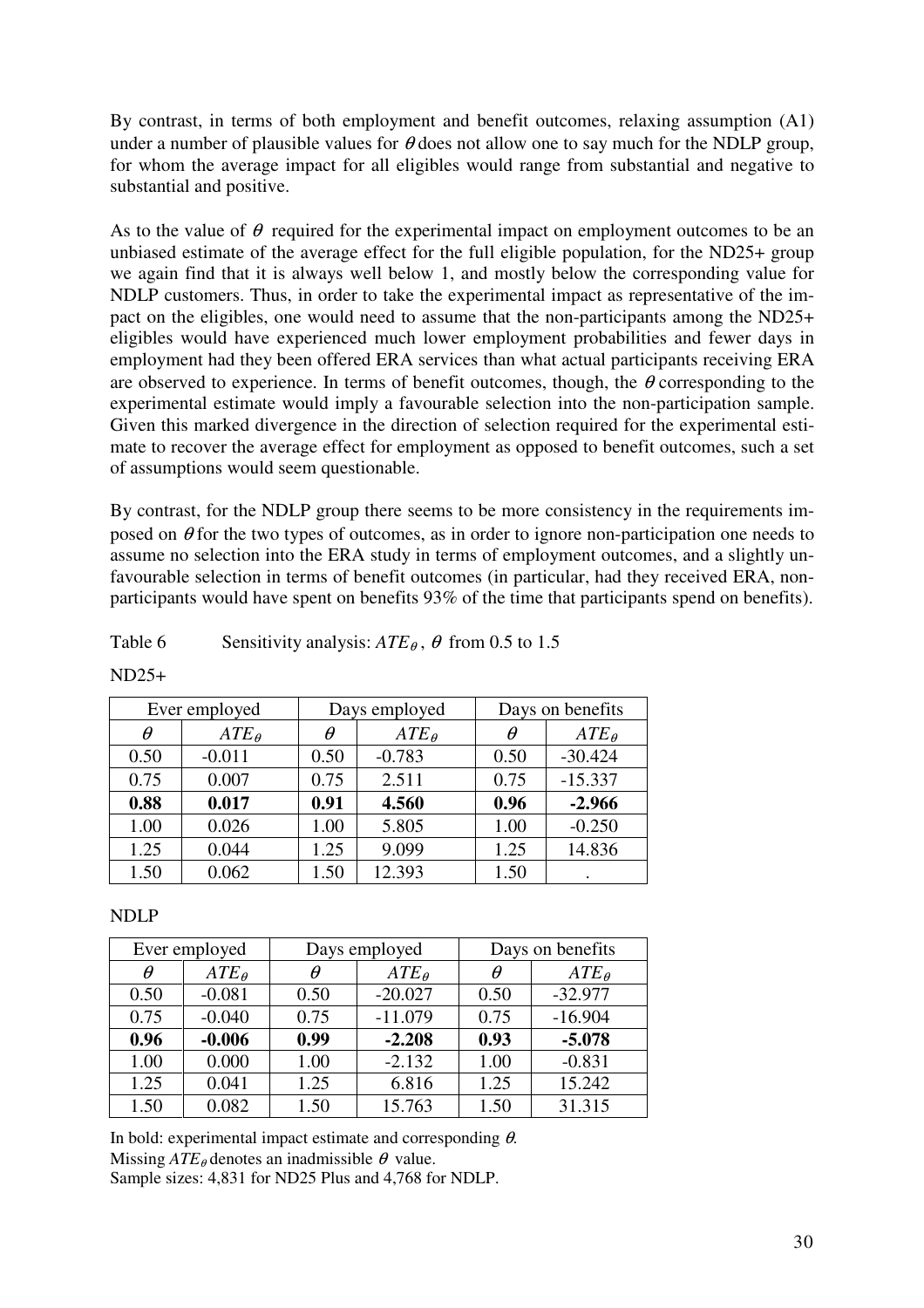### **5.4 Results for survey outcomes**

Table 7 presents our weighting and matching results for survey-based earnings outcomes, where both methods account for non-response.

| Table 7 | Weighting and matching estimates of the average ERA impact on earnings for |
|---------|----------------------------------------------------------------------------|
|         | all eligibles accounting for non-response                                  |

|          |           | $ND25+$         | <b>NDLP</b> |                 |  |
|----------|-----------|-----------------|-------------|-----------------|--|
|          | Weighting | <b>Matching</b> |             | <b>Matching</b> |  |
| ATE      | 559.9**   | 580.2***        | 644.7**     | $718.2***$      |  |
| $E(Y_1)$ | 2772.3    | 2779.6          | 3557.9      | 3509.2          |  |
| $E(Y_0)$ | 2212.3    | 2199.4          | 2913.2      | 2791.1          |  |
|          |           | 393.2*          |             | 730.2***        |  |
|          |           | 7,399           | 6,809       |                 |  |

Notes:

*ATE* is the average ERA impact for all eligibles;

 $E(Y_1)$  are average earnings of all eligibles under ERA treatment;  $E(Y_0)$  are average earnings for all eligibles without ERA treatment;

 $\Delta$  is the experimental estimate ignoring potential non-response bias;

Matching estimator: kernel matching with epanechnikov kernel (bandwidth of 0.06), common support imposed separately for each term.

Statistical significance based on bootstrapped bias-corrected confidence intervals (1000 replications for the weighting estimator, 500 for the matching estimator): \*\*\* significant at 1%, \*\* at 5%, \* at 10%.

In this table, ∆ is never statistically significantly different from the *ATE* according to bootstrap-based statistical significance of the difference.

Because of (survey and/or item) non-response, in the following discussion the estimated *ATE* for the full eligible population,  $ATE \equiv E(Y_1) - E(Y_0)$ , has to be compared to the experimental contrast calculated on the responding participants, <sup>∆</sup>.

First of all, the evidence emerging from both the weighting and matching estimators tells a pretty consistent story, despite the former estimator's more pronounced sensitivity and difficulty in achieving statistical significance. The point estimates are also quite close.

Although more formal bootstrap-based tests of the difference between the experimental contrast on respondents and the estimated *ATE* fail to uncover any statistically significant difference, the evidence in terms of both point estimates and their statistical significance tells a consistent story: the ERA impact on earnings estimated on the responding experimental group underestimates the average impact of the programme on the full eligible population for the ND25+ group while being a representative estimate of the full impact for the NDLP group. Specifically, once non-response and non-participation are taken into account, point estimates increase for ND25+ and remain largely stable for NDLP customers.

Focusing on the matching estimates, the experimental estimator for respondents of an increase in earnings of £393 (significant only at 10%) is contrasted to a highly significant estimated increase for all eligibles of £580 for the ND25+ group.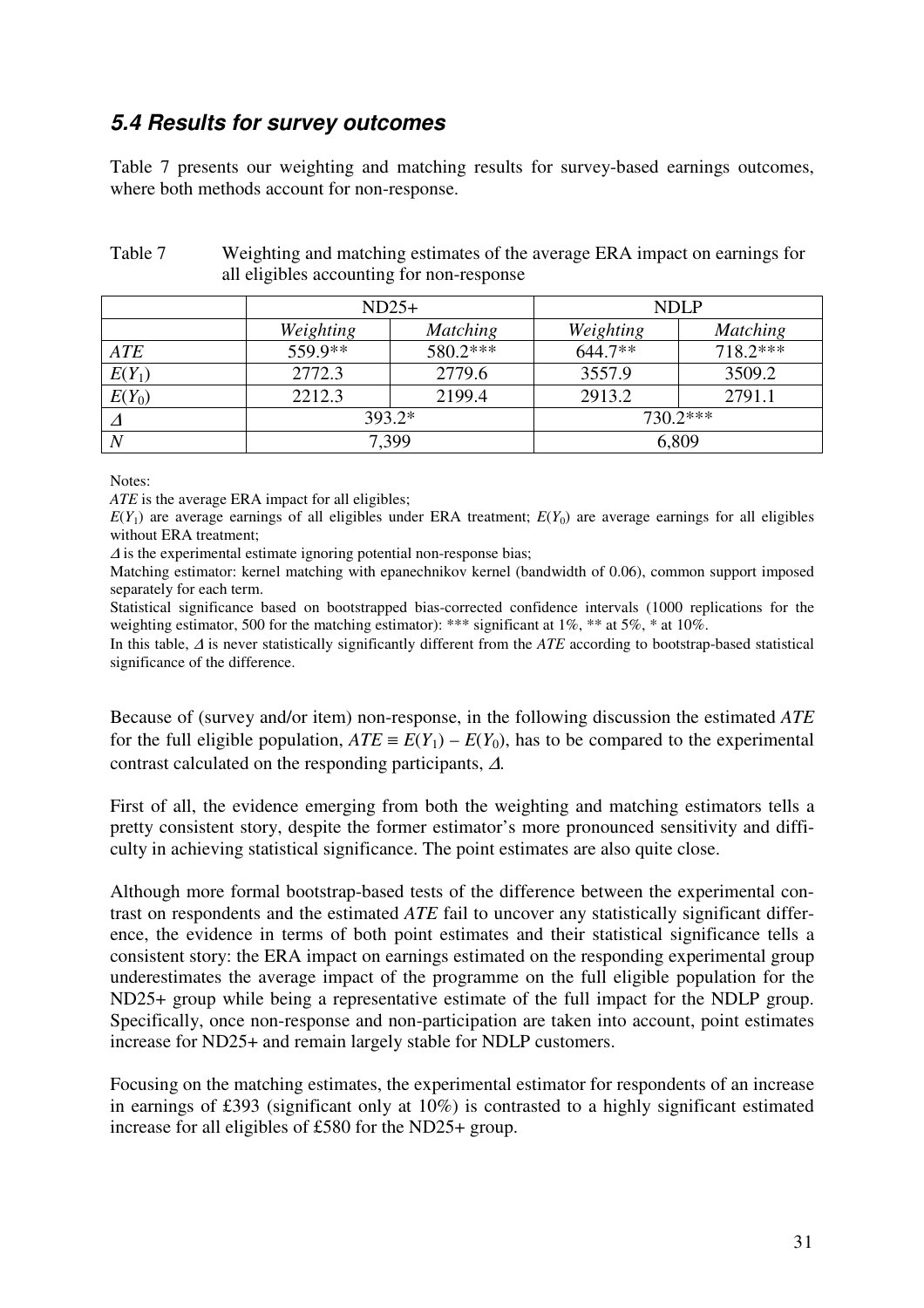As to the NDLP group, as already mentioned both the point estimates and their significance remain largely stable. The highly significant overall experimental estimate of £730 is in line with a similarly significant estimate for all eligibles of £718.

In terms of the underlying matching quality, which can only be assessed for the matching (as opposed to the weighing) estimator, the indicators are extremely encouraging (see Appendix Table 1).

We have also derived and estimated the matching estimates when non-response can be ignored. For convenience of comparison, in Table 8 we report again the matching estimates just discussed which allow for non-response.

|                      |                                        | $ND25+$  | <b>NDLP</b> |
|----------------------|----------------------------------------|----------|-------------|
|                      |                                        | $393.2*$ | 730.2***    |
|                      | allowing for non-response, separate CS | 580.2*** | 718.2***    |
| ATE                  | ignoring non-response, separate CS     | $442.8*$ | 662.8***    |
|                      | ignoring non-response, joint CS        | 443.5*   | 660.4**     |
| $%$ lost to joint CS |                                        | 0.8      | 1.0         |
| N                    |                                        | 7,399    | 6,809       |

| Table 8 | Matching estimates of the average ERA impact on earnings for all eligibles |  |  |  |  |
|---------|----------------------------------------------------------------------------|--|--|--|--|
|---------|----------------------------------------------------------------------------|--|--|--|--|

Notes: Statistical significance based on bootstrapped bias-corrected confidence intervals (500 repetitions): \*\*\* significant at  $1\%$ ,  $**$  at  $5\%$ ,  $*$  at  $10\%$ .

In this table, ∆ (the experimental estimate ignoring potential non-response bias) is never statistically significantly different from the *ATE* according to bootstrap-based statistical significance of the difference.

Kernel matching with epanechnikov kernel (bandwidth of 0.06).

Separate CS: common support imposed on the non-participants separately for each term; Joint CS: estimates pertain to those non-participants satisfying both support conditions.

When ignoring non-response, <sup>∆</sup> is assumed to be equal to *ATE*1.

In the main, the results for the *ATE* ignoring non-response are much closer to the experimental estimates than those allowing for it (our preferred estimates).

For the ND25+ group, taking account of non-participation but ignoring non-response still raises the positive impact estimates on earnings estimated on the responding experimental sample, but does so by a smaller magnitude than when allowing for non-response (though this only concerns the point estimates; neither of the estimates of the *ATE* are statistically significantly different from the experimental one at conventional levels).

For the NDLP group, the estimates ignoring non-response line up very closely to the experimental ones. Compared to those allowing for non-response, there is a slightly larger though still minor fall in the point estimate.

In the case where non-response is not taken into account, the two different ways of imposing the common support were found to produce strikingly close point estimates and statistical significance, despite the at times large differences in the proportions of the sample being excluded from the analysis.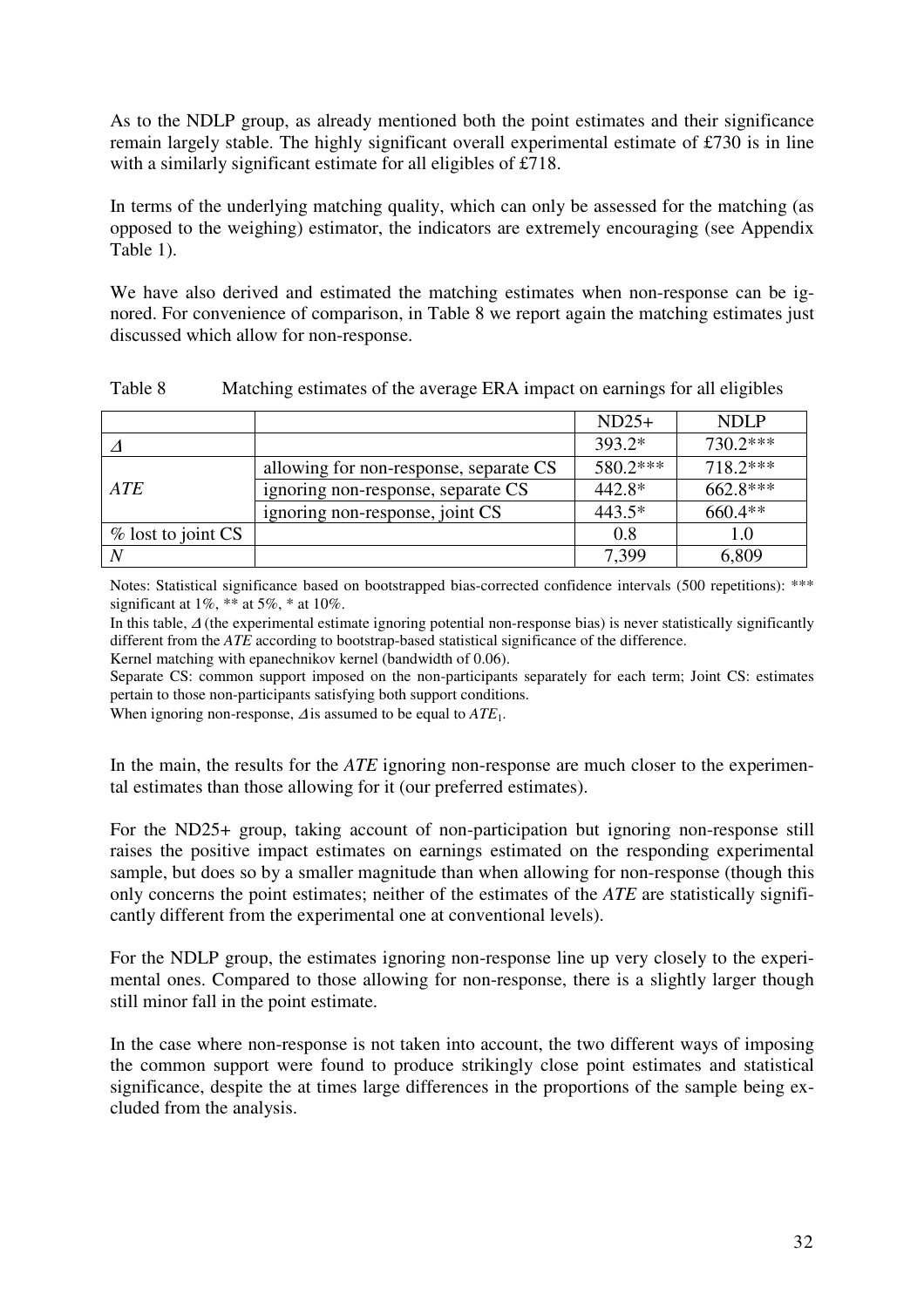### **5.5 Analysis of take-up**

Although an analysis of the effect of ERA *eligibility* would need to include the nonparticipants irrespective of their potential take-up of the programme, it is still very interesting to know the type of involvement they would have had with ERA – and more generally with Jobcentre Plus – had they participated in the evaluation study, either as part of the programme group or of the control group.

Table 9 presents the results of these analyses in terms of a number of measures of take-up of services and of contact with Jobcentre Plus staff. Specifically, we consider

- measures of presence, type and intensity of contact with Jobcentre Plus staff (any contact, customer has initiated face-to-face visits, very intense contact in the form of 10 or more face-to-face meetings);
- measures of help or advice received from Jobcentre Plus staff when the customer was not working (staff offered any help/advice, performed a better-off calculation, suggested customer attend a Jobclub/Programme Centre, arranged an education or training course, offered advice without being requested);
- measures of the customer's assessment of the advice received: and
- for the programme group analysis only, measures directly linked to knowledge of ERA features (whether the customer has heard of the employment and of the training bonuses).

Recall from Section 4.4 that all results hinge on the assumption that there is no selection into the ERA study based on *unobserved* characteristics that also affect take-up of ERA services or involvement with Jobcentre Plus if participating in the study. Subject to this proviso, the findings provide interesting evidence on the two sets of questions we consider.

First we focus on the take-up that the non-participants would have exhibited had they been assigned to the programme group. Are the non-participants individuals who even if offered ERA services would not take them up? And could this be the underlying reason for Jobcentre Plus caseworkers not offering them the chance to participate in the randomisation in the first place, or, for those who were offered such a chance, the reason driving their own refusal to participate in the demonstration? If this is the case, one might argue that even if ERA became an official policy, they would not be interested in effectively taking up the support and incentives it offers.<sup>16</sup>

For the ND25+ group, there are statistically significant differences between the nonparticipants and the programme group in two measures of involvement with Jobcentre Plus staff and in terms of awareness of the ERA bonuses, but such differences are not striking. Specifically, while 85% of the programme group has received help or advice from Jobcentre Plus staff while not working, our model predicts that 82.5% of the non-participants would have received such help had they been assigned to the programme group. Similarly, the nonparticipants would have a 2 percentage point lower likelihood than the programme group of being offered help by staff without being requested. Non-participants would also have been less aware of the bonuses than the actual programme group is (72.9% rather than 75.4% for the employment bonus and 40.1% rather than 43% for the training bonus).

 $\overline{a}$ <sup>16</sup> Again note that if some eligibles are not fully informed about ERA or do not otherwise avail themselves of its services, they will dilute the effect of ERA eligibility on the eligibles.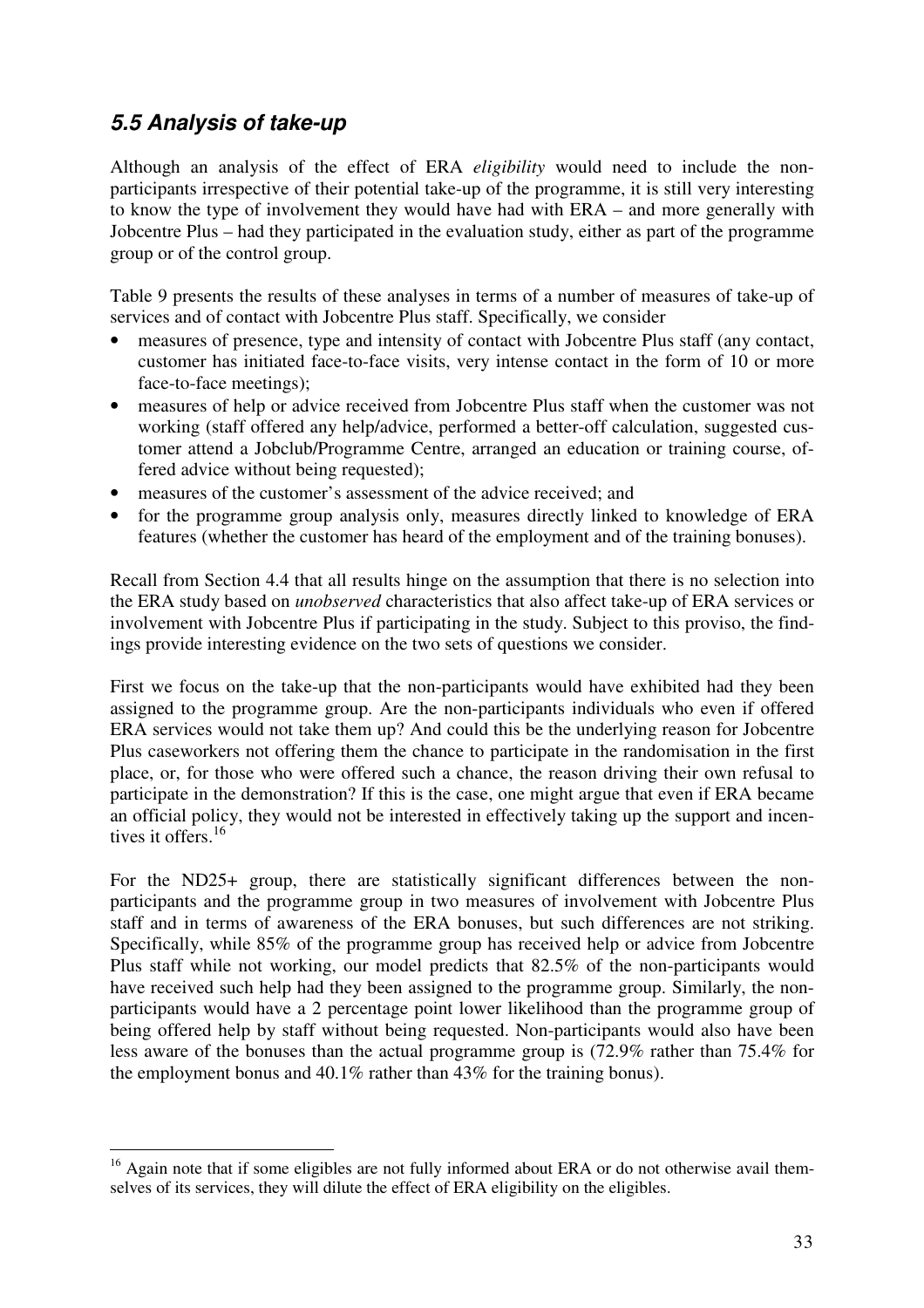Overall, had they been randomised into the programme, the ND25+ non-participants would have been quite heavily involved with ERA and Jobcentre Plus. And although we find that they would have been statistically significantly less aware of ERA features and would have experienced slightly less contact than the actual programme group, such differences are arguably small from a substantive point of view.

The conjecture that if the programme became official, non-participants would be mostly uninterested in taking up its support and incentives finds no strong support for the NDLP group either. In fact, had they become eligible to ERA services and incentives, the non-participants would have been over 3 percentage points more likely than the programme group to be involved in training and education activities arranged by Jobcentre Plus, as well as more likely to be directed to a Jobclub or Programme Centre. The two groups are not found to differ significantly in any other measure of awareness and involvement, with the notable exception of the likelihood to receive help or advice from Jobcentre Plus when not working. As was the case for ND25+ customers, it is again the programme group who is 2.4 percentage points more likely to receive such help than the non-participants. As many as 75% of the latter are however still predicted to receive such support when out of work.

The second question we have looked at concerns the kind of involvement that nonparticipants would have had with Jobcentre Plus had they participated in the ERA study and been assigned to the control group. Among the reasons that the qualitative research has highlighted for ND25+ customers to formally refuse to participate, there was a feeling of being close to get a job in the near future and not wanting to stay in touch with Jobcentre Plus, or a strong antipathy to government and systems of support and governance. The question thus arises of whether the ND25+ non-participant group is made up of individuals who would shun involvement with Jobcentre Plus at all cost. This supposition is not borne out in the data: had they been assigned to the control group, the involvement that the ND25+ non-participants would have had with Jobcentre Plus would not have been statistically different from the one displayed by the actual control group in any of the dimensions considered.

As opposed to ND25+ customers, NDLP customers were easy to recruit to the ERA study once having been offered the chance to participate in it. In fact, most (87%) of the nonparticipants amongst the NDLP group were diverted customers. One might thus conjecture that had they been offered the chance to participate, the NDLP non-participants would in fact have been quite involved with Jobcentre Plus even if assigned to the control group. According to the results in Table 14, this seems to be the case. Indeed, it is estimated that compared to the control group, NDLP non-participants would have had the same type and intensity of involvement with Jobcentre Plus staff, while being 4 percentage points more likely to rate their advice as very helpful.

Overall, the share of the eligible population that has been excluded (i.e. the diverted customers) or has formally refused to take part in the ERA study displays observed characteristics that make them quite likely to be involved with Jobcentre Plus generally, both with and without ERA.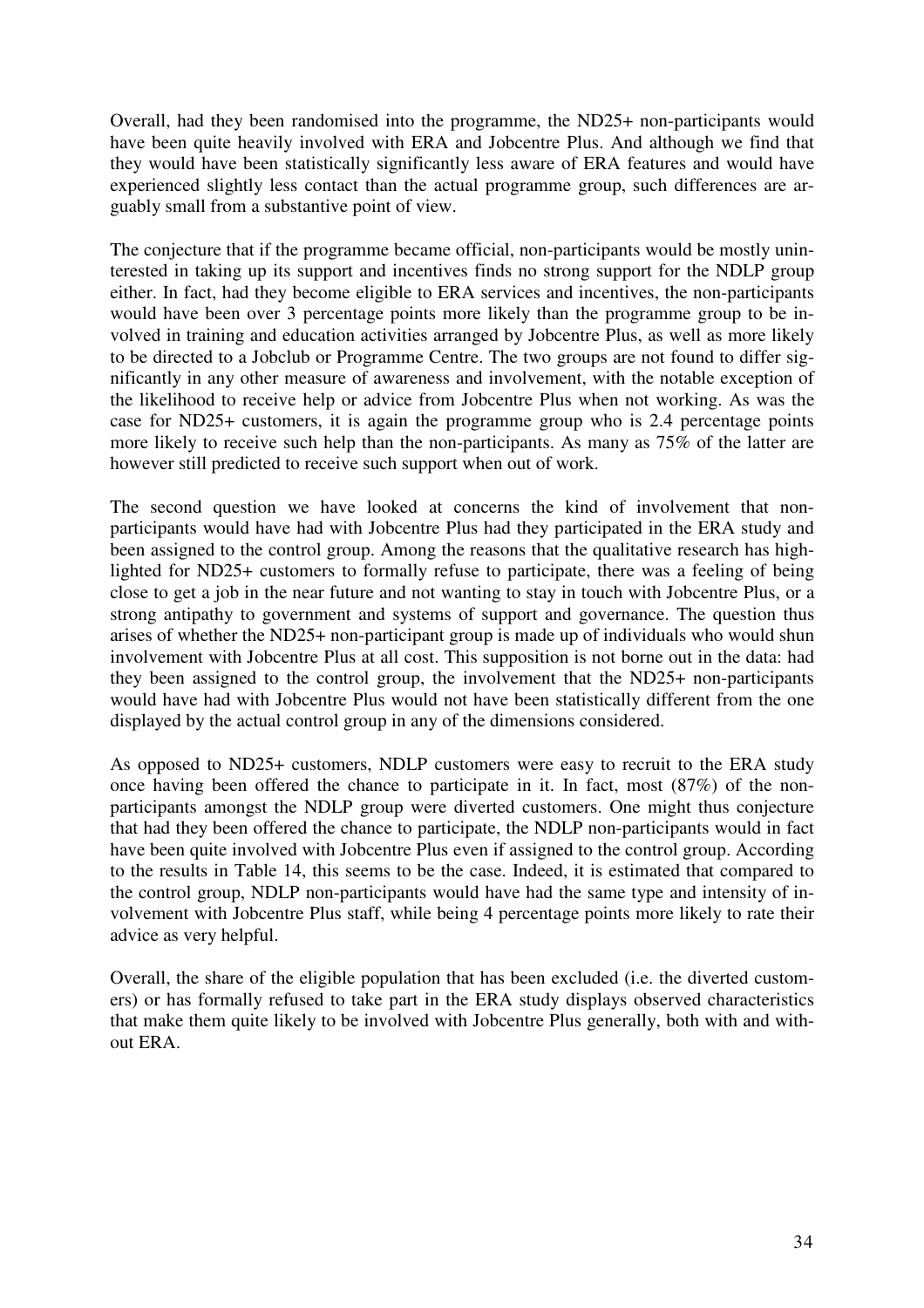Table 9 Take-up and involvement with Jobcentre Plus predicted for the non-participants both under ERA and without ERA

|                                                         | $ND25+$                        |              |                          |                          | <b>NDLP</b> |                 |         |              |
|---------------------------------------------------------|--------------------------------|--------------|--------------------------|--------------------------|-------------|-----------------|---------|--------------|
|                                                         | Non-ERA outcome<br>ERA outcome |              |                          | ERA outcome              |             | Non-ERA outcome |         |              |
|                                                         | Programme                      | Non-         | Control                  | Non-                     | Programme   | Non-            | Control | Non-         |
|                                                         | group                          | participants | group                    | participants             | group       | participants    | group   | participants |
| Has had contact with JCP staff                          | 84.8                           | 83.7         | 78.2                     | 78.2                     | 85.3        | 86.4            | 71.9    | 74.6         |
| Has ever initiated face to face visits                  | 55.4                           | 54.5         | 50.4                     | 49.7                     | 62.0        | 61.3            | 55.5    | 56.5         |
| Had face to face contact with JCP staff $\geq 10$ times | 43.0                           | 43.5         | 41.0                     | 42.1                     | 14.2        | 15.5            | 9.8     | 9.1          |
| Received help/advice from JCP staff when not working    | 85.0                           | 82.5***      | 84.9                     | 85.8                     | 77.2        | 74.8*           | 73.7    | 71.2         |
| JCP staff did better-off calculation when not working   | 41.6                           | 41.0         | 38.6                     | 39.4                     | 63.8        | 63.2            | 64.2    | 64.7         |
| JCP staff suggested attend a Jobclub/Programme Centre   | 32.7                           | 34.3         | 32.9                     | 35.2                     | 5.3         | $6.6*$          | 6.2     | 7.1          |
| JCP staff arranged education/training                   | 30.4                           | 31.3         | 31.5                     | 31.4                     | 14.6        | $17.8***$       | 12.3    | 14.0         |
| JCP staff offered help/advice without being requested   | 18.4                           | $16.2**$     | 7.8                      | 7.9                      | 26.3        | 27.6            | 9.4     | 9.9          |
| Found advice from JCP staff overall very helpful        | 33.1                           | 31.2         | 23.6                     | 22.8                     | 42.6        | 43.2            | 31.1    | $35.1**$     |
| Found advice from JCP staff overall not at all helpful  | 4.7                            | 5.0          | 5.8                      | 5.2                      | 3.4         | 2.5             | 4.1     | 3.7          |
| Has heard of employment bonus                           | 75.4                           | $72.9**$     | $\overline{\phantom{0}}$ |                          | 72.8        | 71.0            |         |              |
| Has heard of training bonus                             | 43.0                           | $40.1**$     |                          | $\overline{\phantom{0}}$ | 50.8        | 52.9            |         |              |
| N                                                       | 1,014                          | 1,675        | 996                      | 1,675                    | 1,014       | 2,039           | 994     | 2,039        |

Note: Programme group and control group columns report the observed rates; non-participants columns report the predicted rate for participants under ERA and without ERA.

 Statistical significance of the difference in rates between non-participants and programme (or control group) is based on bootstrapped bias-corrected confidence intervals (500 replications): \*\*\* significant at  $1\%$ , \*\* at  $5\%$ , \* at  $10\%$ .

Note: the sample sizes shown for the programme and control groups refer to those with non-missing information on "has had contact with JCP staff".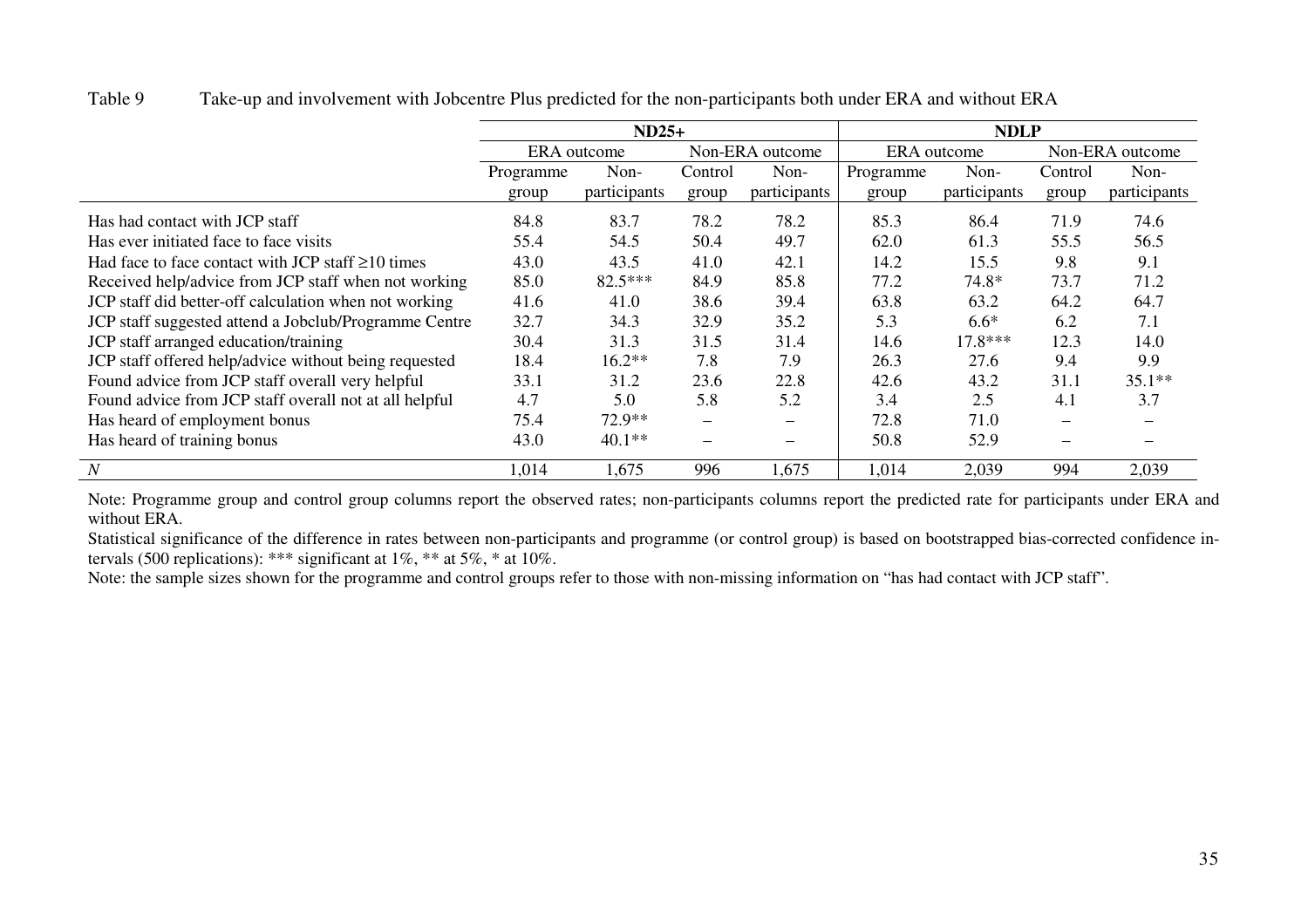# **6. Summary and conclusions**

In our descriptive examination of the non-participation problem (Goodman and Sianesi, 2007), we speculated that it would be hard for the non-participants to give rise to an estimate for all eligibles that tells a different 'story' from the one arising from the experimental estimate (where the 'story' could be one among: ERA is harmful, it has basically no effect, it has a 'relatively small' effect or it has a 'relatively large' effect – whatever one may mean with 'relatively large' or 'relatively small').

Indeed, we have found that the story does not radically change – in statistical as well as qualitative terms.

For the NDLP group, in fact, the story remains unchanged. Specifically, the bottom-line in the first-year follow-up is that ERA has had no effect on employment and benefit outcomes, while it has significantly and substantially increased their yearly earnings. We find that what the programme has done for the participants, it would have done also for the non-participants and hence for the whole eligible population.

For the ND25+ group, by contrast, the story changes somewhat in the direction of a slightly more effective ERA treatment: positive impacts surface, become larger in size or stronger in statistical significance. Specifically, while no significant impact has been detected on the employment probability of participants, statistically significant effects emerge for all eligibles, the treatment effect on employment durations for all eligibles is 29% higher than the one obtained using the experimental sample, while the ERA effect on earnings would have been 48% higher for all eligibles than it is for the study participants.

We thus *do* find evidence of randomization bias (or of some loss in external validity) in the data for the ND25+ group. When we adequately account for non-participation, we find that the employment and earnings impact estimates that rely on experimental data alone *underestimate* the true impact of ERA on all ND25+ entrants. Of course, there is always the issue of how different the estimates for the eligibles and for the experimental sample need to be for us to view the issue as a particularly important one. Randomised experiments are however conceptually designed to provide with accuracy the 'true' answer to the evaluation question. Finding an effect for the eligibles which is 30 or 50% larger (or 15% smaller) than the experimental estimate can be viewed as a finding of substance.

In this paper we have not only extensively assessed the external validity of the short-term ERA findings, but we have set the foundation work and developed a sound and thorough methodological framework for the analysis of non-participation. Given that in many evaluation settings the problem of non-participation is an empirically relevant one (see e.g. Kamionka and Lacroix, 2005), the framework we have developed can be applied to assessing this issue in any study which can exploit the three critical features of 1) being interested in assessing the impact of offering a new treatment, (2) eligible for this offer under an official policy would be a well-defined population, (3) for whom background (and ideally, outcome) information is recorded in the available data.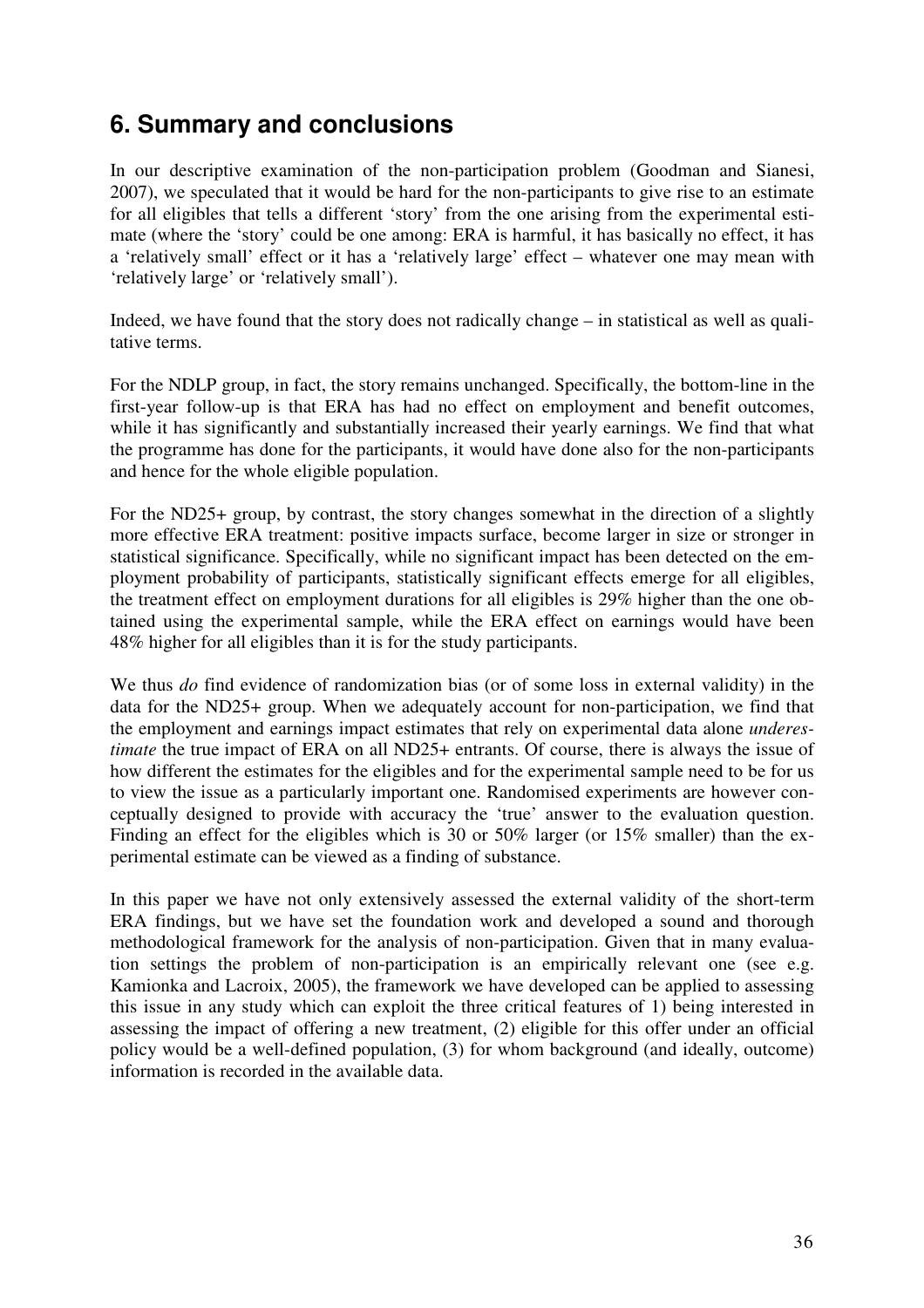### **References**

- Blundell, R., Dearden, L. and Sianesi, B. (2005), "Evaluating the effect of education on earnings: models, methods and results from the National Child Development Survey", *Journal of the Royal Statistical Society: Series A*, 168, 473-512.
- Dolton, P., Smith, J. and Azevedo, J.P. (2008), "The Impact of the UK New Deal for Lone Parents on Benefit Receipt", mimeo, March.
- Dorsett, R., Campbell-Barr, V., Hamilton, G., Hoggart, L., Marsh, A., Miller, C., Phillips, J., Ray, K., Riccio, J., Rich, S. and Vegeris, S. (2007), "Implementation and first-year impacts of the UK Employment Retention and Advancement (ERA) demonstration", Department for Work and Pensions Research Report No. 412, February.
- Heckman, J. (1992), "Randomization and social policy evaluation", in: C. Manski and I. Garfinkel, eds., *Evaluating welfare and training programs*, Harvard University Press, 201-230.
- Heckman, J., Ichimura, H., Smith, J. and Todd, P. (1998), "Characterising Selection Bias Using Experimental Data." *Econometrica* 66, 1017-1098.
- Heckman, J., LaLonde, R. and Smith, J. (1999). "The Economics and Econometrics of Active Labor Market Programs", in Orley Ashenfelter and David Card (eds.), *Handbook of Labor Economics, Volume 3A*. 1865-2097.
- Heckman, J. and Smith, J. (1999), "The Pre-Programme Dip and the Determinants of Participation in a Social Programme: Implications for Simple Programme Evaluation Strategies." *Economic Journal* 109, 313-348.
- Horowitz, J.L. and Manski, C.F. (2000), "Nonparametric Analysis of Randomized Experiments with Missing Covariate and Outcome Data", *Journal of the American Statistical Association*, 95, 77-84.
- Goodman, A. and Sianesi, B. (2007), "Non-participation in the Employment Retention and Advancement Study: A Quantitative Descriptive Analysis", Department for Work and Pensions Technical Working Paper No.39.
- Hall, N., Hoggart, L., Marsh, A., Phillips, J., Ray, K. and Vegeris, S. (2005), "The Employment Retention and Advancement Scheme: Report on the Implementation of ERA during the First Months. Summary and Conclusions", Department for Work and Pensions Research Report No 265, August.
- Kamionka, T. and Lacroix, G. (2005), "Assessing the External Validity of an Experimental Wage Subsidy", IZA Discussion Paper No. 1508.
- Imbens, G.W. and Manski, C.F. (2004), "Confidence Intervals for Partially Identified Parameters", *Econometrica*, 72, 1845-1857.
- Jawitz, J. (2004), "Moments of truncated continuous univariate distributions", *Advances in Water Resources*, 27, 269-281.
- Rosenbaum, P.R. and Rubin, D.B. (1985), 'Constructing a comparison group using multivariate matched sampling methods that incorporate the propensity score', *The American Statistician*, 39, 33–8.
- Walker, R., Hoggart, L. and Hamilton, G., with Blank, S. (2006), "Making Random Assignment Happen: Evidence from the UK Employment Retention and Advancement (ERA) Demonstration", Department for Work and Pensions Research Report No 330, March.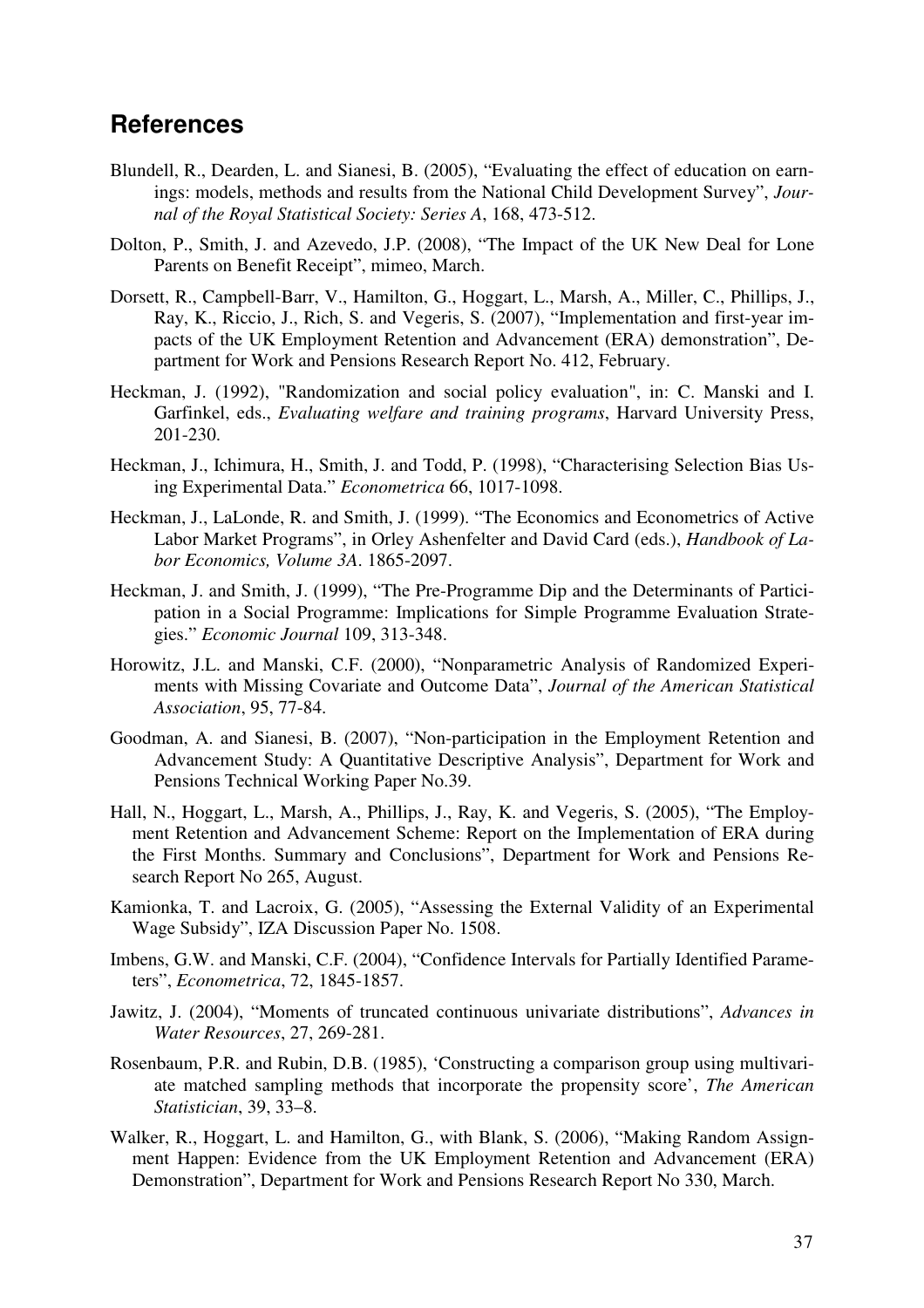### **Appendices**

#### **Appendix 1a Reweighting: Ignoring survey and item non-response**

As to the first term of equation (2):  $E_X[E(Y \mid R=1, X)]$  $\equiv \int E(Y \mid R=1, x) \omega_1(x) f(x \mid R=1) dx = \int E(\omega_1(x)Y \mid R=1, x) f(x \mid R=1) dx$  $(Y | R = 1, x) f(x) dx = \int E(Y | R = 1, x) \frac{f(x)}{g(x) - g(x)} f(x | R = 1)$  $(x | R = 1)$  $E(Y | R = 1, x) f(x) dx = \int E(Y | R = 1, x) \frac{f(x)}{g(x) + g(x)} f(x | R = 1) dx$  $f(x|R)$  $= E(Y | R = 1, x) f(x) dx = E(Y | R = 1, x) \frac{f(x)}{f(x) - f(x)} f(x | R = 1, x)$  $\int E(Y | R = 1, x) f(x) dx = \int E(Y | R = 1, x) \frac{f(x)}{f(x | R = 1, x)}$ Using first Bayes' rule and the law of iterated expectations and noting that  $P(R=1 | Q=0) = 0$ , we get:

$$
\omega_1(x) = \frac{f(x)}{f(x|R=1)} = \frac{P(R=1)}{P(R=1|x)} = \frac{P(Q=1)P(R=1|Q=1)}{P(Q=1|x)P(R=1|Q=1,x)} = \frac{(1-p)p_R}{(1-p(x))p_R(x)} = \frac{A}{1-p(x)}
$$
  
where

where

- $p_R \equiv P(R=1 \mid Q=1)$  is the probability of being randomly assigned to the programme group conditional on participating in the ERA study (*Q*=1), and
- $p_R(x) \equiv P(R=1 \mid Q=1, x)$  is the corresponding conditional probability. Under randomisation,  $p_R=p_R(x)$ .

The first term:  $E_X[E(Y \mid R=1, X)] = E_X[E(\omega_1(x) \cdot Y \mid R=1, X) \mid R=1]$  can hence be estimated by reweighing the outcomes of the programme group by  $\omega_1(x)$  and averaging them:

$$
\frac{1}{\#(R=1)}\sum_{i\in\{R=1\}}\omega_{i}(x_{j})y_{j}=\frac{(1-p)p_{R}}{\#(R=1)}\sum_{i\in\{R=1\}}\frac{y_{i}}{(1-p(x_{i}))p_{R}(x_{i})}
$$

Under randomisation,  $p_R=p_R(x)$  so that:

$$
\frac{1}{\#(R=1)}\sum_{i\in\{R=1\}}\omega_{i}(x_{j})y_{j}=\frac{1-p}{\#(R=1)}\sum_{i\in\{R=1\}}\frac{y_{i}}{1-p(x_{i})}
$$

Similarly, the second term of (2) can be rewritten as:  $E_X[E(Y \mid R=0, X)]$  $=\int E(\omega_0(x)Y \mid R=0, x) f(x \mid R=0) dx = E_X[E(\omega_0(x) \cdot Y \mid R=0, X) \mid R=0]$ 

where (noting that due to randomisation, the weight  $\omega$  is the same):

$$
\omega_0(x) = \frac{f(x)}{f(x \mid R=0)} = \frac{P(Q=1)P(R=0|Q=1)}{P(Q=1|x)P(R=0|Q=1,x)} = \frac{(1-p)(1-p_R)}{(1-p(x))(1-p_R(x))} = \frac{1-p}{1-p(x)} = \omega_1(x)
$$

which can be estimated by reweighing the outcomes of the control group and averaging them:

$$
\frac{1}{\#(R=0)}\sum_{i\in\{R=0\}}\omega_0(x_j)y_j=\frac{(1-p)(1-p_R)}{\#(R=0)}\sum_{i\in\{R=0\}}\frac{y_i}{(1-p(x_i))(1-p_R(x_i))}
$$

Under randomisation,  $p_R = p_R(x)$ , hence:

$$
\frac{1}{\#(R=0)}\sum_{i\in\{R=0\}}\omega_0(x_j)y_j=\frac{1-p}{\#(R=0)}\sum_{i\in\{R=0\}}\frac{y_i}{1-p(x_i)}
$$

We can thus estimate the *ATE* in (2) by reweighing and averaging the outcomes of the full group of participants (*Q*=1):

$$
\hat{ATE} = \left[ \frac{(1-p)p_R}{\#(R=1)} \sum_{i \in \{R=1\}} \frac{y_i}{(1-p(x_i)) p_R(x_i)} \right] - \left[ \frac{(1-p)(1-p_R)}{\#(R=0)} \sum_{i \in \{R=0\}} \frac{y_i}{(1-p(x_i)) (1-p_R(x_i))} \right]
$$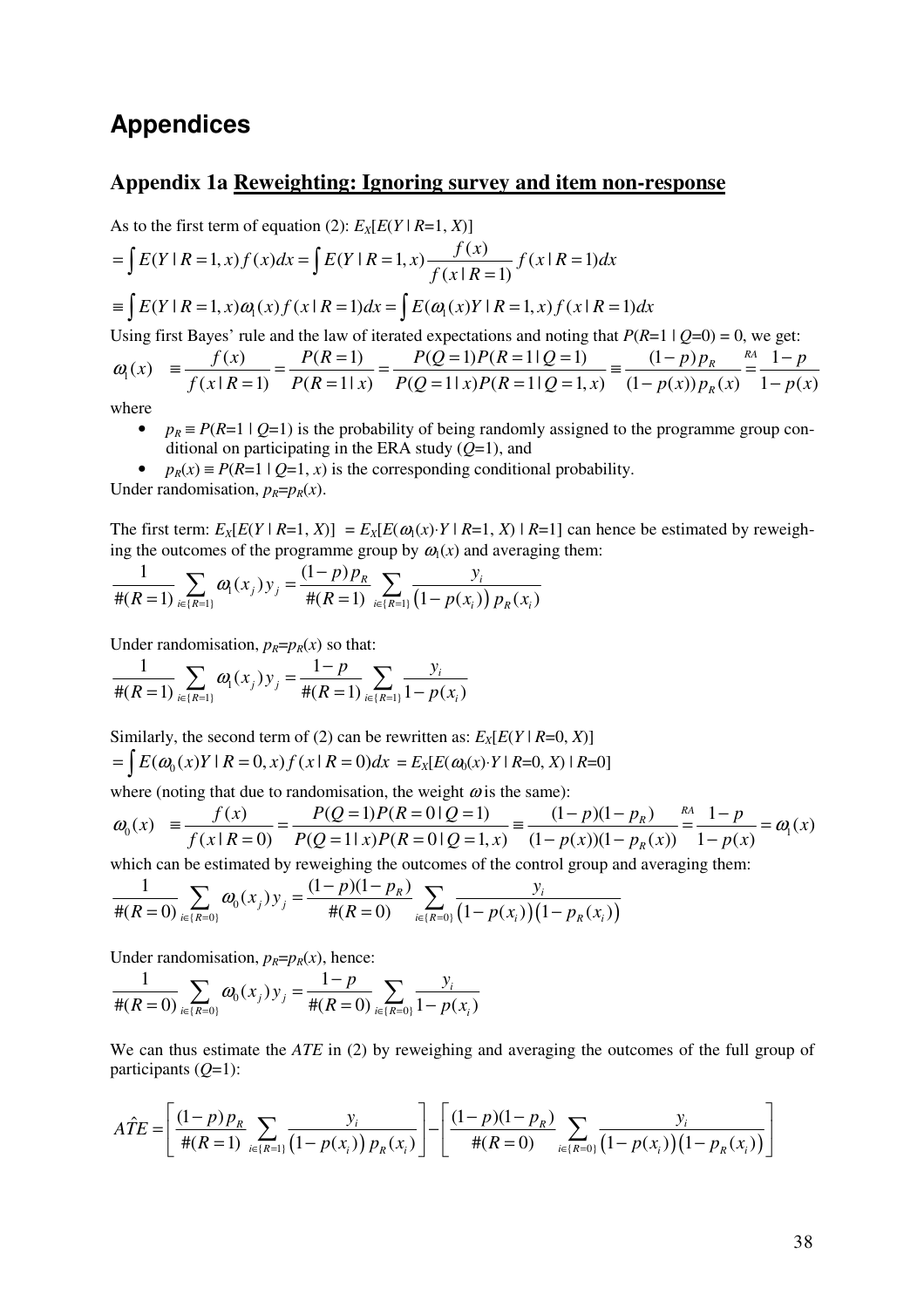Taking full advantage of the randomisation and noting that  $\#(R=1) = \#(R=0)$  due to the 50-50 random allocation:

$$
\hat{ATE} = \frac{1 - p}{\#(R = 1)} \sum_{i \in \{Q = 1\}} \frac{R_i y_i - (1 - R_i) y_i}{1 - p(x_i)}
$$

However, although randomisation worked very well, especially when conditioning on *X* there might be residual imbalances due to pure chance. Even more crucially, this analysis can only be performed for the survey subgroup, and indeed for that subgroup of survey respondents who responded to the earnings question. For this reason, in implementing this estimator we allow for the more general case.

#### **Appendix 1b Reweighting: Allowing for survey and item non-response**

Here we allow for selective non-response, provided such selection into the responding sample happens only in terms of observable characteristics. We thus relax the assumptions from Section 4.2 by invoking them conditional on *X*:

(E-V'.X) (a) 
$$
E(Y_1 | R=1, S=1, X) = E(Y_1 | R=1, S=0, X)
$$
 and  
(b)  $E(Y_0 | R=0, S=1, X) = E(Y_0 | R=0, S=0, X)$ 

$$
ATE = E(Y_1 - Y_0) = E_X [E(Y_1 - Y_0 | X)] = (A2) = E_X [E(Y_1 - Y_0 | Q=1, X)]
$$
  
= (RA) = E\_X [E(Y\_1 | R=1, X)] - E\_X [E(Y\_0 | R=0, X)]  
= (E-V'.X) = E\_X [E(Y\_1 | R=1, S=1, X)] - E\_X [E(Y\_0 | R=0, S=1, X)]  
= E\_X [E(Y | R=1, S=1, X)] - E\_X [E(Y | R=0, S=1, X)] (3)

*ATE* is thus identified in the data and can be empirically estimated as follows. As to the first term of expression (3):  $E_X[E(Y \mid R=1, S=1, X)]$ 

$$
= \int E(Y \mid R=1, S=1, x) f(x) dx = \int E(Y \mid R=1, S=1, x) \frac{f(x)}{f(x \mid R=1, S=1)} f(x \mid R=1, S=1) dx
$$
  

$$
\equiv \int E(Y \mid R=1, S=1, x) \omega_1(x) f(x \mid R=1, S=1) dx = \int E(\omega_1(x)Y \mid R=1, S=1, x) f(x \mid R=1, S=1) dx
$$

with

$$
\omega_{\rm l}(x) = \frac{f(x)}{f(x \mid R=1, S=1)} = \frac{P(R=1, S=1)}{P(R=1, S=1 \mid x)} = \frac{P(Q=1)P(R=1, S=1 \mid Q=1)}{P(Q=1 \mid x)P(R=1, S=1 \mid Q=1, x)} = \frac{(1-p) p_{RS1}}{(1-p(x)) p_{RS1}(x)}
$$

where  $p_{RS1} = P(R=1, S=1 | Q=1)$  is the probability among participants of being randomly assigned to the programme group *and* of responding to the earnings question, and  $p_{RS1}(x) = P(R=1, S=1 | Q=1, x)$  is the corresponding conditional probability.

 $E_X[E(Y \mid R=1, S=1, X)] = E_X[E(\omega_1(x) \cdot Y \mid R=1, S=1, X) \mid R=1, S=1]$ can hence be estimated by reweighing by  $\omega_1(x)$  the outcomes of the programme group members who responded to the earnings question and averaging them over this subgroup:

$$
\frac{1}{\#(R=1,S=1)}\sum_{i\in\{R=1,S=1\}}\omega_{i}(x_{j})y_{j}=\frac{(1-p)p_{RS1}}{\#(R=1,S=1)}\sum_{i\in\{R=1\}}\frac{y_{i}}{(1-p(x_{i}))p_{RS1}(x_{i})}
$$

Similarly, the second term of expression (3) can be rewritten as:  $E_X[E(Y \mid R=0, S=1, X)] = E_X[E(\omega_0(x) \cdot Y \mid R=0, S=1, X) \mid R=0, S=1]$ with

$$
\omega_0(x) = \frac{f(x)}{f(x \mid R = 0, S = 1)} = \frac{P(Q = 1)P(R = 0, S = 1|Q = 1)}{P(Q = 1|x)P(R = 0, S = 1|Q = 1, x)} = \frac{(1-p)p_{RS0}}{(1-p(x))p_{RS0}(x)}
$$

where  $p_{RS0}$  is the probability among participants of being randomly assigned to the control group *and* of responding to the earnings question. (Note that  $p_{RS0}$  is not equal to  $1-p_{RS1}$ ).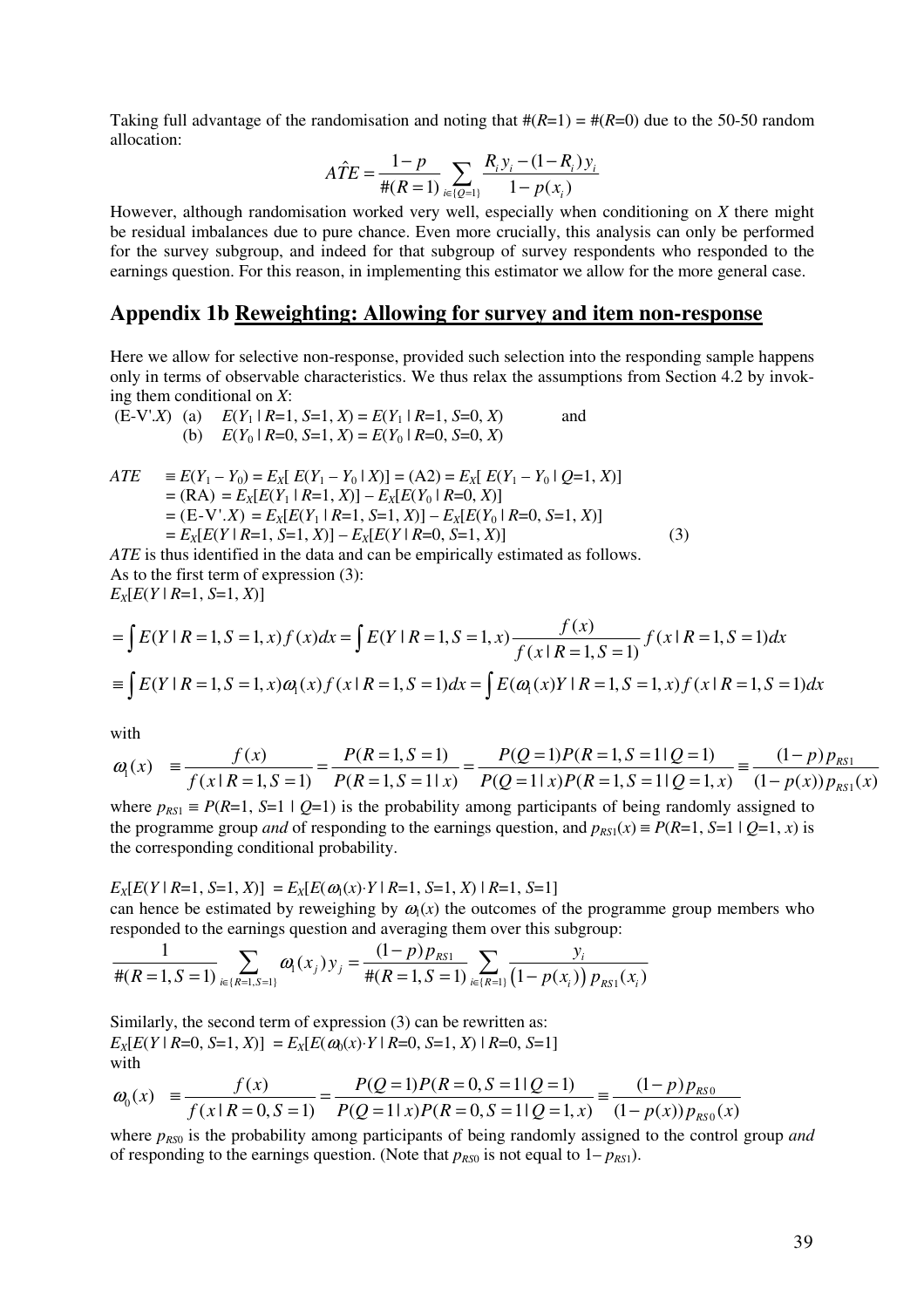This term can be estimated by reweighing the outcomes of the control group who responded to the earnings question and averaging them over this subgroup:

$$
\frac{1}{\#(R=0,S=1)}\sum_{i\in\{R=0,S=1\}}\omega_{0}(x_{j})y_{j}=\frac{(1-p)p_{RS0}}{\#(R=0,S=1)}\sum_{i\in\{R=0,S=1\}}\frac{y_{i}}{\left(1-p(x_{i})\right)p_{RS0}(x_{i})}
$$

Hence we can estimate the *ATE* in equation (3) by reweighing and averaging the outcomes of all those participants who responded to the survey (*Q*=1 and *S*=1):

$$
\hat{ATE} = \left[ \frac{1}{\#(R=1, S=1)} \sum_{i \in \{R=1, S=1\}} \frac{(1-p) p_{RS1}}{(1-p(x_i)) p_{RS1}(x_i)} y_i \right] - \left[ \frac{1}{\#(R=0, S=1)} \sum_{i \in \{R=0, S=1\}} \frac{(1-p) p_{RS0}}{(1-p(x_i)) p_{RS0}(x_i)} y_i \right]
$$

#### **Appendix 2a Matching Protocol: Ignoring survey and item non-response**

Assume that, once conditioning on observables *X*, ERA study participants and non-participants on average experience the same treatment and no-treatment outcomes:

(A2) (a)  $E(Y_1 | O=1, X) = E(Y_1 | O=0, X)$ 

(b)  $E(Y_0 | Q=1, X) = E(Y_0 | Q=0, X)$ 

Ignoring non-response allows one to treat the responding participants as representative of the full group of participants. We make the following assumptions as to non-response:

(E-V)  $E(Y_1 - Y_0 | Q=1) = E(Y_1 - Y_0 | Q=1, S=1)$ <br>  $E(Y_1 | R=1) = E(Y_1 | R=1, S=1) = E(Y_1 | R=1, S=1)$  $E(Y_1 | R=1) = E(Y_1 | R=1, S=1) = E(Y_1 | R=1, S=0)$ 

(b)  $E(Y_0 | R=0) = E(Y_0 | R=0, S=1) = E(Y_0 | R=0, S=0)$ 

(I-V)  $E(Y_1 | S=1, R=1) = E(Y_1 | S=1, R=0) = E(Y_1 | S=1)$ 

 $E(Y_0 | S=1, R=1) = E(Y_0 | S=1, R=0) = E(Y_0 | S=1)$ 

#### (A) Obtaining the *ATE* after having first obtained the  $ATE<sub>0</sub>$

Starting from  $ATE = (1-p) \cdot ATE_1 + p \cdot ATE_0$  (1b)

• *p* is observed

 $ATE_1 \equiv E(Y_1 - Y_0 | O=1) = (E-V) = E(Y_1 - Y_0 | O=1, S=1) = (I-V)$  $E(Y \mid S=1, R=1) - E(Y \mid S=1, R=0).$ 

Note that we control for *X* in deriving this estimate.

To recover the  $ATE_0$ , we need to estimate  $E(Y_1 | Q=0)$  and, given the absence of survey outcomes for non-participants,  $E(Y_0 | Q=0)$  as well.

 $E(Y_1 | O=0) = (A2) = E_Y[E(Y_1 | O=1, X) | O=0] = (RA) = E_Y[E(Y_1 | R=1, X) | O=0]$  $=$   $(E-V'X) = E_X[E(Y \mid S=1, R=1, X) \mid Q=0]$ 

Match to each non-participant in the *Q*=0 group one or more 'similar' individuals from the pool of responding programme group members (*S*=1, *R*=1) and take the latter's reweighted outcomes.

 $E(Y_0 | Q=0) = (A2), (RA), (E-V'.X) = E_X[E(Y | S=1, R=0, X) | Q=0]$ Match to each non-participant in the *Q*=0 group one or more 'similar' individuals from the pool of responding control group members  $(S=1, R=0)$  and take the latter's reweighted outcomes.

With the  $ATE_0$  in hand, we can then use the experimental  $ATE_1$  to get the  $ATE$  via (1b).

#### **(B) Obtaining the** *ATE* **directly**

We need to estimate  $E(Y_1)$  and  $E(Y_0)$ .

- *E*(*Y*1) ≡ *E*(*Y*1 | *Q*=1 ∨ *Q*=0) = (A2) = *EX*[*E*(*Y*1 | *Q*=1, *X*) | *Q*=1 ∨ *Q*=0]
	- $=$   $(RA) = E_X[E(Y | R=1, X) | Q=1 \vee Q=0] = (E-V'.X) =$

 $E_X[E(Y \mid R=1, S=1, X) \mid Q=1 \lor Q=0]$  or  $E_X[E(Y \mid R=1, S=1, X) \mid (R=1, S=1) \lor Q=0]$ 

Match each individual in the group made up by the  $(Q=0 \text{ and } Q=1)$  or the  $(Q=0 \text{ and } (R=1, S=1))$ groups to individuals in the responding programme group sample (*R*=1, *S*=1) and calculate the weight that gets assigned to each individual in the latter group (this weight will be  $>1$ ). Reweigh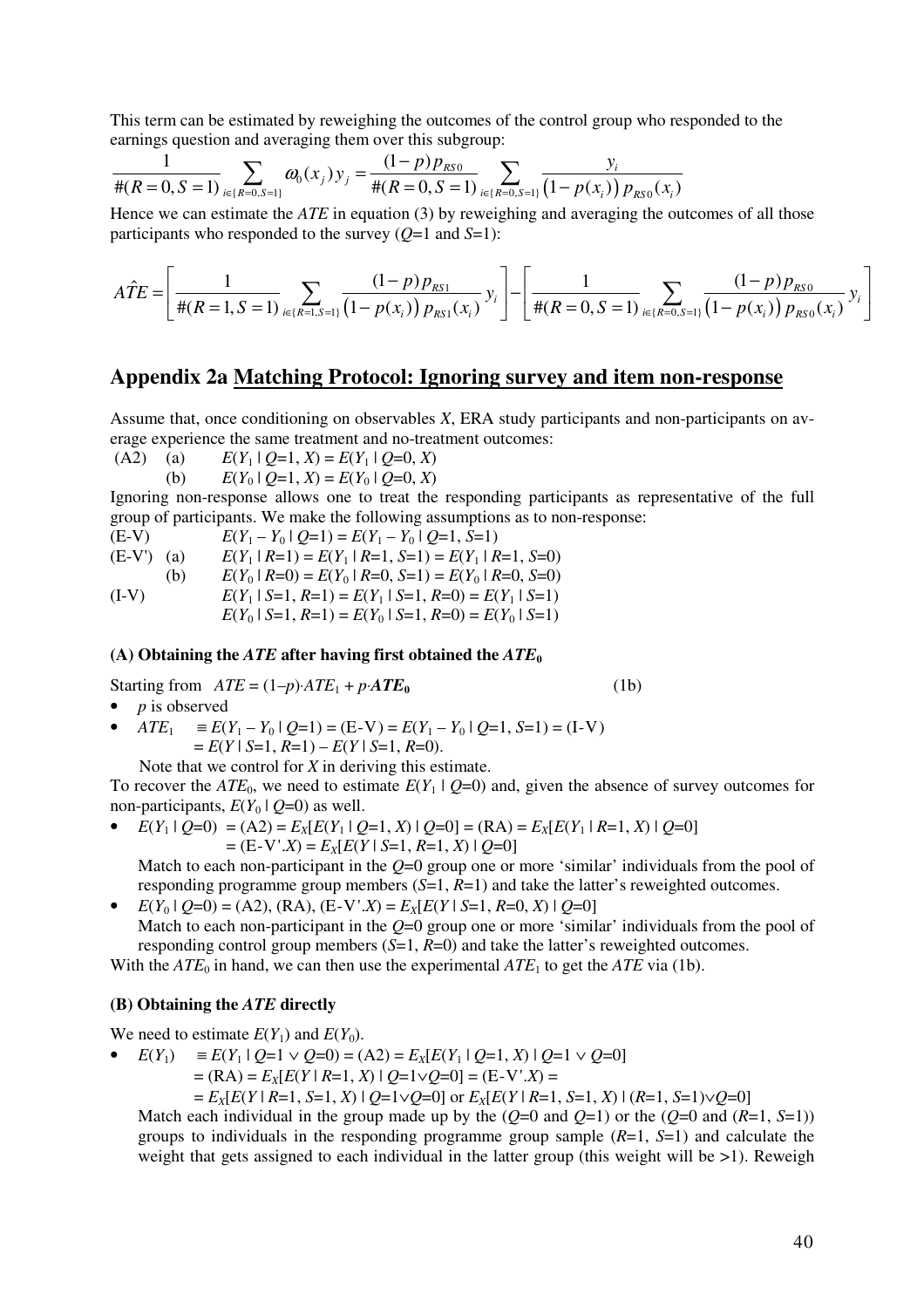the outcomes in this  $(R=1, S=1)$  group using these weights and take their average over the  $(R=1, S=1)$ *S*=1) group, i.e. use the matched outcome to estimate  $E(Y_1)$ .

- One can match on the basis of this propensity score:  $P(Q=0 | Q=0 \vee (R=1, S=1), X)$ .
- $E(Y_0) = E(Y_0 | Q=1 \vee Q=0) = (A2) = E_X[E(Y_0 | Q=1, X) | Q=1 \vee Q=0]$ 
	- $=$   $(RA) = E_X[E(Y \mid R=0, X) \mid Q=1 \vee Q=0] = (E-V'.X) =$

 $E_X[E(Y \mid R=0, S=1, X) \mid Q=1 \vee Q=0]$  or  $E_X[E(Y \mid R=0, S=1, X) \mid (R=0, S=1) \vee Q=0]$ 

Match each individual in the group made up by the  $(Q=0 \text{ and } Q=1)$  or the  $(Q=0 \text{ and } (R=0, S=1))$ groups to individuals in the responding control group sample (*R*=0, *S*=1) and calculate the weight that gets assigned to each individual in the latter group (this weight will be  $>1$ ). Reweigh the outcomes in the (*R*=0, *S*=1) group using these weights and take their average over the (*R*=0, *S*=1) group, i.e. use the matched outcome to estimate  $E(Y_0)$ .

One can match on the basis of this propensity score  $P(O=0 | O=0 \vee (R=0, S=1), X)$ .

Because of random assignment, the two propensity scores above should be the same and should coincide with  $p(x)$ .

#### **Appendix 2b Matching Protocol: Allowing for survey and item non-response**

In this case we weight the outcomes of the respondents amongst the participants  $(S=1)$  so as to reflect the distribution of observables in the full original eligible population.

The first procedure outlined in  $(A2a)$  above can correct the  $ATE<sub>0</sub>$  for non-response, but would need to be repeated to get a non-response corrected *ATE*1 as well:

#### (A) Obtaining the *ATE* after having first obtained the  $ATE<sub>0</sub>$

As in case 2a), to recover the  $ATE_0$ , we need to estimate  $E(Y_1 | Q=0)$  and, given the absence of survey outcomes for non-participants,  $E(Y_0 | O=0)$  as well.

Under (A2) and (E-V'.*X*):

- $E(Y_1 | Q=0) = E_X[E(Y | R=1, S=1, X) | Q=0]$ This term can be estimated by the matched outcome from matching to each non-participant in the *Q*=0 group, one or more 'similar' participants from the (*R*=1 & *S*=1) group.
- $E(Y_0 | Q=0) = E_X[E(Y | R=0, S=1, X) | Q=0]$

This term can be estimated by the matched outcome from matching to each non-participant in the *Q*=0 group, one or more 'similar' participants from the (*R*=0 & *S*=1) group.

However, the experimental contrast obtained as  $E(Y | R=1) - E(Y | R=0)$  does not take into account non-response.

One could obtain the correct *ATE*1 again by reweighing. Under (RA) and (E-V'.*X*):

- $E(Y_1 | Q=1) = E_X[E(Y | R=1, S=1, X) | Q=1]$ This term can be estimated by the matched outcome from matching to each participant in the full *Q*=1 group, one or more 'similar' programme group members from the respondents, i.e. the (*R*=1  $&$  *S*=1) group.
- $E(Y_0 | Q=1) = E_X[E(Y | R=0, S=1, X) | Q=1]$

This term can be estimated by the matched outcome from matching to each participant in the full  $Q=1$  group, one or more 'similar' control group members from the respondents, i.e. the  $(R=0 \&$ *S*=1) group.

To allow for non-response it is thus more convenient to follow option (B) and recover the *ATE* directly:

#### **(B) Obtaining the** *ATE* **directly**

To recover the *ATE*, we need to estimate  $E(Y_1)$  and  $E(Y_0)$ . Under (A2), (RA) and (E-V'.*X*):

*E*(*Y*<sub>1</sub>) ≡ *E*(*Y*<sub>1</sub> | *Q*=1 ∨ *Q*=0) = (A2) = *E*<sub>*X*</sub>[*E*(*Y*<sub>1</sub> | *Q*=1, *X*) | *Q*=1 ∨ *Q*=0] = (RA) =  *= EX*[*E*(*Y* | *R*=1, *X*) | *Q*=1∨*Q*=0] = (E-V'.*X*) = *EX*[*E*(*Y* | *R*=1, *S*=1, *X*) | *Q*=1∨*Q*=0]